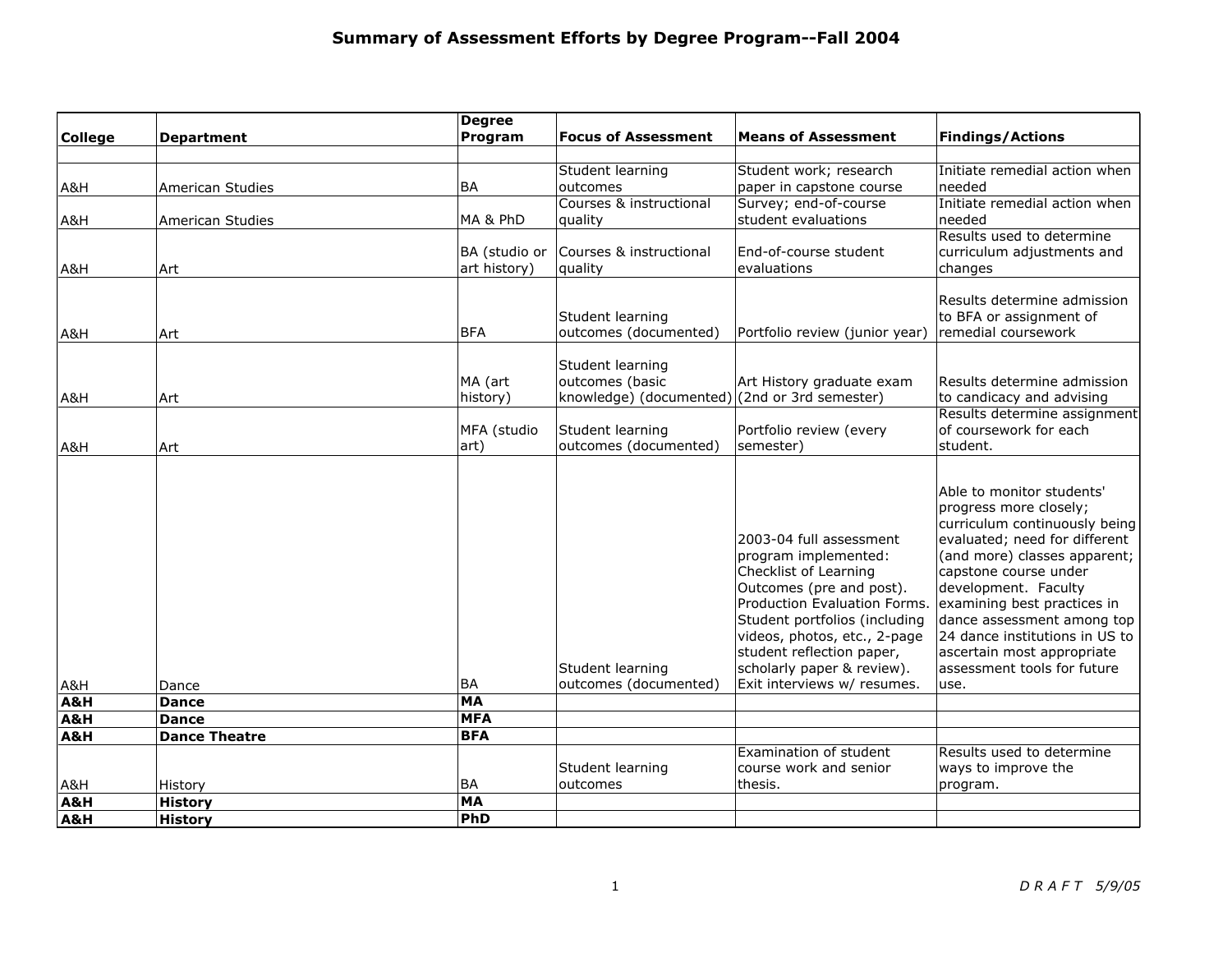| <b>College</b> | <b>Department</b> | <b>Degree</b><br>Program | <b>Focus of Assessment</b>                                             | <b>Means of Assessment</b>                                                                                                                                                                                                            | <b>Findings/Actions</b>                                                                                                                                                                                                                                                                     |
|----------------|-------------------|--------------------------|------------------------------------------------------------------------|---------------------------------------------------------------------------------------------------------------------------------------------------------------------------------------------------------------------------------------|---------------------------------------------------------------------------------------------------------------------------------------------------------------------------------------------------------------------------------------------------------------------------------------------|
|                |                   |                          |                                                                        |                                                                                                                                                                                                                                       |                                                                                                                                                                                                                                                                                             |
| A&H            | Music             | <b>BA &amp; BMus</b>     | Student learning<br>outcomes (performance<br>skills) (documented)      | Entrance performance<br>audition; public performances<br>and evaluation each<br>semester; ensemble<br>performance evaluation by<br>conductors; performance<br>evaluation by faculty at end<br>of sophomore year for BMus<br>students. | Assess mastery of<br>performance skills at various<br>points during the program.<br>Assessment Committee<br>evaluates data and submits<br>report to faculty.                                                                                                                                |
| A&H            | Music             | <b>BA &amp; BMus</b>     | Student learning<br>outcomes (basic<br>musicianship)<br>(documented)   | Theory entrance exams;<br>completion of music theory<br>courses; final exams at each<br>level                                                                                                                                         | Entrance exams used to place<br>student in appropriate<br>classes; students must pass<br>each theory class in order to<br>move to the next course; final<br>exams assess student<br>mastery of required skills.<br>Assessment Committee<br>evaluates data and submits<br>report to faculty. |
| A&H            | Music             | <b>BA &amp; BMus</b>     | Student learning<br>outcomes (knowledge of<br>literature) (documented) | Mid-term and final exams;<br>writing assignments; concert<br>attendance                                                                                                                                                               | Assess student mastery of<br>required knowledge,<br>assimilation of concepts,<br>creativity in synthesizing new<br>ideas, ability to communicate.<br><b>Assesment Committee</b><br>evaluates data and submits<br>report to faculty.                                                         |
| A&H            | Music             | <b>BA &amp; BMus</b>     | Student learning<br>outcomes (documented)                              | Capstone experience--public<br>recital, senior project                                                                                                                                                                                | Assess student achievement<br>of learning outcomes.<br>Assessment Committee<br>evaluates data and submits<br>report to faculty.                                                                                                                                                             |
| A&H            | <b>Music</b>      | <b>MA</b><br><b>MMus</b> |                                                                        |                                                                                                                                                                                                                                       |                                                                                                                                                                                                                                                                                             |
| A&H            | <b>Music</b>      | PhD                      |                                                                        |                                                                                                                                                                                                                                       |                                                                                                                                                                                                                                                                                             |
| A&H            | <b>Music</b>      |                          |                                                                        |                                                                                                                                                                                                                                       |                                                                                                                                                                                                                                                                                             |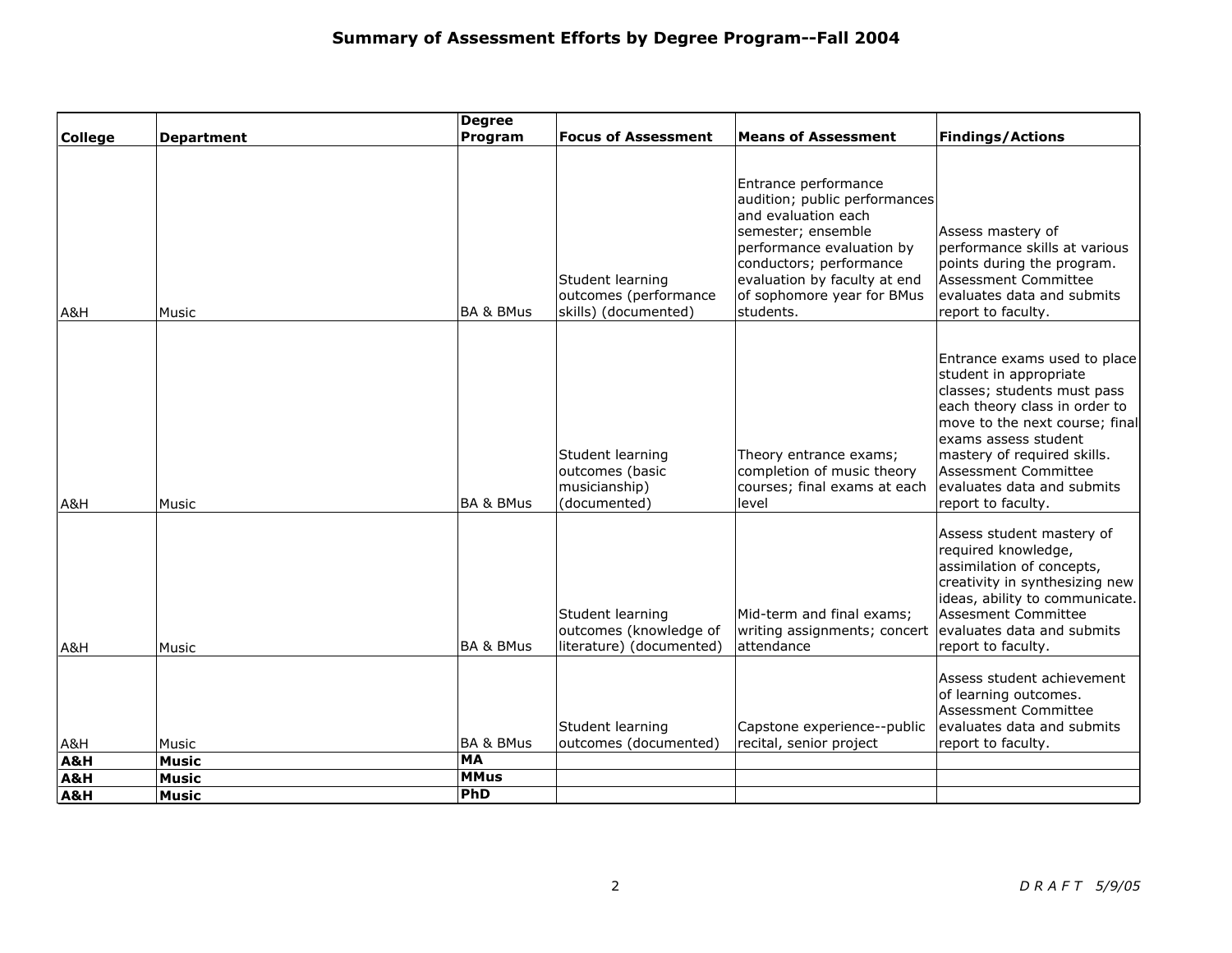|                |                           | <b>Degree</b>          |                                           |                                                                                                                                                                                                                                                                                                              |                                                                                                                                                                                                                                                                 |
|----------------|---------------------------|------------------------|-------------------------------------------|--------------------------------------------------------------------------------------------------------------------------------------------------------------------------------------------------------------------------------------------------------------------------------------------------------------|-----------------------------------------------------------------------------------------------------------------------------------------------------------------------------------------------------------------------------------------------------------------|
| <b>College</b> | <b>Department</b>         | Program                | <b>Focus of Assessment</b>                | <b>Means of Assessment</b>                                                                                                                                                                                                                                                                                   | <b>Findings/Actions</b>                                                                                                                                                                                                                                         |
| A&H            | Philosophy                | <b>BA</b>              | Student learning<br>outcomes (documented) | Research-oriented capstone<br>course; research paper<br>competition; questionnaire                                                                                                                                                                                                                           | Assess student's progress in<br>meeting learning outcomes;<br>determine improvements that<br>should be made in program.                                                                                                                                         |
| A&H            | Philosophy                | MA & PhD               | Student learning<br>outcomes              | Faculty assess work of all<br>graduate students in their<br>courses; assessments are<br>discussed by the faculty<br>collectively; individual<br>student assessments are<br>prepared and shared with<br>students.                                                                                             | Results used to assess<br>students and advise them of<br>strengths and weaknesses.                                                                                                                                                                              |
| A&H            | Religion                  | <b>BA</b>              | Student learning<br>outcomes (documented) | Student portfolio (seniors);<br>student exit evaluations;<br>review of syllabi                                                                                                                                                                                                                               | Continuous examination of<br>the curriculum.                                                                                                                                                                                                                    |
| A&H            | <b>Religion (Asian)</b>   | <b>MA</b>              |                                           |                                                                                                                                                                                                                                                                                                              |                                                                                                                                                                                                                                                                 |
| A&H            | Speech                    | <b>BA</b>              | Student learning<br>outcomes              | Exit content exam (pre and<br>post tests)                                                                                                                                                                                                                                                                    | Validates student<br>achievement with existing<br>curriculum; identifies area(s)<br>for curriculum improvement--<br>need to incorporate more<br>discussion of theory and<br>research methods.                                                                   |
| A&H            | <b>Speech</b>             | <b>MA</b>              |                                           |                                                                                                                                                                                                                                                                                                              |                                                                                                                                                                                                                                                                 |
| A&H<br>A&H     | Theatre<br><b>Theatre</b> | <b>BA</b><br><b>MA</b> | Student learning<br>outcomes (documented) | 2003-04 full assessment<br>program implemented:<br>Checklist of Learning<br>Outcomes (pre and post);<br>Overall Performance &<br>Evaluation Form. Student<br>portfolios (including videos,<br>photos, etc., 2-page student<br>reflection paper, scholarly<br>paper & review). Exit<br>interviews w/ resumes. | Able to monitor students'<br>progress more closely;<br>curriculum continuously being<br>evaluated; need for different<br>(and more) classes apparent;<br>under-representation of local<br>theatre and Latino theatre in<br>courses corrected in Spring<br>2004. |
| A&H            | Theatre                   | <b>MFA</b>             |                                           |                                                                                                                                                                                                                                                                                                              |                                                                                                                                                                                                                                                                 |
| A&H            | Theatre                   | PhD                    |                                           |                                                                                                                                                                                                                                                                                                              |                                                                                                                                                                                                                                                                 |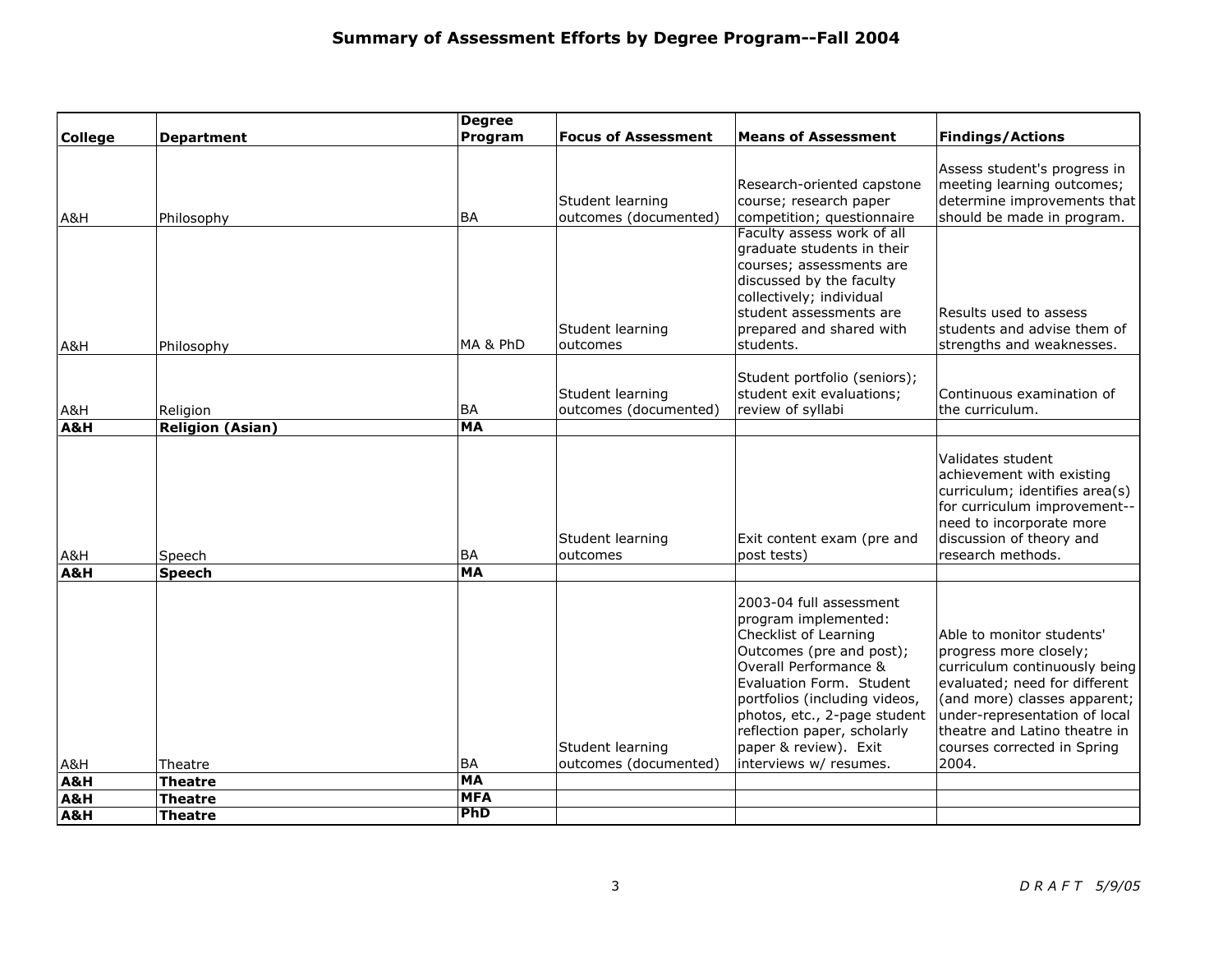| <b>College</b> | <b>Department</b>                                                                                                                                                       | <b>Degree</b><br>Program | <b>Focus of Assessment</b>                                                                                                                                              | <b>Means of Assessment</b>                                                                                                                                                 | <b>Findings/Actions</b>                                                                                                                                                                                                                                                             |
|----------------|-------------------------------------------------------------------------------------------------------------------------------------------------------------------------|--------------------------|-------------------------------------------------------------------------------------------------------------------------------------------------------------------------|----------------------------------------------------------------------------------------------------------------------------------------------------------------------------|-------------------------------------------------------------------------------------------------------------------------------------------------------------------------------------------------------------------------------------------------------------------------------------|
| A&S            | Interdisc Stds (Women's Stds)                                                                                                                                           | <b>BA</b>                | program objectives,<br>including student learning<br>outcomes                                                                                                           | Course evaluations with<br>common questions; exit<br>interviews with majors and<br>certificate students every<br>other year; capstone<br>experience (graduate<br>students) | Redesigned forms and<br>procedures; data showed<br>most of program goals being<br>met. Link between classroom<br>learning and out-of-class<br>experience weak--including<br>students more fully in<br>colloquia, giving awards for<br>leadership, encouraging<br>student activism.  |
|                |                                                                                                                                                                         |                          |                                                                                                                                                                         | Survey of students and                                                                                                                                                     |                                                                                                                                                                                                                                                                                     |
| A&S<br>A&S     | <b>Interdisciplinary Studies</b><br><b>Interdisciplinary Studies</b>                                                                                                    | <b>BA</b><br><b>BA</b>   | Student satisfaction<br>Student advising                                                                                                                                | alumni<br>Survey of students and<br>alumni                                                                                                                                 | Survey results positive<br>Survey results positive                                                                                                                                                                                                                                  |
| A&S            | <b>Interdisciplinary Studies</b>                                                                                                                                        | <b>BA</b>                | Student learning                                                                                                                                                        | Student portfolios (student<br>work and reflective essays)                                                                                                                 | Need a course in IS inquiry<br>for all students; should<br>encourage courses in the<br>"major" which are<br>interdisciplinary; encourage<br>problem oriented programs;<br>encourage normative angle of<br>vision. Developed new<br>courses for IS students<br>taught by IS faculty. |
| <b>Arch</b>    | <b>Architecture</b>                                                                                                                                                     | <b>ArchD</b>             |                                                                                                                                                                         |                                                                                                                                                                            |                                                                                                                                                                                                                                                                                     |
| <b>CBA</b>     | Business (Accounting, Finance, General<br>Business, Human Resources Management,<br>International Business, Management,<br>Management Information Systems,<br>Marketing) | <b>BBA</b>               | Curriculum design and<br>content; learning<br>outcomes; resources;<br>administration and<br>support services;<br>satisfaction with fellow<br>students.                  | Exit survey                                                                                                                                                                | Results analyzed; curriculum<br>and services adjusted as<br>needed.                                                                                                                                                                                                                 |
| <b>CBA</b>     | Business (Accounting, Finance, General<br>Business, Human Resources Management,<br>International Business, Management,<br>Management Information Systems,<br>Marketing) | <b>BBA</b>               | Importance of program to<br>career success; career<br>services; skills and<br>abilities learned;<br>curriculum content;<br>program reputation;<br>overall satisfaction. | Alumni survey                                                                                                                                                              | Results analyzed; curriculum<br>and services adjusted as<br>needed.                                                                                                                                                                                                                 |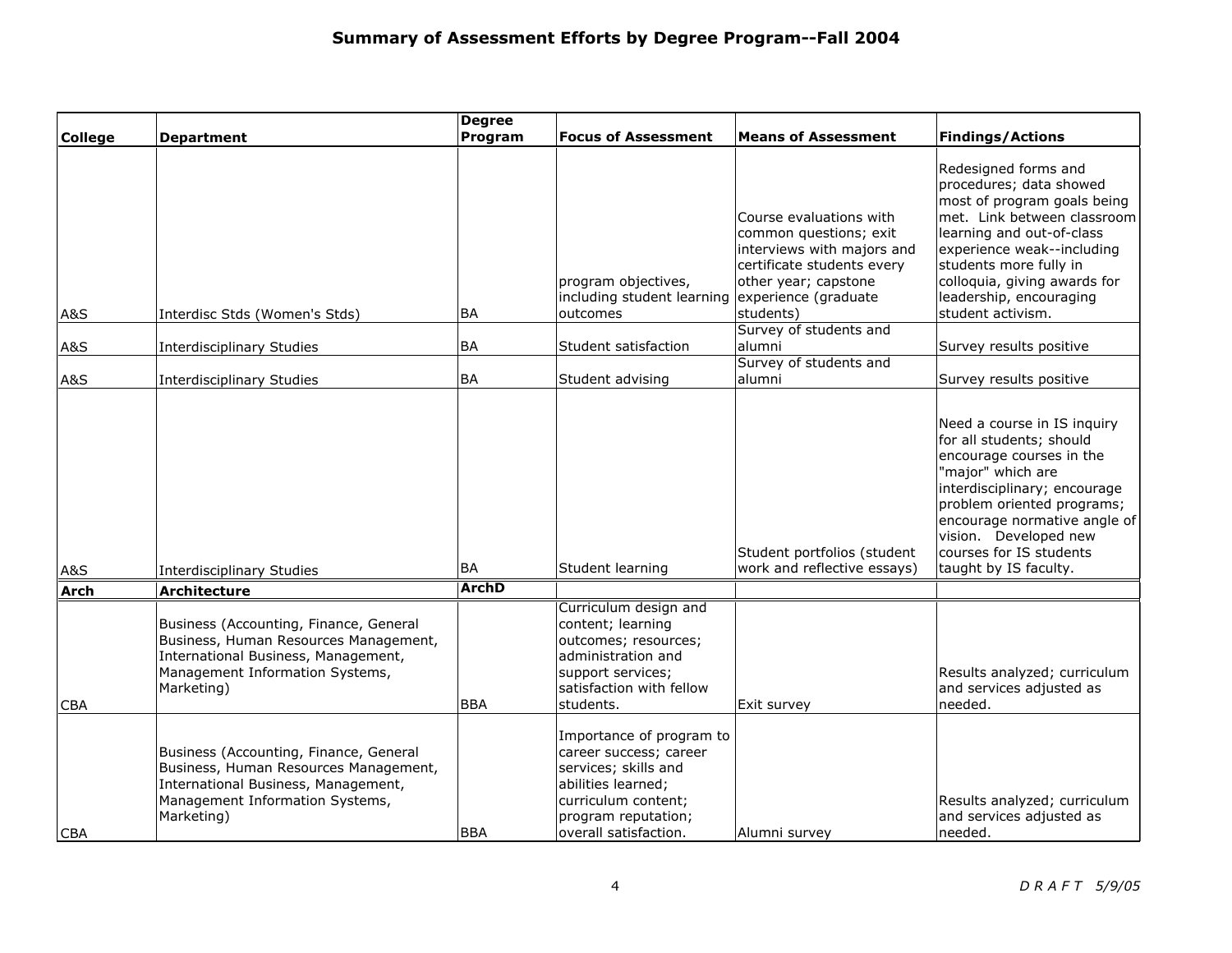| <b>College</b> | <b>Department</b>                                                                                                                                                       | <b>Degree</b><br>Program | <b>Focus of Assessment</b>                                                                                                                                              | <b>Means of Assessment</b>                                                                  | <b>Findings/Actions</b>                                                                                                                |
|----------------|-------------------------------------------------------------------------------------------------------------------------------------------------------------------------|--------------------------|-------------------------------------------------------------------------------------------------------------------------------------------------------------------------|---------------------------------------------------------------------------------------------|----------------------------------------------------------------------------------------------------------------------------------------|
| CBA            | Business (Accounting, Finance, General<br>Business, Human Resources Management,<br>International Business, Management,<br>Management Information Systems,<br>Marketing) | <b>BBA</b>               | Student learning<br>outcomes                                                                                                                                            | Capstone course/internships                                                                 | Assess student understanding<br>of knowledge in prior<br>courses; assess degree to<br>which program is meeting<br>curriculum goals.    |
| <b>CBA</b>     | <b>Business Administration</b>                                                                                                                                          | <b>MBA</b>               | Curriculum design &<br>content; learning<br>outcomes; resources,<br>administration & support<br>services; satisfaction w/<br>fellow students.                           | Exit survey                                                                                 | Results analyzed; curriculum<br>and services adjusted as<br>needed.                                                                    |
| <b>CBA</b>     | <b>Business Administration</b>                                                                                                                                          | <b>MBA</b>               | Importance of program to<br>career success; career<br>services; skills and<br>abilities learned;<br>curriculum content;<br>program reputation;<br>overall satisfaction. | Alumni survey                                                                               | Results analyzed; curriculum<br>and services adjusted as<br>needed.                                                                    |
| <b>CBA</b>     | <b>Business Administration</b>                                                                                                                                          | <b>MBA</b>               | Curriculum                                                                                                                                                              | Comprehensive review of<br>MBA curriculum by faculty<br>Curriculum and Program<br>Committee | Changes recommended to full<br>faculty and under<br>consideration in 2004-05.                                                          |
| <b>CBA</b>     | <b>Business Administration</b>                                                                                                                                          | <b>MBA</b>               | Student learning<br>outcomes                                                                                                                                            | Capstone course/internships                                                                 | Assess student understanding<br>of knowledge in prior<br>courses; to assess degree to<br>which program is meeting<br>curriculum goals. |
| <b>CBA</b>     | <b>Business--Accounting</b>                                                                                                                                             | <b>MAcc</b>              | <b>Student learning</b><br>outcomes<br>(documented)                                                                                                                     | under development 2004-<br>05                                                               |                                                                                                                                        |
| <b>CBA</b>     | <b>Business--Human Resource Managemen MHRM</b>                                                                                                                          |                          | <b>Student learning</b><br>outcomes<br>(documented)                                                                                                                     | under development 2004-<br>05                                                               |                                                                                                                                        |
| <b>CBA</b>     | <b>Business--International Management</b>                                                                                                                               | PhD                      | <b>Student learning</b><br>outcomes<br>(documented)                                                                                                                     | under development 2004-<br>05                                                               |                                                                                                                                        |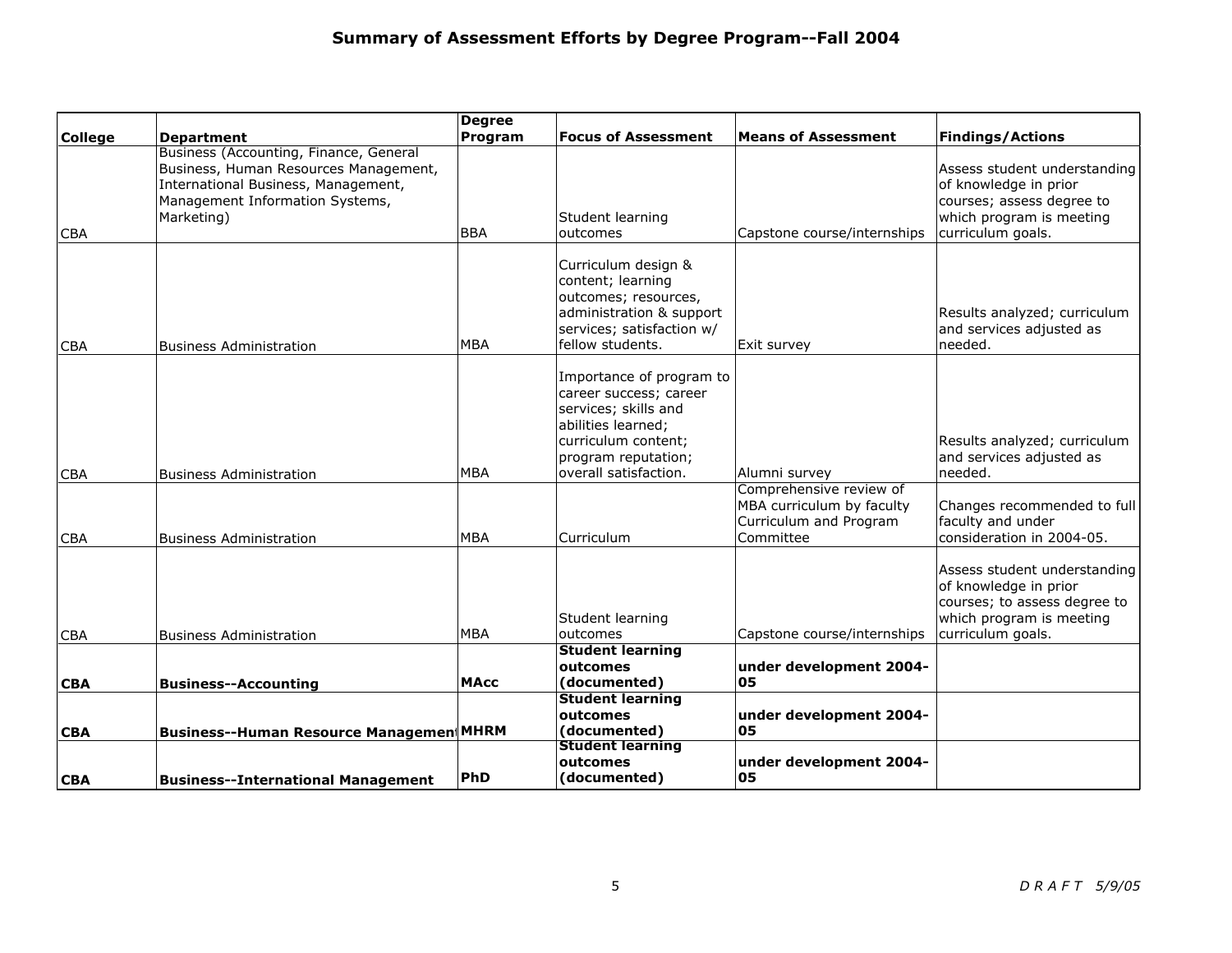|                |                                        | <b>Degree</b> |                                           |                                                                                                                                                                                                                           |                                                                                                                                                                                               |
|----------------|----------------------------------------|---------------|-------------------------------------------|---------------------------------------------------------------------------------------------------------------------------------------------------------------------------------------------------------------------------|-----------------------------------------------------------------------------------------------------------------------------------------------------------------------------------------------|
| <b>College</b> | <b>Department</b>                      | Program       | <b>Focus of Assessment</b>                | <b>Means of Assessment</b>                                                                                                                                                                                                | <b>Findings/Actions</b>                                                                                                                                                                       |
| <b>CTAHR</b>   | <b>Animal Sciences</b>                 | <b>BS</b>     | Program quality                           | Survey of majors during<br>internship class                                                                                                                                                                               | Major revision of program in<br>progress--change focus from<br>livestock to wider variety of<br>species and provide better<br>options for students not<br>interested in veterinary<br>school. |
| <b>CTAHR</b>   | <b>Animal Sciences</b>                 | <b>BS</b>     | Graduate success                          | Phone survey of graduates                                                                                                                                                                                                 | Graduates employed in field<br>or in graduate schools.<br>Identified program strengths<br>and weaknesses. Provided<br>options to required language<br>classes.                                |
|                |                                        |               |                                           |                                                                                                                                                                                                                           | Identified strengths and                                                                                                                                                                      |
|                |                                        | <b>BS</b>     | Student performance                       | <b>Employer evaluations</b>                                                                                                                                                                                               | weaknesses of graduates<br>(and program).                                                                                                                                                     |
| <b>CTAHR</b>   | <b>Animal Sciences</b>                 |               |                                           |                                                                                                                                                                                                                           | formal assessment of                                                                                                                                                                          |
|                |                                        |               |                                           |                                                                                                                                                                                                                           | graduate programs in                                                                                                                                                                          |
| <b>CTAHR</b>   | <b>Animal Sciences</b>                 | <b>MS</b>     |                                           |                                                                                                                                                                                                                           | progress.                                                                                                                                                                                     |
| <b>CTAHR</b>   | Apparel Product Design & Merchandising | <b>BS</b>     | Student learning<br>outcomes (documented) | Exit portfolio, internship<br>evaluation of student                                                                                                                                                                       | Students generally met or<br>exceeded established<br>performance criteria.                                                                                                                    |
| <b>CTAHR</b>   | Bioengineering                         | <b>BS</b>     | Program                                   | <b>ABET</b> accreditation                                                                                                                                                                                                 | Reviewed in 2003; accredited<br>for six years.                                                                                                                                                |
| <b>CTAHR</b>   | Bioengineering                         | <b>BS</b>     | Program                                   | Student feedback on how<br>well program is meetings its<br>objectives--individual<br>meetings with advisor,<br>biennial facilitiated focus<br>groups, web-based surveys,<br>critique of program by<br>graduating seniors. | Adjusments made in program<br>as appropriate--courses<br>revised, requested waiver of<br>foreign lang requirement.                                                                            |
| <b>CTAHR</b>   | Bioengineering                         | <b>BS</b>     | Program                                   | Bioengineering Education<br>Program Advisory Committee<br>review of program, including<br>program's objectives and<br>(annual meeting).                                                                                   | Adjusments made in program<br>as appropriate--courses<br>success in meeting objectives revised, requested waiver of<br>foreign lang requirement.                                              |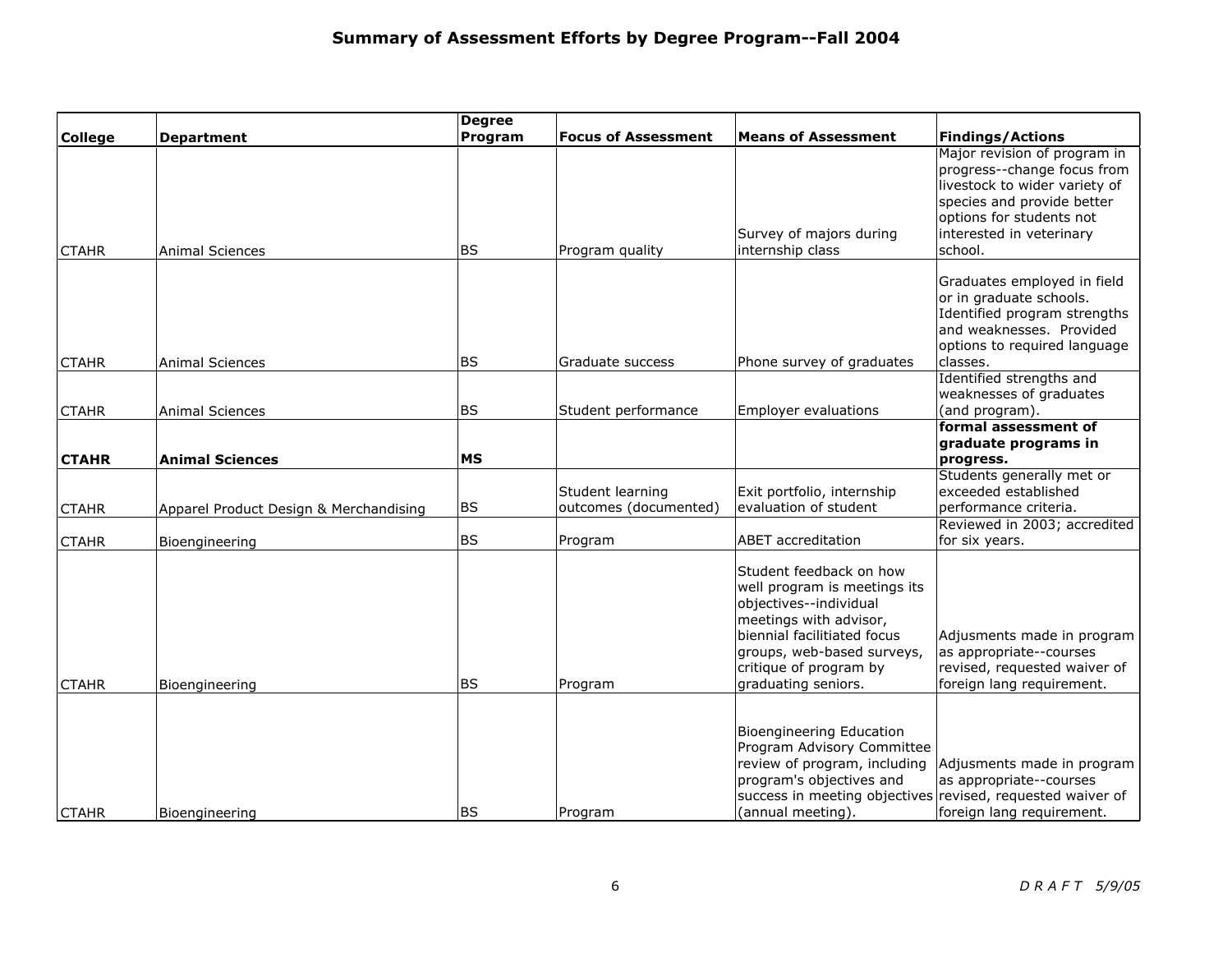|                |                         | <b>Degree</b> |                            |                              |                                |
|----------------|-------------------------|---------------|----------------------------|------------------------------|--------------------------------|
| <b>College</b> | <b>Department</b>       | Program       | <b>Focus of Assessment</b> | <b>Means of Assessment</b>   | <b>Findings/Actions</b>        |
|                |                         |               |                            | Individual meetings with     |                                |
|                |                         |               |                            | advisor, evaluation by       |                                |
|                |                         |               |                            | capstone course instructor,  |                                |
|                |                         |               |                            | audit by BE Aca Prog         |                                |
|                |                         |               | Student learning           | Committee prior to           |                                |
| <b>CTAHR</b>   | Bioengineering          | <b>BS</b>     | outcomes                   | graduation.                  |                                |
|                |                         |               |                            |                              | Approximately 75% of           |
|                |                         |               |                            | Fundamentals of Engineering  | graduates have taken and       |
| <b>CTAHR</b>   | Bioengineering          | <b>BS</b>     | Student performance        | (licensing) exam             | passed exam                    |
|                |                         |               |                            |                              |                                |
|                |                         |               |                            |                              |                                |
|                |                         |               |                            |                              | Program is achieving most of   |
|                |                         |               |                            |                              | the desired outcomes with      |
|                |                         |               |                            |                              | few deficiencies. Problems     |
|                |                         |               |                            |                              | with ability to communicate--  |
|                |                         |               |                            |                              | capstone course modified to    |
|                |                         |               |                            |                              | increase the communication     |
|                |                         |               |                            |                              | requirement; students          |
|                |                         |               |                            |                              | expected to make formal        |
|                |                         |               |                            |                              | presentations at annual        |
|                |                         |               |                            |                              | <b>CTAHR Student Research</b>  |
| <b>CTAHR</b>   | Bioengineering          | <b>BS</b>     | Preparation for careers    | Alumni survey                | Symposium.                     |
|                |                         |               |                            |                              | formal assessment of           |
|                |                         |               |                            |                              | graduate programs in           |
| <b>CTAHR</b>   | <b>Bioengineering</b>   | <b>MS</b>     |                            |                              | progress.                      |
|                |                         |               |                            |                              | formal assessment of           |
|                |                         |               |                            |                              | graduate programs in           |
| <b>CTAHR</b>   | <b>Entomology</b>       | <b>MS</b>     |                            |                              | progress.                      |
|                |                         |               |                            |                              | formal assessment of           |
|                |                         |               |                            |                              | graduate programs in           |
| <b>CTAHR</b>   | <b>Entomology</b>       | PhD           |                            |                              | progress.                      |
|                |                         |               |                            |                              |                                |
|                |                         |               |                            |                              |                                |
|                |                         |               |                            |                              | 96% of students met or         |
|                |                         |               |                            |                              | exceeded performance           |
|                |                         |               |                            |                              | expectations. Faculty          |
|                |                         |               |                            |                              | revisiting goals and           |
|                |                         |               |                            |                              | objectives, continuing to work |
|                |                         |               |                            | Course-embedded              | on developing appropriate      |
|                |                         |               |                            | assessment in selected core  | assessment tools, exploring    |
|                |                         |               |                            | courses--student scores on 3 | use of alternative assessment  |
|                |                         |               | Student learning           | exams, projects, etc. from   | strategies such as national    |
| <b>CTAHR</b>   | <b>Family Resources</b> | <b>BS</b>     | outcomes (documented)      | each core course             | certification exams.           |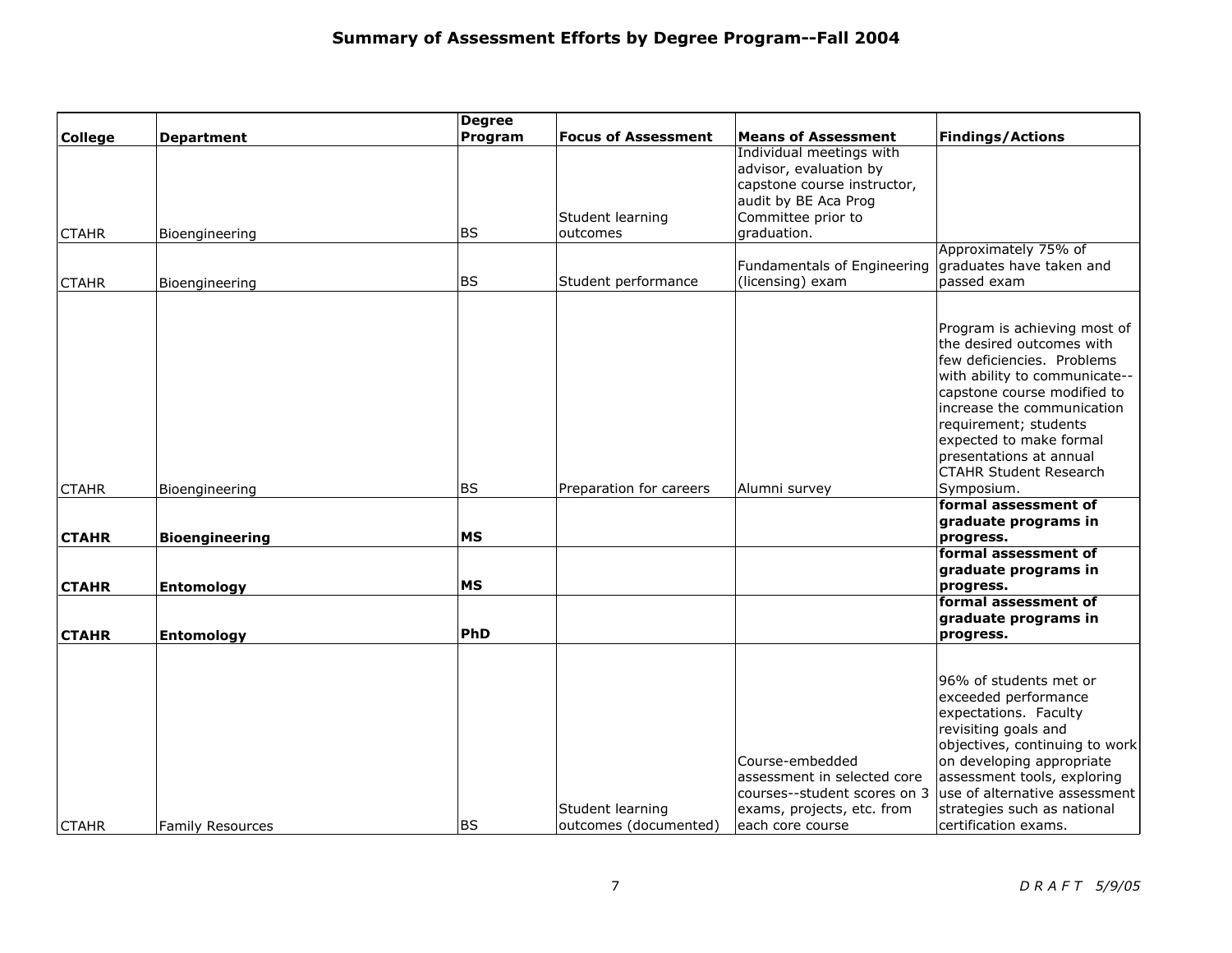|                |                                             | <b>Degree</b> |                                           |                                                         |                                                              |
|----------------|---------------------------------------------|---------------|-------------------------------------------|---------------------------------------------------------|--------------------------------------------------------------|
| <b>College</b> | <b>Department</b>                           | Program       | <b>Focus of Assessment</b>                | <b>Means of Assessment</b>                              | <b>Findings/Actions</b>                                      |
|                |                                             |               |                                           |                                                         | formal assessment of<br>graduate programs in                 |
| <b>CTAHR</b>   | <b>Food Science</b>                         | <b>MS</b>     |                                           |                                                         | progress.                                                    |
|                |                                             |               |                                           |                                                         |                                                              |
|                |                                             |               |                                           |                                                         | Scores ranged from 40%to                                     |
|                |                                             |               |                                           |                                                         | 80% retention of content                                     |
|                |                                             |               |                                           |                                                         | knowledge. Results reported<br>to faculty; frequently missed |
| <b>CTAHR</b>   | Food Science & Human Nutrition              | <b>BS</b>     | Student learning<br>outcomes              | Exit exam                                               | questions highlighted.                                       |
|                |                                             |               |                                           |                                                         |                                                              |
|                |                                             |               |                                           |                                                         | Most students employed; felt                                 |
|                |                                             |               |                                           |                                                         | that education contributed to                                |
|                |                                             |               |                                           |                                                         | personal growth. Results                                     |
| <b>CTAHR</b>   | Food Science & Human Nutrition              | <b>BS</b>     | Program                                   | Alumni survey                                           | reported to faculty.                                         |
|                |                                             |               |                                           |                                                         |                                                              |
|                |                                             |               |                                           |                                                         | Students felt well prepared<br>for internship except in one  |
|                |                                             |               |                                           |                                                         | content area. Faculty                                        |
|                |                                             |               |                                           | Survey to interns and                                   | members who teach related                                    |
|                |                                             |               | Internship experience                     | preceptors regarding                                    | course work notified of                                      |
| <b>CTAHR</b>   | Food Science & Human Nutrition              | <b>BS</b>     | (dietetic majors)                         | preparation for internship                              | student concerns.                                            |
|                |                                             |               |                                           | Student report submitted at                             |                                                              |
|                |                                             |               |                                           | end of semester on                                      |                                                              |
|                |                                             |               |                                           | preparation for field                                   | Results compiled and shared                                  |
| <b>CTAHR</b>   | Food Science & Human Nutrition              | <b>BS</b>     | Field experience                          | experience                                              | with faculty<br>formal assessment of                         |
|                |                                             |               |                                           |                                                         | graduate programs in                                         |
| <b>CTAHR</b>   | Molecular Biosicences & Bioengineering   MS |               |                                           |                                                         | progress.                                                    |
|                |                                             |               |                                           |                                                         | formal assessment of                                         |
|                |                                             |               |                                           |                                                         | graduate programs in                                         |
| <b>CTAHR</b>   | Molecular Biosicences & Bioengineering PhD  |               |                                           |                                                         | progress.                                                    |
|                |                                             |               |                                           |                                                         |                                                              |
|                |                                             | <b>BS</b>     | Student learning<br>outcomes (documented) | B or better in required basic                           | Uneven results; will continue<br>to monitor                  |
| <b>CTAHR</b>   | Natural Resources & Environmental Mgt       |               |                                           | science courses<br>Internship paper and oral            |                                                              |
|                |                                             |               |                                           | presentation (evaluation of                             |                                                              |
|                |                                             |               |                                           | student); evaluation of                                 |                                                              |
|                |                                             |               |                                           | capstone course report and                              | Correct student deficiencies                                 |
|                |                                             |               | Student learning                          | presentation against program before graduation; improve |                                                              |
| <b>CTAHR</b>   | Natural Resources & Environmental Mgt       | <b>BS</b>     | outcomes                                  | objectives.                                             | instruction.                                                 |
|                |                                             |               |                                           |                                                         |                                                              |
|                |                                             |               |                                           |                                                         | Correct student deficiencies                                 |
|                |                                             | <b>BS</b>     | Student performance                       | Internship employer<br>evaluation of students           | before graduation; improve<br>instruction.                   |
| <b>CTAHR</b>   | Natural Resources & Environmental Mgt       |               |                                           |                                                         |                                                              |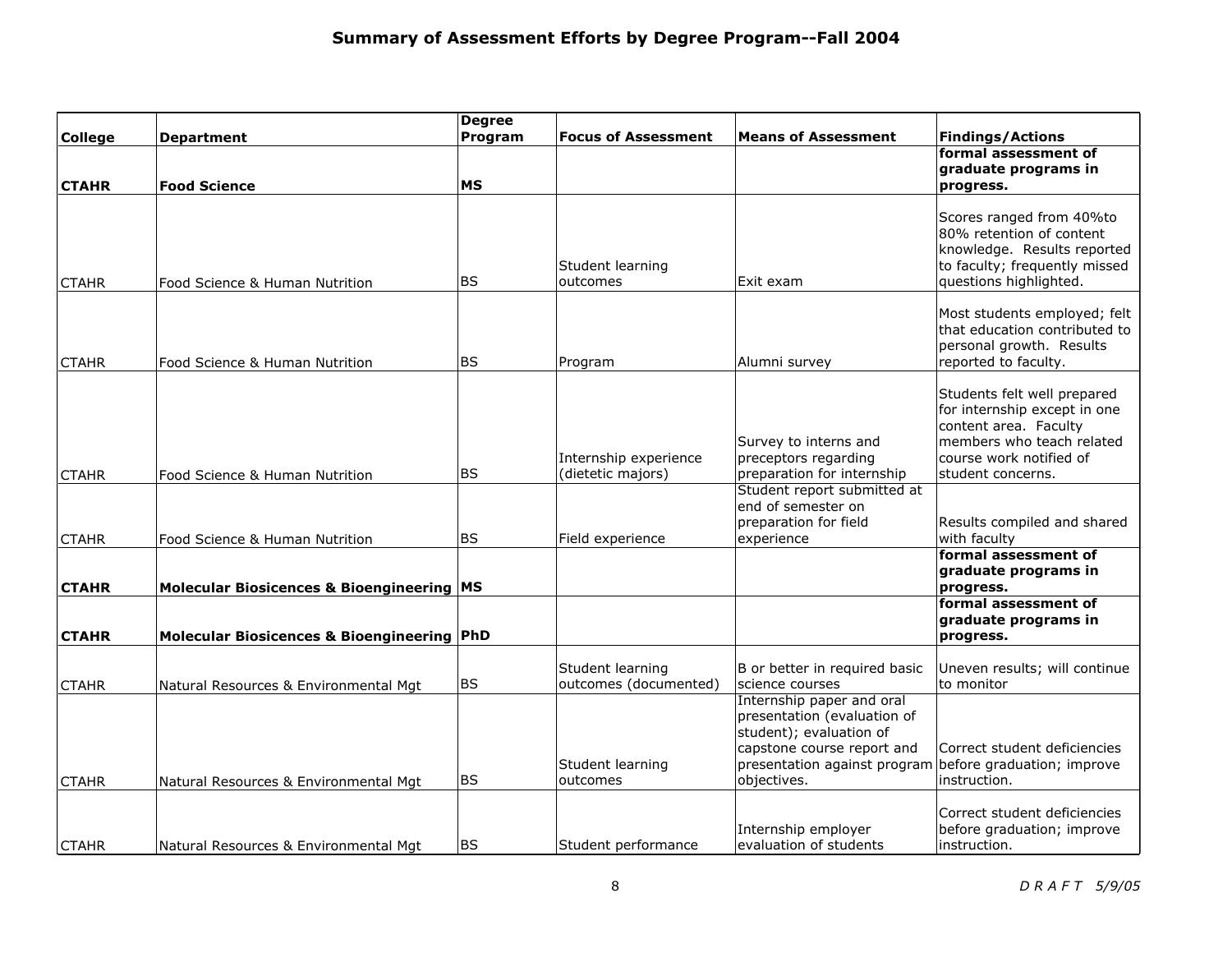|                |                                           | <b>Degree</b> |                            |                                                         |                               |
|----------------|-------------------------------------------|---------------|----------------------------|---------------------------------------------------------|-------------------------------|
| <b>College</b> | <b>Department</b>                         | Program       | <b>Focus of Assessment</b> | <b>Means of Assessment</b>                              | <b>Findings/Actions</b>       |
|                |                                           |               |                            |                                                         | New capstone course being     |
|                |                                           |               |                            | Survey of students in                                   | developed to focus on         |
|                |                                           |               |                            | capstone course; exit survey                            | environmental problem         |
| <b>CTAHR</b>   | Natural Resources & Environmental Mgt     | <b>BS</b>     | Program                    | of graduating students                                  | solving                       |
|                |                                           |               |                            |                                                         | formal assessment of          |
|                |                                           |               |                            |                                                         | graduate programs in          |
| <b>CTAHR</b>   | Natural Resources & Environmental Mgt MS  |               |                            |                                                         | progress.                     |
|                |                                           |               |                            |                                                         | formal assessment of          |
|                |                                           |               |                            |                                                         | graduate programs in          |
| <b>CTAHR</b>   | Natural Resources & Environmental Mgt PhD |               |                            |                                                         | progress.                     |
|                |                                           |               |                            |                                                         | formal assessment of          |
|                |                                           |               |                            |                                                         | graduate programs in          |
| <b>CTAHR</b>   | <b>Nutritional Science</b>                | МS            |                            |                                                         | progress.                     |
|                |                                           |               |                            | Grades received for required                            | Results mixed; program being  |
| <b>CTAHR</b>   | Plant & Environmental Biotechnology       | <b>BS</b>     | Program goals              | courses                                                 | refined.                      |
|                |                                           |               |                            |                                                         | results mixed; program being  |
| <b>CTAHR</b>   | Plant & Environmental Biotechnology       | <b>BS</b>     | courses                    | student evaluation of courses refined.                  |                               |
|                |                                           |               |                            |                                                         |                               |
|                |                                           |               | Student learning           |                                                         | in progress; not yet          |
| <b>CTAHR</b>   | Plant & Environmental Biotechnology       | <b>BS</b>     | outcomes (documented)      | Student outcome rubic                                   | implemented                   |
|                |                                           |               |                            |                                                         | Deficiencies reported to      |
|                |                                           |               |                            |                                                         | faculty; program being        |
| <b>CTAHR</b>   | Plant & Environmental Biotechnology       | <b>BS</b>     | Student satisfaction       | Exit survey                                             | refined                       |
|                |                                           | <b>BS</b>     |                            |                                                         |                               |
| <b>CTAHR</b>   | Plant & Environmental Protection Sciences |               | courses                    | Student evaluation of courses<br>Evaluations of student |                               |
|                |                                           |               |                            | performance in courses;                                 | New courses proposed;         |
|                |                                           |               | Student learning           | annual review of each major                             | course redesigned, capstone   |
| <b>CTAHR</b>   | Plant & Environmental Protection Sciences | <b>BS</b>     | outcomes (documented)      | by PEPS faculty                                         | internships created.          |
|                |                                           |               |                            |                                                         |                               |
|                |                                           |               |                            |                                                         | Maximum of 3 rotations of     |
|                |                                           |               |                            |                                                         | courses completed--baseline   |
|                |                                           |               |                            |                                                         | data established.             |
|                |                                           |               |                            |                                                         | Experienced difficulty in     |
|                |                                           |               |                            | Evaluation of student                                   | faculty completion of student |
|                |                                           |               | Student learning           | performance in 13 core                                  | assessments (mostly part-     |
| <b>CTAHR</b>   | Tropical Plant & Soil Sciences            | <b>BS</b>     | outcomes (documented)      | courses                                                 | time instructional faculty).  |
|                |                                           |               |                            |                                                         | formal assessment of          |
|                |                                           |               |                            |                                                         | graduate programs in          |
| <b>CTAHR</b>   | <b>Tropical Plant &amp; Soil Sciences</b> | <b>MS</b>     |                            |                                                         | progress.                     |
|                |                                           |               |                            |                                                         | formal assessment of          |
|                |                                           |               |                            |                                                         | graduate programs in          |
| <b>CTAHR</b>   | <b>Tropical Plant &amp; Soil Sciences</b> | PhD           |                            |                                                         | progress.                     |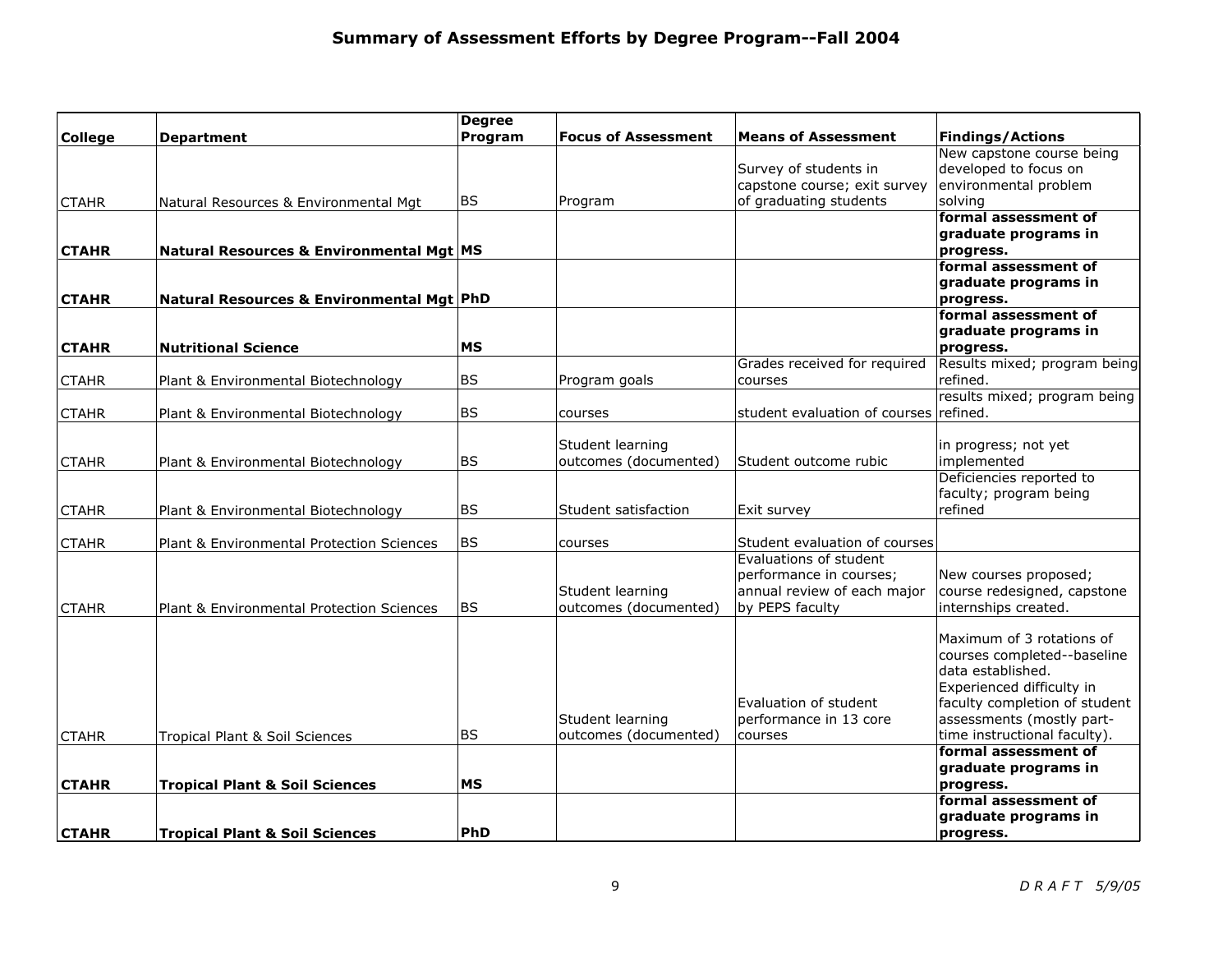|                |                                        | <b>Degree</b> |                                           |                                                          |                          |
|----------------|----------------------------------------|---------------|-------------------------------------------|----------------------------------------------------------|--------------------------|
| <b>College</b> | <b>Department</b>                      | Program       | <b>Focus of Assessment</b>                | <b>Means of Assessment</b>                               | <b>Findings/Actions</b>  |
|                |                                        |               |                                           |                                                          | formal assessment of     |
|                |                                        |               |                                           |                                                          | graduate programs in     |
| <b>CTAHR</b>   | <b>Tropical Plant Pathology</b>        | <b>MS</b>     |                                           |                                                          | progress.                |
|                |                                        |               |                                           |                                                          | formal assessment of     |
|                |                                        |               |                                           |                                                          | graduate programs in     |
| <b>CTAHR</b>   | <b>Tropical Plant Pathology</b>        | PhD           |                                           |                                                          | progress.                |
|                |                                        |               | Student learning                          | Comprehensive exams;                                     |                          |
| Educ           | Education                              | PhD           | outcomes                                  | dissertation.                                            |                          |
|                |                                        |               |                                           |                                                          |                          |
|                |                                        |               |                                           |                                                          |                          |
|                |                                        |               |                                           | Coursework; field                                        |                          |
|                |                                        |               |                                           | experiences; practica; and                               |                          |
|                |                                        |               |                                           | student teaching. Students<br>assessed mid-term and end- |                          |
|                |                                        |               |                                           |                                                          |                          |
|                |                                        |               |                                           | of-term by faculty based on                              |                          |
|                |                                        |               | Student learning                          | performance standards.                                   |                          |
|                |                                        |               | outcomes (criteria from<br>Hawaii Teacher | Passing of exit-level PRAXIS                             |                          |
|                |                                        | MEdT          |                                           | II content area and pedagogy<br>examinations.            |                          |
| Educ           | Education (Teaching)                   |               | Performance Standards)                    |                                                          |                          |
|                |                                        |               |                                           | Comprehensive exams;                                     |                          |
|                |                                        |               |                                           | culminating project (theses,                             |                          |
|                |                                        |               | Student learning                          | projects). Exit-level PRAXIS                             |                          |
| Educ           | Education--Counseling & Guidance       | MEd           | outcomes                                  | II content area exam.                                    |                          |
|                | Education--Educational Administration, |               |                                           |                                                          |                          |
|                | Educational Foundations, Educational   |               |                                           |                                                          |                          |
|                | Psychology, Educational Technology,    |               |                                           | Comprehensive exams;                                     |                          |
|                | Curriculum Studies, Early Childhood    |               | Student learning                          | culminating project (theses,                             |                          |
| Educ           | Education                              | MEd           | outcomes                                  | projects)                                                |                          |
|                |                                        |               |                                           |                                                          |                          |
|                |                                        |               |                                           |                                                          |                          |
|                |                                        |               |                                           | Coursework; field                                        |                          |
|                |                                        |               |                                           | experiences; practica; and                               |                          |
|                |                                        |               |                                           | student teaching. Students                               |                          |
|                |                                        |               |                                           | assessed mid-term and end-                               |                          |
|                |                                        |               |                                           | of-term by faculty based on                              | Systematic assessment of |
|                |                                        |               | Student learning                          | performance standards.                                   | student progress and     |
|                |                                        |               | outcomes (criteria from                   | Passing of exit-level PRAXIS                             | appropriate advising and |
|                |                                        |               | Hawaii Teacher                            | II content area and pedagogy assistance to students in   |                          |
| Educ           | Education--Elementary and Secondary    | BEd           | Performance Standards)                    | examinations.                                            | difficulty.              |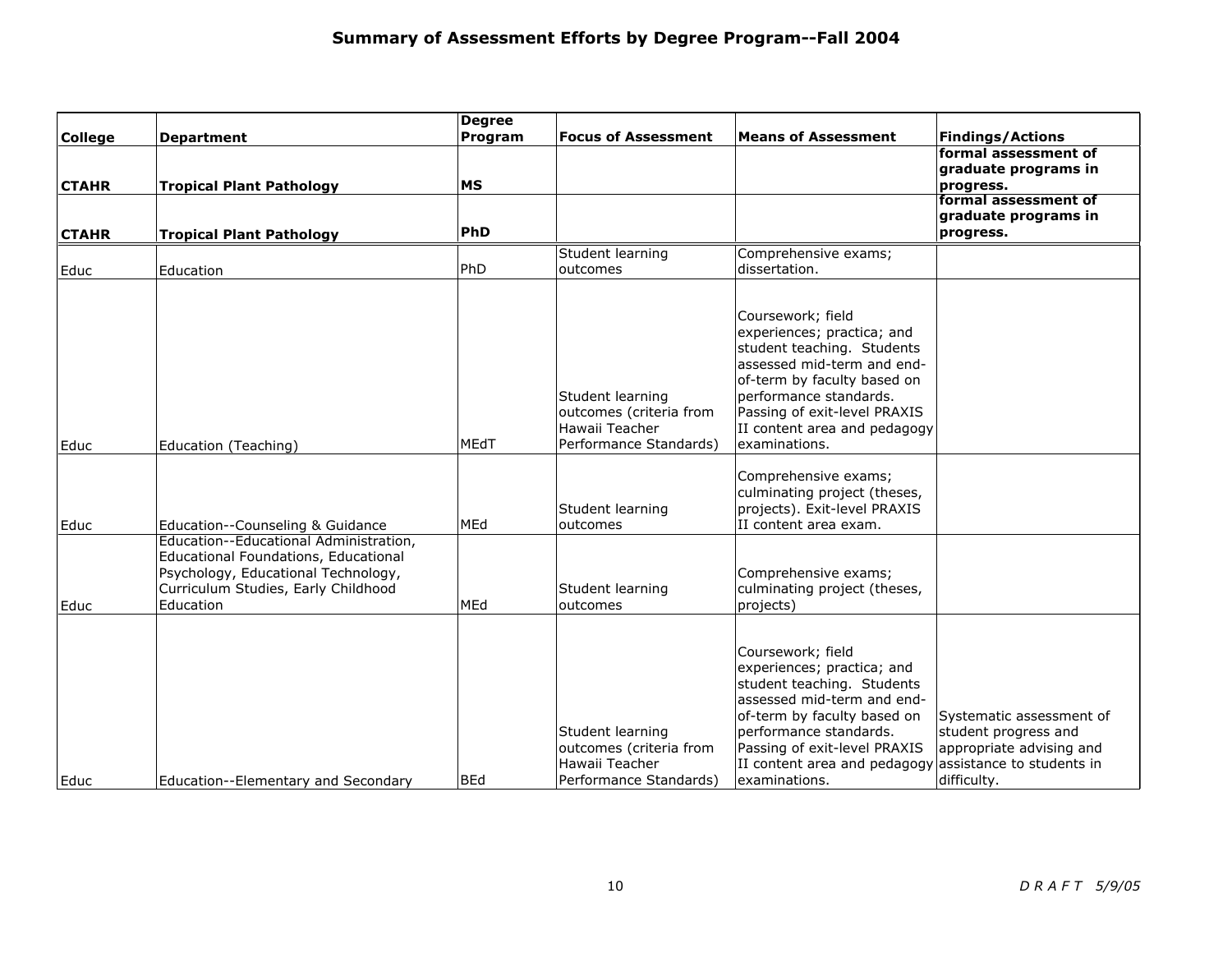|                     |                                                                   | <b>Degree</b>          |                                                                                         |                                                                                                                                                                                                                                                       |                                                                                                                          |
|---------------------|-------------------------------------------------------------------|------------------------|-----------------------------------------------------------------------------------------|-------------------------------------------------------------------------------------------------------------------------------------------------------------------------------------------------------------------------------------------------------|--------------------------------------------------------------------------------------------------------------------------|
| <b>College</b>      | <b>Department</b>                                                 | Program                | <b>Focus of Assessment</b>                                                              | <b>Means of Assessment</b>                                                                                                                                                                                                                            | <b>Findings/Actions</b>                                                                                                  |
|                     |                                                                   |                        | Student learning<br>outcomes (criteria from                                             | Annual survey of school                                                                                                                                                                                                                               | Determine extent to which                                                                                                |
|                     |                                                                   |                        | Hawaii Teacher                                                                          | principals and mentor                                                                                                                                                                                                                                 | graduates meet expectations                                                                                              |
| Educ                | Education--Elementary and Secondary                               | <b>BEd</b>             | Performance Standards)                                                                  | teachers                                                                                                                                                                                                                                              | of teachers.                                                                                                             |
|                     |                                                                   |                        |                                                                                         |                                                                                                                                                                                                                                                       | Determine extent to which<br>students perceive that the<br>program contributed to                                        |
| Educ                | Education--Elementary and Secondary                               | <b>BEd</b>             | Teacher prep program                                                                    | Student exit survey                                                                                                                                                                                                                                   | professional growth.                                                                                                     |
| <b>Educ</b>         | <b>Education--Professional Diploma</b>                            | <b>PDE</b>             |                                                                                         |                                                                                                                                                                                                                                                       |                                                                                                                          |
| Educ<br><b>Educ</b> | Education--Special Ed<br><b>Kinesiology &amp; Leisure Science</b> | MEd<br><b>BS</b>       | Student learning<br>outcomes (criteria from<br>Hawaii Teacher<br>Performance Standards) | Coursework; field<br>experiences; practica; and<br>student teaching. Students<br>assessed mid-term and end-<br>of-term by faculty based on<br>performance standards.<br>Passing of exit-level PRAXIS<br>II content area and pedagogy<br>examinations. | Systematic assessment of<br>student progress and<br>appropriate advising and<br>assistance to students in<br>difficulty. |
| <b>Educ</b>         | <b>Kinesiology &amp; Leisure Science</b>                          | $\overline{\text{MS}}$ |                                                                                         |                                                                                                                                                                                                                                                       |                                                                                                                          |
|                     |                                                                   |                        |                                                                                         |                                                                                                                                                                                                                                                       | Used as part of continuous<br>quality improvement                                                                        |
| Eng                 | Engineering--Civil                                                | <b>BS</b>              | Program                                                                                 | Student exit interviews.                                                                                                                                                                                                                              | program.                                                                                                                 |
| Eng                 | <b>Engineering--Civil</b>                                         | <b>MS</b>              |                                                                                         |                                                                                                                                                                                                                                                       |                                                                                                                          |
| Eng                 | <b>Engineering--Civil</b>                                         | PhD                    | Student learning                                                                        | Educational outcomes survey<br>(student determination of<br>how classes met program<br>outcomes); course<br>evaluations (course content,<br>coverage, teaching practice,                                                                              | EE 496 (Senior Project)<br>course improved; Math 307                                                                     |
| Eng                 | Engineering--Electrical                                           | <b>BS</b>              | outcomes (documented)                                                                   | & effectiveness)                                                                                                                                                                                                                                      | added to curriculum.                                                                                                     |
| Eng                 | Engineering--Electrical                                           | <b>BS</b>              | Program                                                                                 | ABET accreditation program<br>audit; Industrial Advisory and<br><b>Student Advisory Boards</b>                                                                                                                                                        | Review of program quality                                                                                                |
|                     |                                                                   |                        |                                                                                         |                                                                                                                                                                                                                                                       | Used by faculty to make                                                                                                  |
| Eng                 | Engineering--Electrical                                           | MS & PhD               | Program                                                                                 | Student course evaluations                                                                                                                                                                                                                            | improvements to courses                                                                                                  |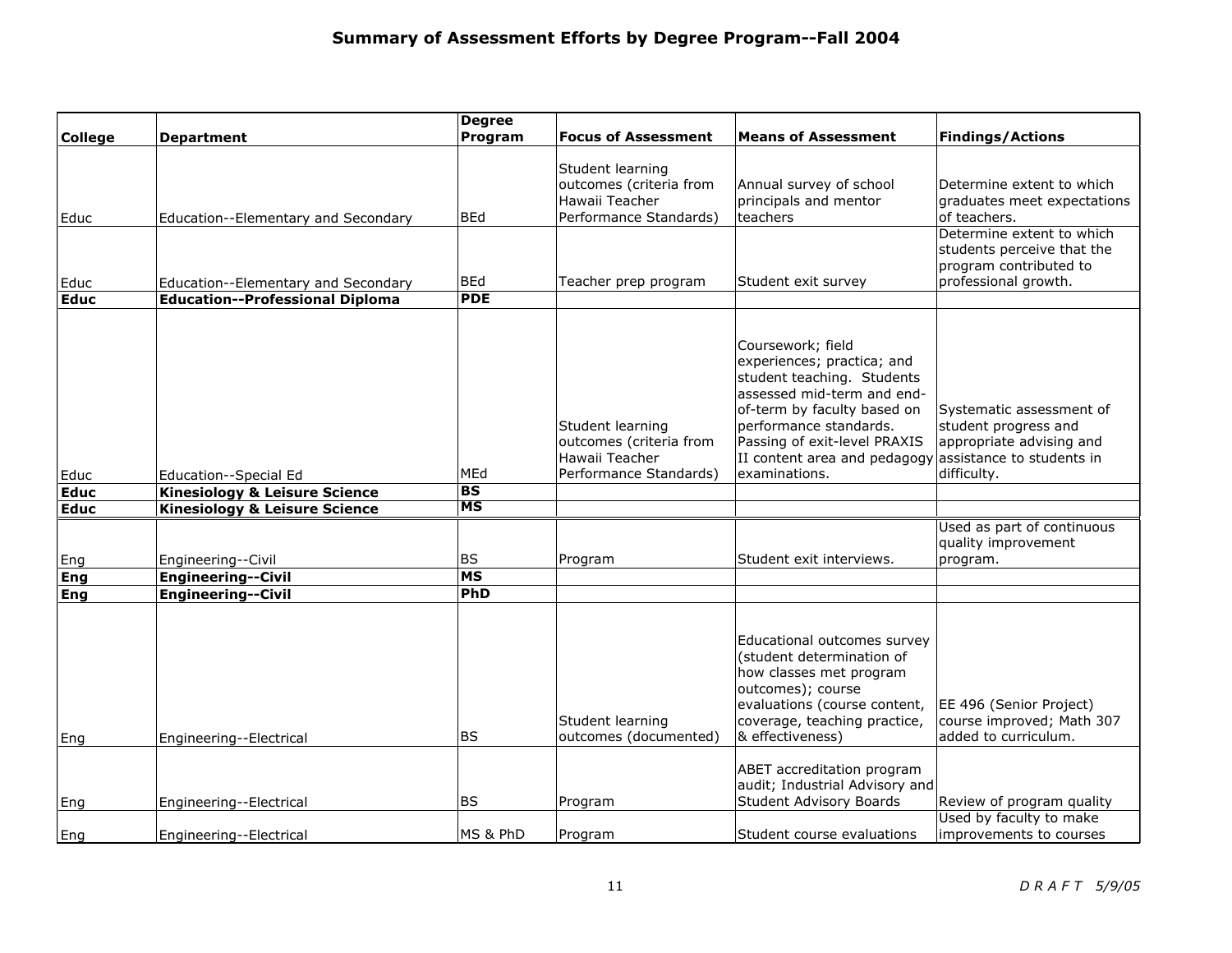|                |                                                         | <b>Degree</b> |                            |                                         |                                                              |
|----------------|---------------------------------------------------------|---------------|----------------------------|-----------------------------------------|--------------------------------------------------------------|
| <b>College</b> | <b>Department</b>                                       | Program       | <b>Focus of Assessment</b> | <b>Means of Assessment</b>              | <b>Findings/Actions</b>                                      |
|                |                                                         |               |                            |                                         | Assess student progress; ME                                  |
|                |                                                         |               |                            |                                         | 373 and ME 480 added to                                      |
|                |                                                         |               |                            |                                         | curriculum; labs improved                                    |
|                |                                                         |               |                            |                                         | with appropriate safety                                      |
|                |                                                         |               |                            | Student exit interviews;                | instructions and equipment;                                  |
|                |                                                         |               | Student learning           | course portfolios; capstone             | machine shop being                                           |
| Eng            | Engineering--Mechanical                                 | <b>BS</b>     | outcomes (documented)      | design course<br>Teaching evaluations & | renovated.                                                   |
|                |                                                         | BS            |                            | student course surveys                  |                                                              |
| Eng            | Engineering--Mechanical                                 | MS            | Courses/program<br>Courses | Course surveys                          |                                                              |
| Eng            | Engineering--Mechanical                                 |               |                            |                                         |                                                              |
|                |                                                         |               |                            | employer interviews and                 |                                                              |
| Eng            | Engineering--Mechanical                                 | MS            | student performance        | industry advisory meetings              |                                                              |
| Eng            | <b>Engineering--Mechanical</b>                          | PhD           |                            |                                         |                                                              |
| <b>JABSOM</b>  | <b>Biomedical Sci (Biostats &amp; Epidemiology PhD</b>  |               |                            |                                         |                                                              |
| <b>JABSOM</b>  | <b>Biomedical Sciences (Biochemistry)</b>               | <b>MS</b>     |                            |                                         |                                                              |
| <b>JABSOM</b>  | <b>Biomedical Sciences (Biochemistry)</b>               | PhD           |                            |                                         |                                                              |
| <b>JABSOM</b>  | <b>Biomedical Sciences (Biophysics)</b>                 | <b>MS</b>     |                            |                                         |                                                              |
| <b>JABSOM</b>  | <b>Biomedical Sciences (Biophysics)</b>                 | PhD           |                            |                                         |                                                              |
| <b>JABSOM</b>  | <b>Biomedical Sciences (Cell &amp; Molecular Bi MS</b>  |               |                            |                                         |                                                              |
| <b>JABSOM</b>  | <b>Biomedical Sciences (Cell &amp; Molecular Bi PhD</b> |               |                            |                                         |                                                              |
| <b>JABSOM</b>  | <b>Biomedical Sciences (Physiology)</b>                 | <b>MS</b>     |                            |                                         |                                                              |
| <b>JABSOM</b>  | <b>Biomedical Sciences (Physiology)</b>                 | PhD           |                            |                                         |                                                              |
| <b>JABSOM</b>  | <b>Biomedical Sciences (Tropical Medicine) MS</b>       |               |                            |                                         |                                                              |
| <b>JABSOM</b>  | <b>Biomedical Sciences (Tropical Medicine) PhD</b>      |               |                            |                                         |                                                              |
|                |                                                         |               | Courses & instructional    | Instructor and course                   |                                                              |
| <b>JABSOM</b>  | <b>Medical Technology</b>                               | BS            | quality                    | evaluations                             |                                                              |
|                |                                                         |               |                            |                                         |                                                              |
|                |                                                         |               |                            |                                         |                                                              |
|                |                                                         |               |                            |                                         | Areas of concern forwarded to                                |
|                |                                                         |               |                            |                                         | appropriate committee for                                    |
|                |                                                         |               |                            |                                         | recommendations and                                          |
|                |                                                         |               |                            |                                         | actions. Exam scores                                         |
|                |                                                         |               |                            |                                         | reviewed by program                                          |
|                |                                                         |               |                            |                                         | director, curriculum                                         |
|                |                                                         |               |                            | Graduate survey; national               | committee chair, etc.--100%                                  |
|                |                                                         |               | Student learning           | certification exam                      | pass rate with scores above                                  |
| <b>JABSOM</b>  | <b>Medical Technology</b>                               | BS.           | outcomes                   | results/reports                         | the national average.                                        |
|                |                                                         |               |                            |                                         |                                                              |
|                |                                                         |               |                            |                                         | Students continue to progress<br>through program in a timely |
|                |                                                         |               | Student learning           | Review of graduation and                | fashion and are employed                                     |
| JABSOM         | Medical Technology                                      | <b>BS</b>     | outcomes                   | employment rates                        | shortly after graduation.                                    |
|                |                                                         |               |                            |                                         |                                                              |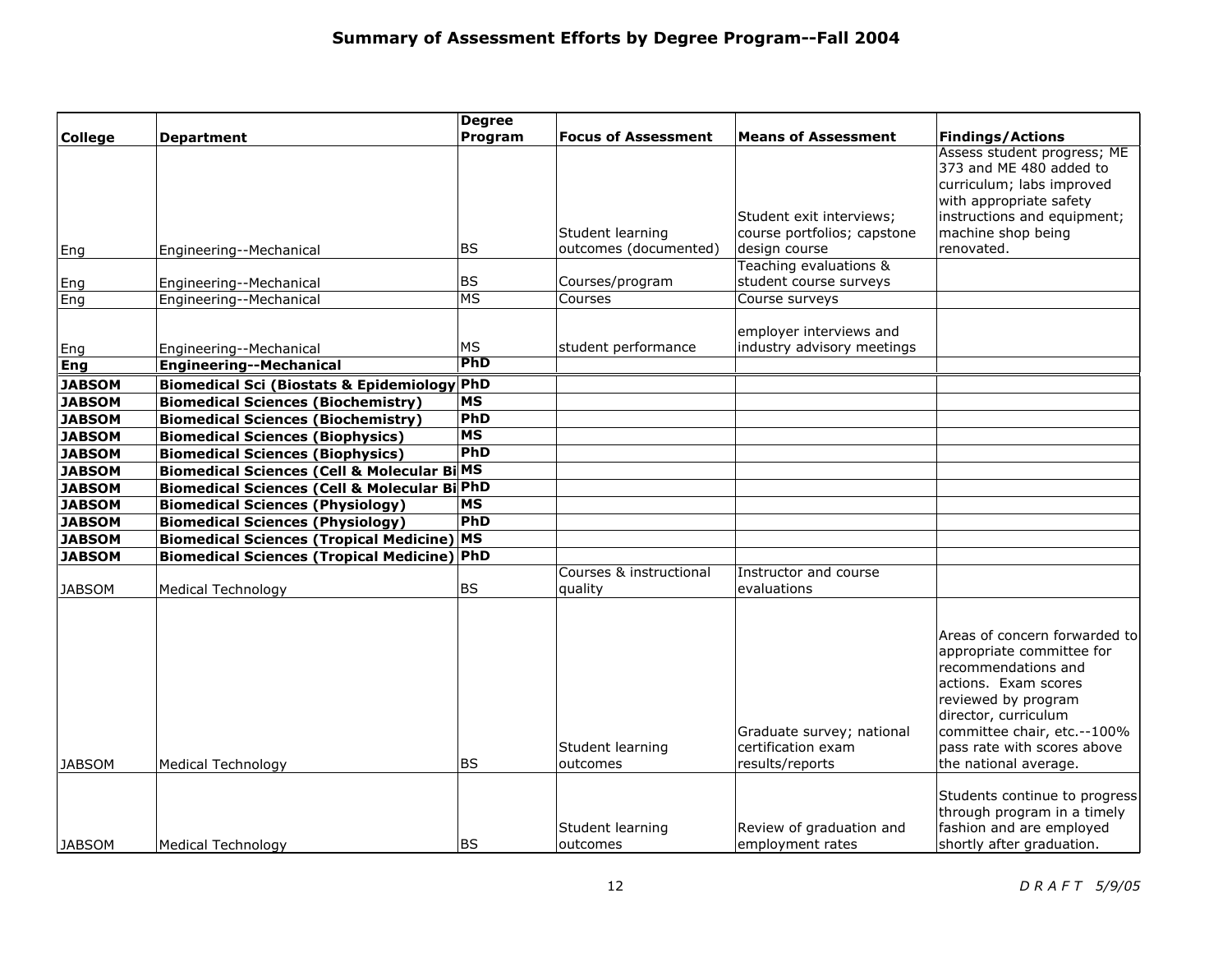|                |                           | <b>Degree</b> |                                          |                                                                                                                                                                                                                                                                                    |                                                                                                                                                                                                                                                                                                                                                                                                                                                    |
|----------------|---------------------------|---------------|------------------------------------------|------------------------------------------------------------------------------------------------------------------------------------------------------------------------------------------------------------------------------------------------------------------------------------|----------------------------------------------------------------------------------------------------------------------------------------------------------------------------------------------------------------------------------------------------------------------------------------------------------------------------------------------------------------------------------------------------------------------------------------------------|
| <b>College</b> | <b>Department</b>         | Program       | <b>Focus of Assessment</b>               | <b>Means of Assessment</b>                                                                                                                                                                                                                                                         | <b>Findings/Actions</b>                                                                                                                                                                                                                                                                                                                                                                                                                            |
| <b>JABSOM</b>  | <b>Medical Technology</b> | <b>BS</b>     | Program/curriculum                       | NAACLS accreditation report                                                                                                                                                                                                                                                        | Report to faculty by NAACLS<br>Review Team on strengths<br>and weaknesses of program.                                                                                                                                                                                                                                                                                                                                                              |
| <b>JABSOM</b>  | <b>Medical Technology</b> | <b>BS</b>     | Program/curriculum                       | Annual review by medical<br>advisors committee; Med<br>Tech Curr Committee review.                                                                                                                                                                                                 | Review by Medical Advisors<br>Committee & Curr Committee<br>noted that student<br>preparation for clinical<br>experience was uneven. The<br>clinical experience was<br>reorganized to provide<br>workshop & seminar sessions<br>to improve student<br>preparation. Informal<br>feedback indicates students<br>now better prepared. Reorg<br>also reduced burden on<br>clinical affiliates in terms of<br>accommodating the numbers<br>of students. |
| JABSOM         | Medicine                  | <b>MD</b>     | Student learning<br>outcomes/achievement | Course exams, national<br>exams, course oral exams,<br>faculty ratings of observed<br>student performance,<br>reflective essays, review of<br>research projects,<br>standardized patient<br>examinations                                                                           | Monitor student progress<br>through the program; LCME<br>found JABSOM in full<br>compliance with standards for<br>student assessment.                                                                                                                                                                                                                                                                                                              |
| JABSOM         | Medicine                  | <b>MD</b>     | Curriculum/courses                       | Student surveys of each<br>required course in the first 3<br>years, of the entire 4th year.<br>Internship survey; alumni<br>survey; residency program<br>director survey; AAMC<br>graduation questionnaire.<br>Curriculum review of all<br>required courses on a regular<br>basis. | Review of MD curriculum<br>overseen by Office of Medical<br>Ed & JABSOM Curr<br>Committee. Results of<br>assessments discussed by<br>Committee and shared with<br>course directors. Committee<br>makes recommendations for<br>changes to course directors;<br>course directors required to<br>provide report on responses<br>to recommendations.                                                                                                   |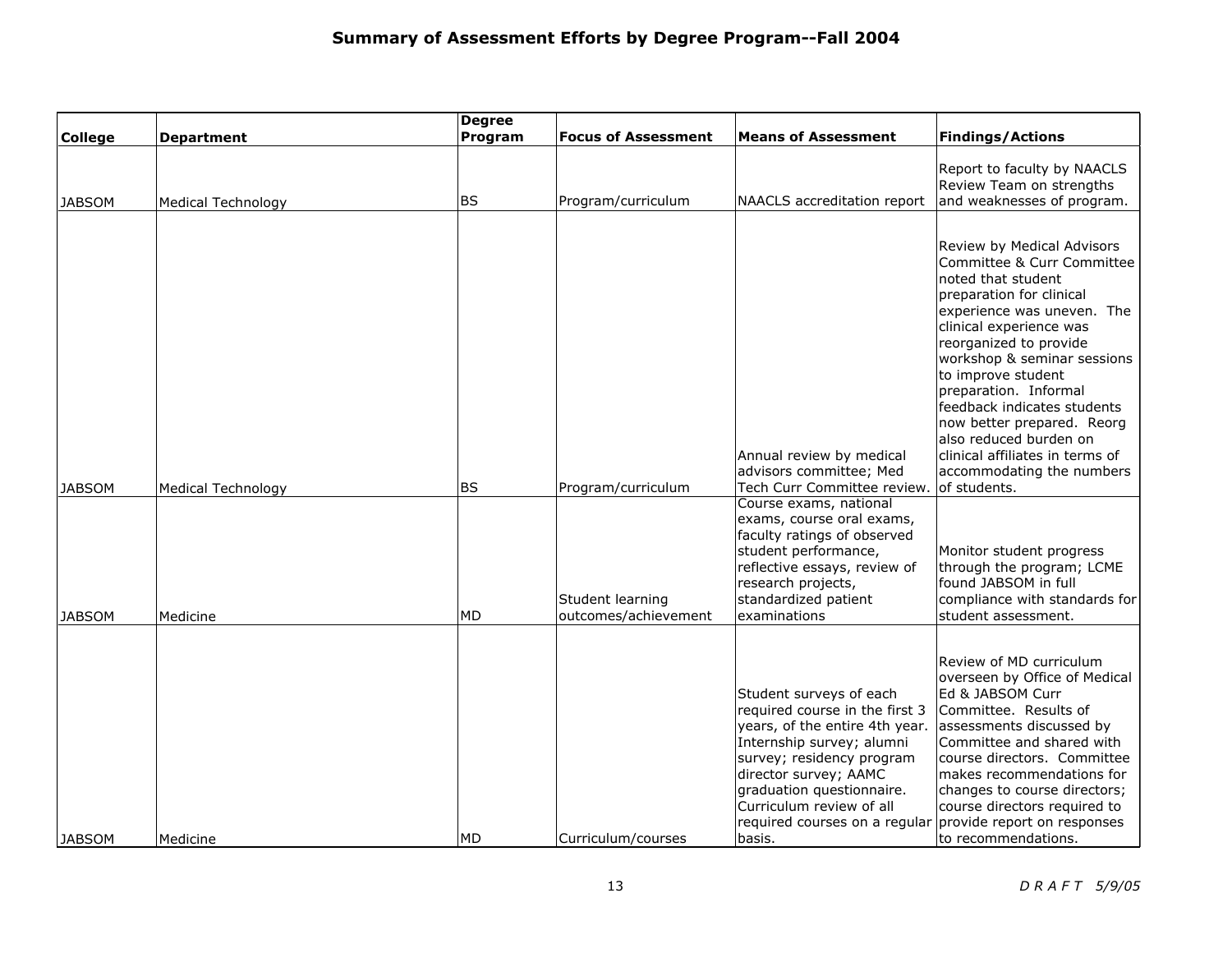|                |                                         | <b>Degree</b> |                                          |                                                                                                                      |                                                                                                                           |
|----------------|-----------------------------------------|---------------|------------------------------------------|----------------------------------------------------------------------------------------------------------------------|---------------------------------------------------------------------------------------------------------------------------|
| <b>College</b> | <b>Department</b>                       | Program       | <b>Focus of Assessment</b>               | <b>Means of Assessment</b>                                                                                           | <b>Findings/Actions</b>                                                                                                   |
| <b>JABSOM</b>  | Public Health                           | MS & MPH      | Student learning<br>experiences          | Course evaluations, fieldwork (currently analyzing data<br>evaluations, exit interview,<br>exit survey               | Results will be used to<br>improve program quality<br>from first round of<br>implementation)                              |
| <b>JABSOM</b>  | <b>Public Health</b>                    | MS & MPH      | Student learning<br>outcomes             | Fieldwork/thesis evaluation,<br>evaluation of final oral<br>exam/presentations, course<br>and field work evaluations | Results will be used to<br>improve program quality<br>(currently analyzing data<br>from first round of<br>implementation) |
| <b>JABSOM</b>  | <b>Public Health</b>                    | MS & MPH      | Program quality                          | Course evaluations,<br>admissions data, graduation<br>data, exit interview, exit<br>survey, alumni survey            | Results will be used to<br>improve program quality<br>(currently analyzing data<br>from first round of<br>implementation) |
| <b>JABSOM</b>  | <b>Speech Pathology &amp; Audiology</b> | <b>BS</b>     |                                          |                                                                                                                      |                                                                                                                           |
| <b>JABSOM</b>  | <b>Speech Pathology &amp; Audiology</b> | MS            |                                          |                                                                                                                      |                                                                                                                           |
| Law            | Law                                     | <b>LLM</b>    |                                          |                                                                                                                      |                                                                                                                           |
| Law            | Law                                     | JD            |                                          |                                                                                                                      |                                                                                                                           |
| LLL            | Chinese                                 | BA            | Student learning<br>outcomes             | ACTFL oral interview tests;<br>faculty developed reading<br>test; ETS SAT-II (Chinese<br>proficiency test)           | Showed overall gains in oral<br>proficiency levels; satisfactory<br>performance on faculty<br>developed and SAT exams     |
|                |                                         |               | Student learning                         |                                                                                                                      |                                                                                                                           |
| LLL            | Chinese                                 | <b>BA</b>     | outcomes                                 | Embedded assessment                                                                                                  | under development                                                                                                         |
| LLL            | Chinese                                 | <b>BA</b>     | Student learning<br>experiences          | Student course evaluations                                                                                           | Data indicate consistent<br>overall satisfaction with<br>instruction                                                      |
| LLL            | Chinese                                 | <b>BA</b>     | Program                                  | Examination of enrollment<br>data                                                                                    | Identify courses to be<br>eliminated, consolidated, or<br>expanded                                                        |
|                |                                         |               | Program goals and                        |                                                                                                                      | Examined upper-division                                                                                                   |
| LLL            | Chinese                                 | <b>BA</b>     | objectives                               | Faculty review of courses                                                                                            | Chinese program goals                                                                                                     |
| LLL            | Chinese                                 | <b>BA</b>     | Student experiences                      | Exit survey                                                                                                          | under development                                                                                                         |
| llll           | Chinese                                 | <b>BA</b>     | Employment placement<br>and satisfaction | Alumni survey                                                                                                        | under development                                                                                                         |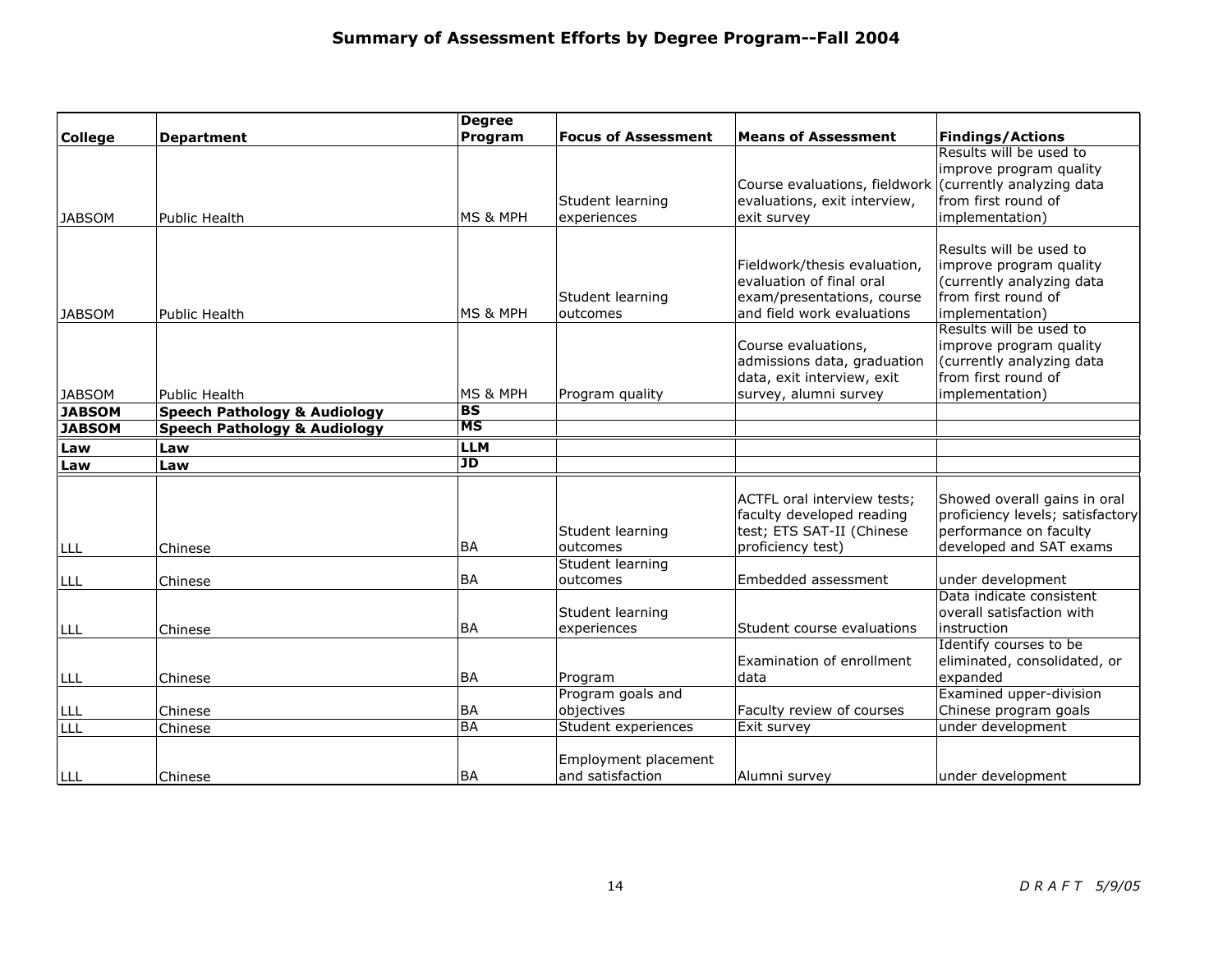|                |                   | <b>Degree</b> |                                    |                                                                                                                                  |                                                                                                                                                                                                                 |
|----------------|-------------------|---------------|------------------------------------|----------------------------------------------------------------------------------------------------------------------------------|-----------------------------------------------------------------------------------------------------------------------------------------------------------------------------------------------------------------|
| <b>College</b> | <b>Department</b> | Program       | <b>Focus of Assessment</b>         | <b>Means of Assessment</b>                                                                                                       | <b>Findings/Actions</b>                                                                                                                                                                                         |
| <b>LLL</b>     | Chinese           | <b>BA</b>     | Student diagnostic                 | Proficiency assessment of<br>incoming students                                                                                   | Efficiency of test needs to be<br>improved for higher<br>proficiency students--new<br>test developed and improved<br>the efficiency of placement<br>procedures                                                  |
|                |                   |               | Student learning                   | Final examinations of 1st and                                                                                                    |                                                                                                                                                                                                                 |
| LLL            | Classics          | <b>BA</b>     | loutcomes                          | 2nd year classes                                                                                                                 | under development                                                                                                                                                                                               |
| LLL            | EALL--Chinese     | <b>MA</b>     | Student learning<br>outcomes       | Comprehensive exams--<br>written and oral; pedagogy<br>exam; lang/lit exam; thesis & procedures, creation of new<br>oral defense | Determine performance of<br>graduate students;<br>assessment of MA & PhD<br>programs. Continuing<br>revisions of graduate program<br>-revision of requirements &<br>grad courses                                |
| LLL            | EALL--Chinese     | PhD           | Student learning<br>outcomes       | Qualifying & comprehensive<br>exams, dissertation & oral<br>defense                                                              | Determine performance of<br>graduate students;<br>assessment of MA & PhD<br>programs. Continuing<br>revisions of graduate program<br>-revision of requirements &<br>procedures, creation of new<br>grad courses |
| LLL            | EALL--Chinese     | MA & PhD      | Courses & instructional<br>quality | Student course evaluations                                                                                                       | Data indicate consistent<br>overall satisfaction of<br>students with CHN<br>instruction. Data used to<br>rexamine course content and<br>improving the quality of<br>instruction.                                |
|                |                   |               |                                    |                                                                                                                                  | Identify courses to be                                                                                                                                                                                          |
| LLL            | EALL--Chinese     | MA & PhD      | Graduate program                   | Examination of enrollment<br>data                                                                                                | eliminated, consolidated, or<br>expanded                                                                                                                                                                        |
|                |                   |               |                                    |                                                                                                                                  | Enhanced efficiency in                                                                                                                                                                                          |
|                |                   |               |                                    | Diagnostic exam of incoming                                                                                                      | advising procedures for                                                                                                                                                                                         |
| lll            | EALL--Japanese    | <b>MA</b>     | Student diagnostic                 | <b>MA</b> students                                                                                                               | incoming students                                                                                                                                                                                               |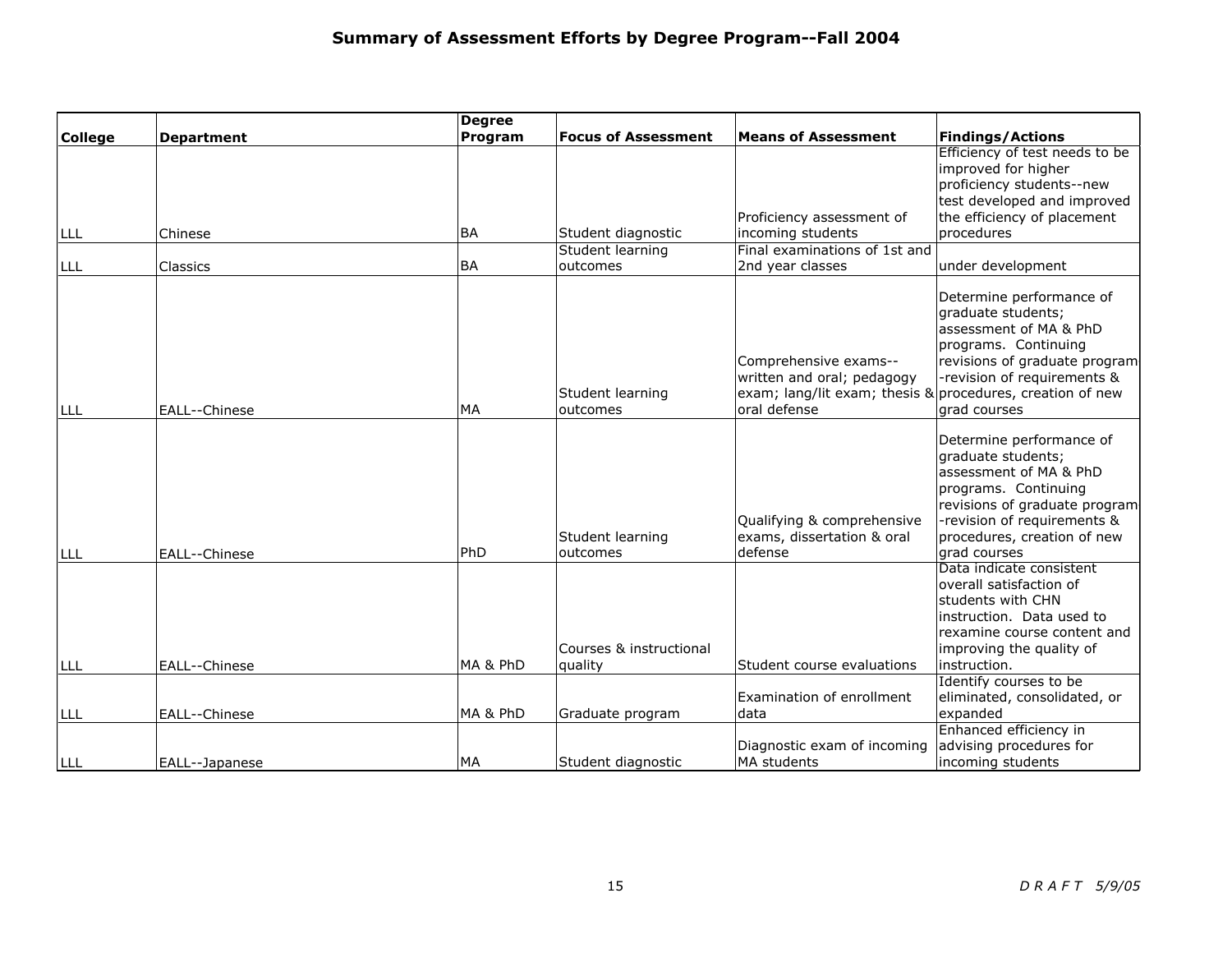|                |                   | <b>Degree</b> |                                                                   |                                                                                                      |                                                                                                                                                                                                                 |
|----------------|-------------------|---------------|-------------------------------------------------------------------|------------------------------------------------------------------------------------------------------|-----------------------------------------------------------------------------------------------------------------------------------------------------------------------------------------------------------------|
| <b>College</b> | <b>Department</b> | Program       | <b>Focus of Assessment</b>                                        | <b>Means of Assessment</b>                                                                           | <b>Findings/Actions</b>                                                                                                                                                                                         |
| LLL            | EALL--Japanese    | MA            | Student learning<br>outcomes                                      | Comprehensive exams--<br>written and oral; pedagogy<br>exam; lang/lit exam; thesis &<br>oral defense | Determine performance of<br>graduate students;<br>assessment of MA & PhD<br>programs. Continuing<br>revisions of graduate program<br>-revision of requirements &<br>procedures, creation of new<br>grad courses |
| LLL            | EALL--Japanese    | PhD           | Student learning<br>outcomes                                      | Qualifying & comprehensive<br>exams, dissertation & oral<br>defense                                  | Determine performance of<br>graduate students;<br>assessment of MA & PhD<br>programs. Continuing<br>revisions of graduate program<br>-revision of requirements &<br>procedures, creation of new<br>grad courses |
| <b>LLL</b>     | EALL--Japanese    | PhD           | Student learning<br>outcomes                                      | Required published paper (or<br>publishable paper as judged<br>by grad fac)                          | Determine performance of<br>graduate students;<br>assessment of MA & PhD<br>programs. Continuing<br>revisions of graduate program<br>-revision of requirements &<br>procedures, creation of new<br>grad courses |
| LLL            | EALL--Japanese    | MA & PhD      | Courses & instructional<br>quality                                | Student course evaluations                                                                           | Data indicate consistent<br>overall satisfaction of<br>students with CHN<br>instruction. Data used to<br>rexamine course content and<br>improving the quality of<br>instruction.                                |
| LLL            | EALL--Japanese    | MA & PhD      | Graduate program                                                  | Examination of enrollment<br>data                                                                    | Identify courses to be<br>eliminated, consolidated, or<br>expanded                                                                                                                                              |
|                |                   |               | Student learning                                                  |                                                                                                      |                                                                                                                                                                                                                 |
| LLL            | EALL--Japanese    | MA & PhD      | outcomes                                                          | Embedded assessment                                                                                  | Under development                                                                                                                                                                                               |
| LLL            | EALL--Japanese    | MA & PhD      | Student experiences                                               | Exit survey                                                                                          | Under development                                                                                                                                                                                               |
| llll           | EALL--Japanese    | MA & PhD      | Employment placement &<br>satisfaction with program Alumni survey |                                                                                                      | Under development                                                                                                                                                                                               |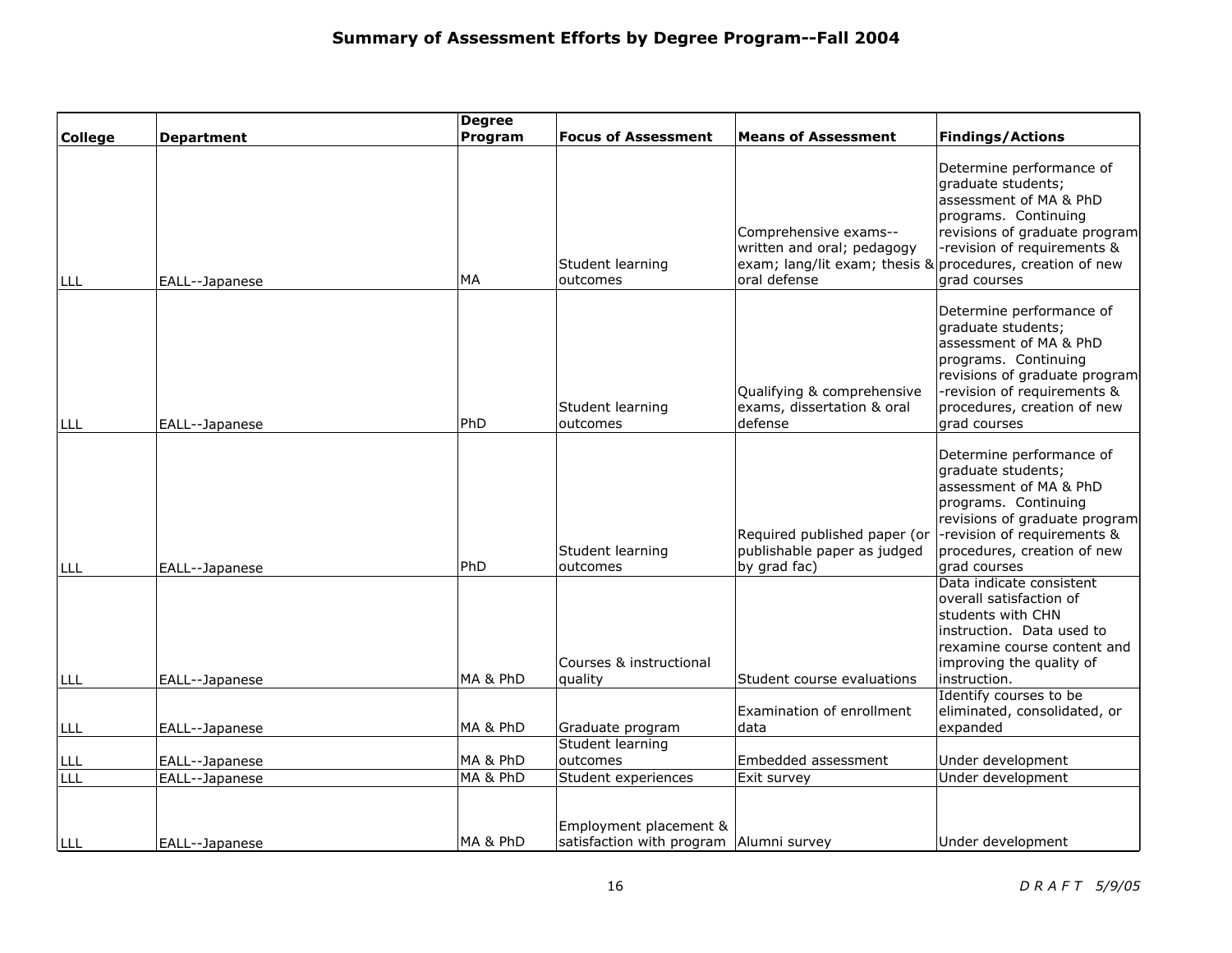|                |                   | <b>Degree</b> |                                |                                                                                                                                                                                             |                                                                                                                                                                                                                                                                                                                                                                                                                   |
|----------------|-------------------|---------------|--------------------------------|---------------------------------------------------------------------------------------------------------------------------------------------------------------------------------------------|-------------------------------------------------------------------------------------------------------------------------------------------------------------------------------------------------------------------------------------------------------------------------------------------------------------------------------------------------------------------------------------------------------------------|
| <b>College</b> | <b>Department</b> | Program       | <b>Focus of Assessment</b>     | <b>Means of Assessment</b>                                                                                                                                                                  | <b>Findings/Actions</b>                                                                                                                                                                                                                                                                                                                                                                                           |
| LLL            | EALL--Korean      | МA            | Student learning<br>outcomes   | Comprehensive exams--<br>written and oral; pedagogy<br>exam; lang/lit exam; thesis & procedures, creation of new<br>oral defense                                                            | Determine performance of<br>graduate students;<br>assessment of MA & PhD<br>programs. Continuing<br>revisions of graduate program<br>-revision of requirements &<br>grad courses                                                                                                                                                                                                                                  |
| LLL            | EALL--Korean      | PhD           | Student learning<br>outcomes   | Qualifying & comprehensive<br>exams, dissertation & oral<br>defense                                                                                                                         | Determine performance of<br>graduate students;<br>assessment of MA & PhD<br>programs. Continuing<br>revisions of graduate program<br>-revision of requirements &<br>procedures, creation of new<br>grad courses                                                                                                                                                                                                   |
| LLL            | EALL--Korean      | MA & PhD      | Graduate program               | Faculty review of diagnostic<br>exam, PhD qualifying &<br>comprehensive exams,<br>student course work, MA<br>theses, PhD disserations/oral<br>defense, 600-level and 700-<br>level courses, | Adopted more diversified<br>research methodologies;<br>revised MA and PhD reading<br>lists; created faculty sessions<br>for collaborative<br>consultations; proposed new<br>courses; adopted interactive,<br>student-led presentations and<br>project-oriented approaches<br>in classroom instruction;<br>revised PhD comprehensive &<br>qualifying exams; revised MA<br>diagnostic exam; proposed<br>new courses |
| LLL            | EALL--Korean      | MA & PhD      | Career development<br>advising | Alumni survey                                                                                                                                                                               | Established wider professional<br>network for student post-<br>graduation employment<br>opportunities--success in<br>placing students in leading<br>institutions in US and abroad                                                                                                                                                                                                                                 |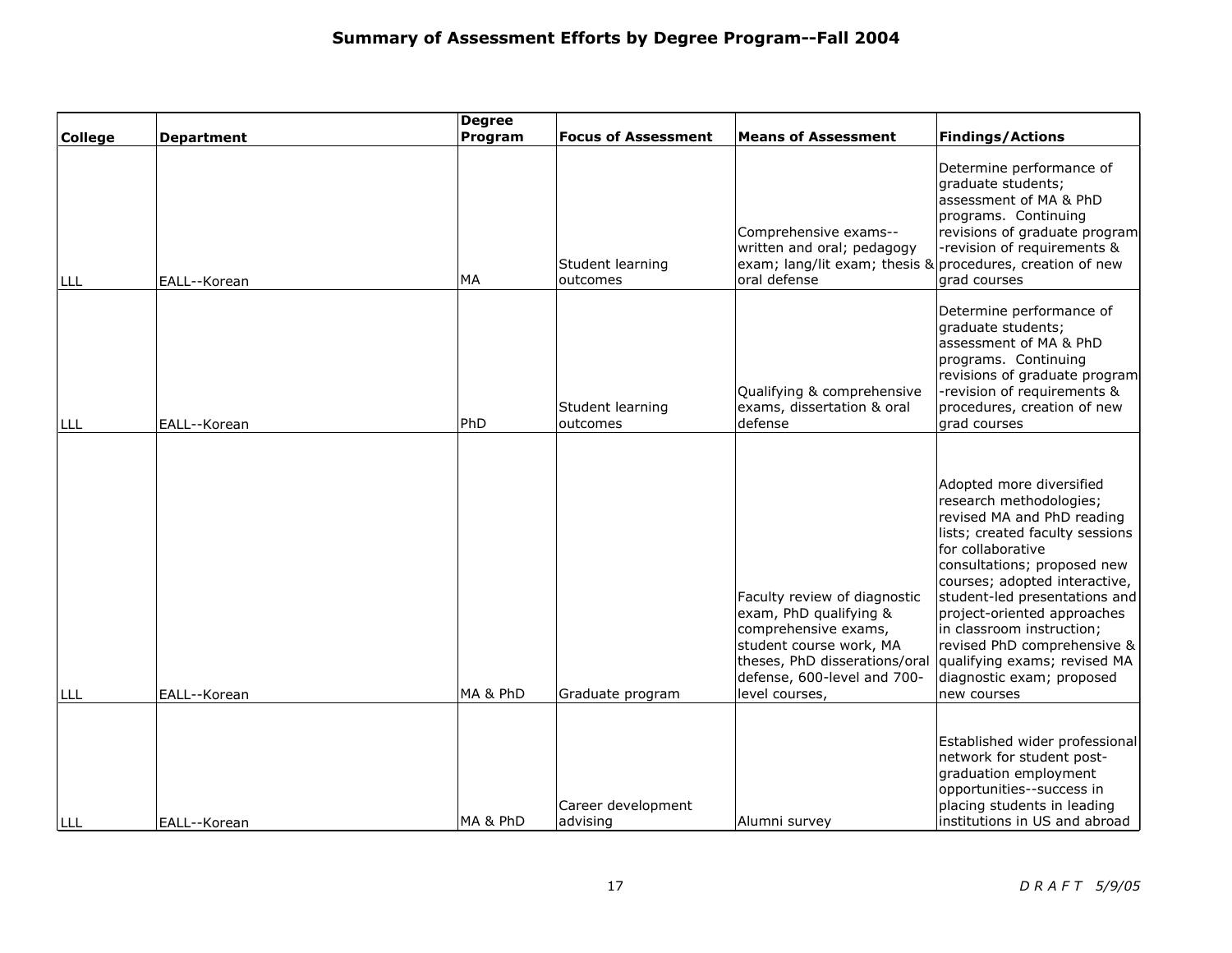|                |                   | <b>Degree</b> |                             |                                                          |                                                                  |
|----------------|-------------------|---------------|-----------------------------|----------------------------------------------------------|------------------------------------------------------------------|
| <b>College</b> | <b>Department</b> | Program       | <b>Focus of Assessment</b>  | <b>Means of Assessment</b>                               | <b>Findings/Actions</b>                                          |
|                |                   |               |                             | Student exit survey                                      | Improve faculty advising;                                        |
|                |                   |               |                             | (perceptions regarding                                   | student articulation of                                          |
|                |                   |               |                             | course availability,                                     | learning experiences                                             |
|                |                   |               |                             | effectiveness of required                                | generally match program                                          |
| I LLL          | English           | <b>BA</b>     | Program                     | courses, faculty advising)                               | goals                                                            |
|                |                   |               | Creative Writing Program    |                                                          |                                                                  |
|                |                   |               | goals; communication        |                                                          | Articulation of goals and                                        |
|                |                   |               | with students; articulation |                                                          | procedures in English 313                                        |
|                |                   |               | with upper division         |                                                          | syllabi; proposal for GA                                         |
|                |                   |               | courses; CW in graduate     | Review of student                                        | training under discussion;                                       |
|                |                   |               | program; GA training;       | evaluations; faculty survey                              | assessment in grad program                                       |
| LLL            | English           | <b>BA</b>     | advising                    | and discussion.                                          | is ongoing                                                       |
|                |                   |               | Introductory Literature     |                                                          |                                                                  |
|                |                   |               | Program (goals and          |                                                          |                                                                  |
|                |                   |               | effectiveness; articulation | Review of enrollment                                     |                                                                  |
|                |                   |               | with upper division         | patterns; review of similar                              |                                                                  |
|                |                   |               | courses, A&S                | programs at other                                        |                                                                  |
|                |                   |               | requirements, and           | universities; faculty                                    |                                                                  |
|                |                   |               | community college 200-      | discussion of goals and                                  | ILP courses revised; will be                                     |
| <b>LLL</b>     | English           | <b>BA</b>     | level literature courses)   | perceived effectiveness                                  | implemented in Fall 2005                                         |
|                |                   |               |                             |                                                          |                                                                  |
|                |                   |               |                             | Survey of faculty, graduate                              |                                                                  |
|                |                   |               | Student learning            | students, and alumni (new)                               |                                                                  |
|                |                   |               | outcomes and program        | to assess program's success                              | Survey conducted in Spring                                       |
| LLL            | English           | <b>MA</b>     | objectives                  | in meeting goals in 12 areas                             | 2004; under analysis 2004-05                                     |
| LLL            | <b>English</b>    | PhD           |                             |                                                          |                                                                  |
|                |                   |               |                             | Joint LLL assmt project--1st                             |                                                                  |
| LLL            | French            | <b>BA</b>     |                             | and 2nd year lang classes                                |                                                                  |
| LLL            | German            | <b>BA</b>     | Course scheduling           | Student surveys                                          | Increased enrollment                                             |
|                |                   |               |                             |                                                          | Graduates successfully                                           |
|                |                   |               |                             |                                                          | employed as teachers and                                         |
|                |                   |               | Student learning            | Placement and exit exams at                              | administrators in Hawaiian                                       |
| LLL            | Hawaiian          | <b>BA</b>     | outcomes                    | each level                                               | language & related fields                                        |
| LLL            | Hawaiian          | <b>BA</b>     | Courses                     | Student course evaluation                                |                                                                  |
|                |                   |               |                             |                                                          |                                                                  |
|                |                   |               |                             | ACTFL oral interview tests;<br>faculty developed reading | Showed overall gains in oral<br>proficiency levels; satisfactory |
|                |                   |               | Student learning            | test; ETS SAT-II (Japanese                               | performance on faculty                                           |
| ILLL           | Japanese          | <b>BA</b>     | outcomes                    | proficiency test)                                        | developed and SAT exams                                          |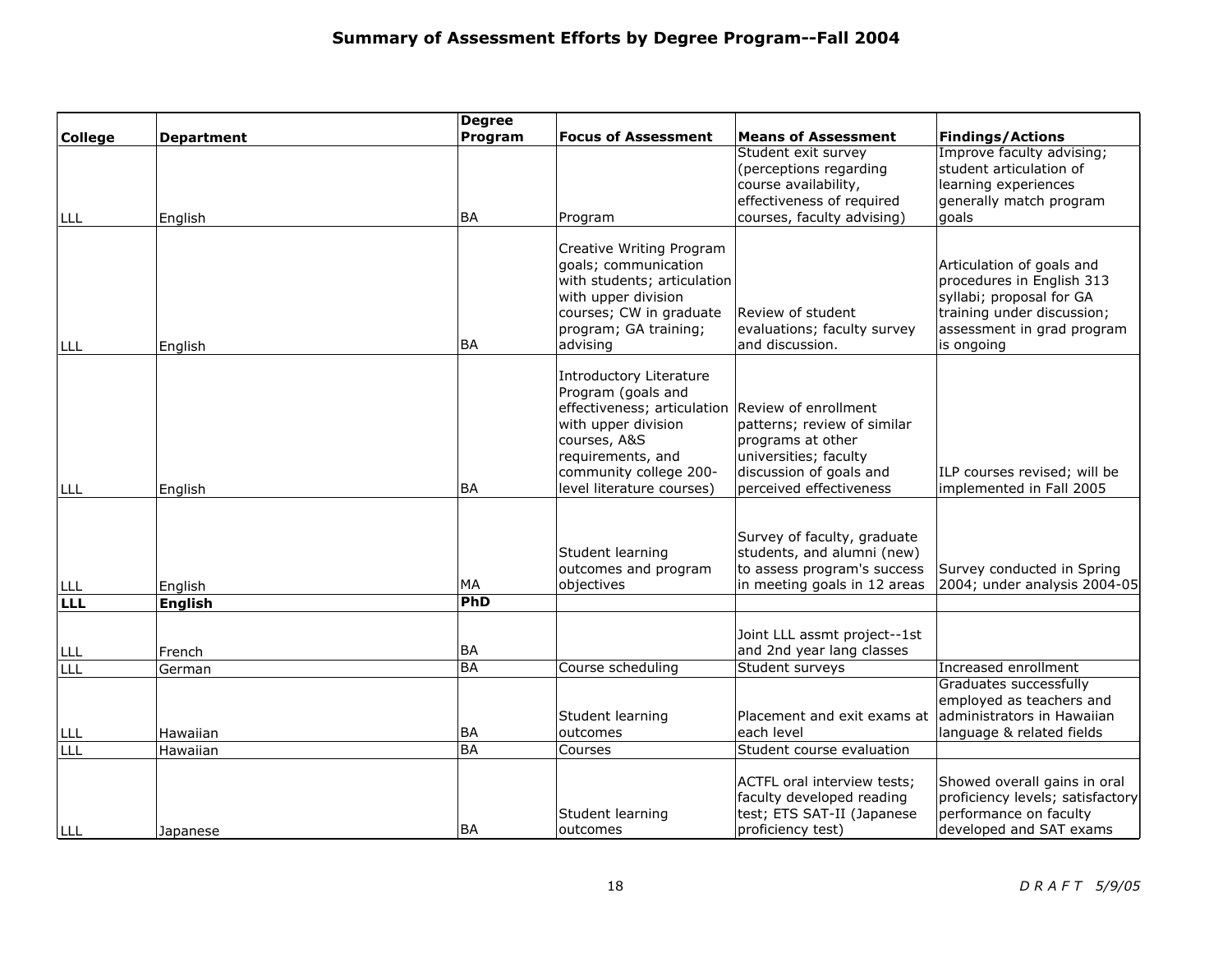|                |                   | <b>Degree</b> |                            |                                 |                                                          |
|----------------|-------------------|---------------|----------------------------|---------------------------------|----------------------------------------------------------|
| <b>College</b> | <b>Department</b> | Program       | <b>Focus of Assessment</b> | <b>Means of Assessment</b>      | <b>Findings/Actions</b>                                  |
|                |                   |               | Student learning           |                                 |                                                          |
| LLL            | Japanese          | <b>BA</b>     | outcomes                   | embedded assessment             | under development                                        |
|                |                   |               |                            | STAMP (Japanese proficiency     |                                                          |
|                |                   |               | Student learning           | test), capstone course,         |                                                          |
| LLL            | Japanese          | <b>BA</b>     | outcomes                   | internship                      | under development                                        |
|                |                   |               |                            |                                 | Data indicate consistent                                 |
|                |                   |               | Courses & instructional    |                                 | overall satisfaction with                                |
| LLL            | Japanese          | <b>BA</b>     | quality                    | Student course evaluations      | instruction                                              |
|                |                   |               |                            |                                 | Identify courses to be                                   |
|                |                   |               |                            | examination of enrollment       | eliminated, consolidated, or                             |
| LLL            | Japanese          | <b>BA</b>     | Program                    | data                            | expanded                                                 |
|                |                   |               | Program goals and          |                                 | Examined upper-division                                  |
| LLL            | Japanese          | <b>BA</b>     | objectives                 | faculty review of courses       | Japanese program goals                                   |
| LLL            | Japanese          | <b>BA</b>     | Student experiences        | exit survey                     | under development                                        |
|                |                   |               | Employment placement       |                                 |                                                          |
| LLL            | Japanese          | <b>BA</b>     | and satisfaction           | alumni survey                   | under development                                        |
|                |                   |               |                            |                                 | Efficiency of test needs to be<br>improved for higher    |
|                |                   |               |                            |                                 | proficiency students--new                                |
|                |                   |               |                            |                                 | test developed and improved                              |
|                |                   |               |                            | proficiency assessment of       | the efficiency of placement                              |
| LLL            | Japanese          | <b>BA</b>     | Student diagnostic         | incoming students               | procedures                                               |
|                |                   |               |                            |                                 |                                                          |
|                |                   |               |                            |                                 | Proficiency levels tend to be                            |
|                |                   |               |                            | Placement exam and end-of-      | low compared to national                                 |
|                |                   |               | Student learning           | term oral proficiency           | standards; created new track                             |
| LLL            | Korean            | <b>BA</b>     | outcomes                   | interview                       | for conversation skills                                  |
|                |                   |               |                            |                                 |                                                          |
|                |                   |               |                            |                                 | Revealed deficiencies in                                 |
|                |                   |               |                            |                                 | concepts of instructional                                |
|                |                   |               |                            |                                 | design and strategies; need<br>for task-based integrated |
|                |                   |               |                            |                                 | approach. Developed &                                    |
|                |                   |               |                            |                                 | adopted new textbooks with                               |
|                |                   |               |                            |                                 | task-based approach--                                    |
|                |                   |               |                            |                                 | significant improvement in                               |
|                |                   |               |                            |                                 | oral proficiency. Shows                                  |
|                |                   |               |                            |                                 | strong need for more                                     |
|                |                   |               |                            |                                 | individualized instruction and                           |
|                |                   |               |                            | End-of-term achievement         | pesonalized feedback--                                   |
|                |                   |               | Student learning           | test and final oral proficiency | launched weekly "Korean                                  |
| LLL            | Korean            | <b>BA</b>     | outcomes                   | linterview                      | Clinic for Students."                                    |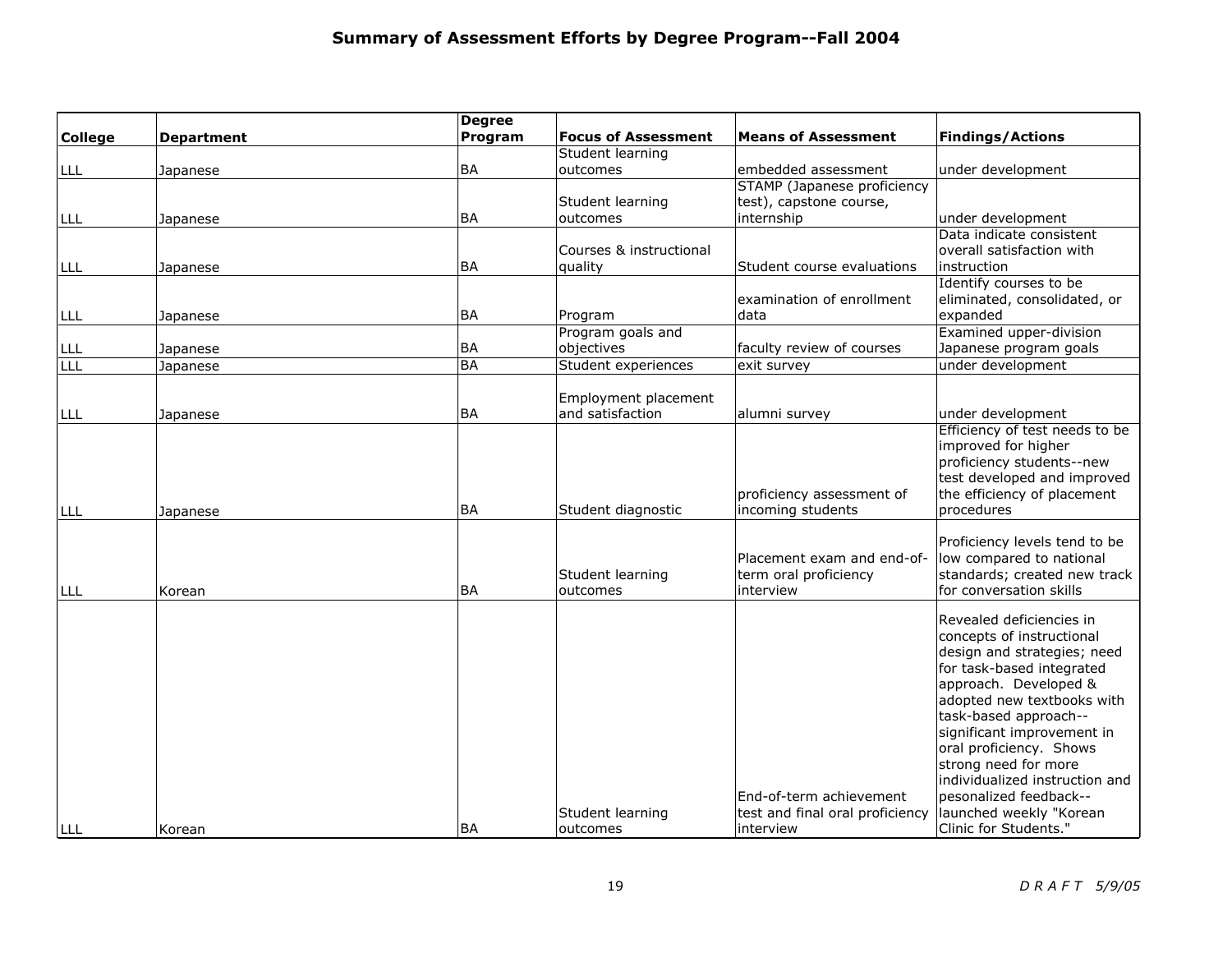|                |                                      | <b>Degree</b> |                                                         |                                                                                                                                                                      |                                                                                                                                                                                     |
|----------------|--------------------------------------|---------------|---------------------------------------------------------|----------------------------------------------------------------------------------------------------------------------------------------------------------------------|-------------------------------------------------------------------------------------------------------------------------------------------------------------------------------------|
| <b>College</b> | <b>Department</b>                    | Program       | <b>Focus of Assessment</b>                              | <b>Means of Assessment</b>                                                                                                                                           | <b>Findings/Actions</b>                                                                                                                                                             |
| LLL            | Korean                               | <b>BA</b>     | Program                                                 | Faculty review of curriculum,<br>end-of-semester student<br>evaluations, end-of-term<br>achievement test, end-of-<br>term oral proficiency<br>interview              | Developed new courses;<br>incorporated into<br>requirements; established<br>course website as pilot<br>project; developed & adopted<br>new textbooks                                |
| LLL            | Korean                               | <b>BA</b>     | Program                                                 | Student interview; placement offering of courses &<br>interview; faculty review                                                                                      | Need for simultaneous<br>availability of sequenced<br>courses resulted in concurrent<br>increases in enrollment                                                                     |
| LLL            | Korean                               | <b>BA</b>     | Program                                                 | Nation-wide need-analysis<br>research undertaken by UH<br>Korean Flagship program                                                                                    | Implementation of new<br>courses                                                                                                                                                    |
| LLL            | Korean                               | <b>BA</b>     | Program                                                 | Nation-wide need analysis;<br>research on curriculum<br>design of existing textbooks;<br>pre-publication field tests;<br>feedback from external<br>textbook reviews. | Need for new textbook based<br>on proficiency-oriented<br>integrated approach--<br>publication of textbook series<br>by Korean Language<br><b>Education and Research</b><br>Center. |
| LLL            | Linguistics                          | MA & PhD      | Courses                                                 | Student course evaluation                                                                                                                                            | High rate of satisfaction with<br>courses and quality of<br>instruction                                                                                                             |
| LLL            | Linguistics                          | MA & PhD      | Foundation courses<br>(learning outcomes<br>documented) | Course survey (new)<br>(satisfaction with courses<br>relative to stated objectives)                                                                                  |                                                                                                                                                                                     |
|                |                                      | PhD           | Student mastery of<br>discipline; foundation            |                                                                                                                                                                      | Results used for mentoring<br>students, directing them<br>towards additional<br>coursework, modifying<br>content of foundation courses                                              |
| LLL<br>LLL     | Linguistics<br><b>LLEA--Classics</b> | <b>MA</b>     | courses                                                 | 4-part written examination                                                                                                                                           |                                                                                                                                                                                     |
| <b>LLL</b>     | <b>LLEA--French</b>                  | <b>MA</b>     |                                                         |                                                                                                                                                                      |                                                                                                                                                                                     |
| LLL            | <b>LLEA--German</b>                  | <b>MA</b>     |                                                         |                                                                                                                                                                      |                                                                                                                                                                                     |
| LLL            | <b>LLEA--Russian</b>                 | <b>MA</b>     |                                                         |                                                                                                                                                                      |                                                                                                                                                                                     |
| LLLL           | <b>LLEA--Spanish</b>                 | <b>MA</b>     |                                                         |                                                                                                                                                                      |                                                                                                                                                                                     |
|                |                                      |               |                                                         |                                                                                                                                                                      |                                                                                                                                                                                     |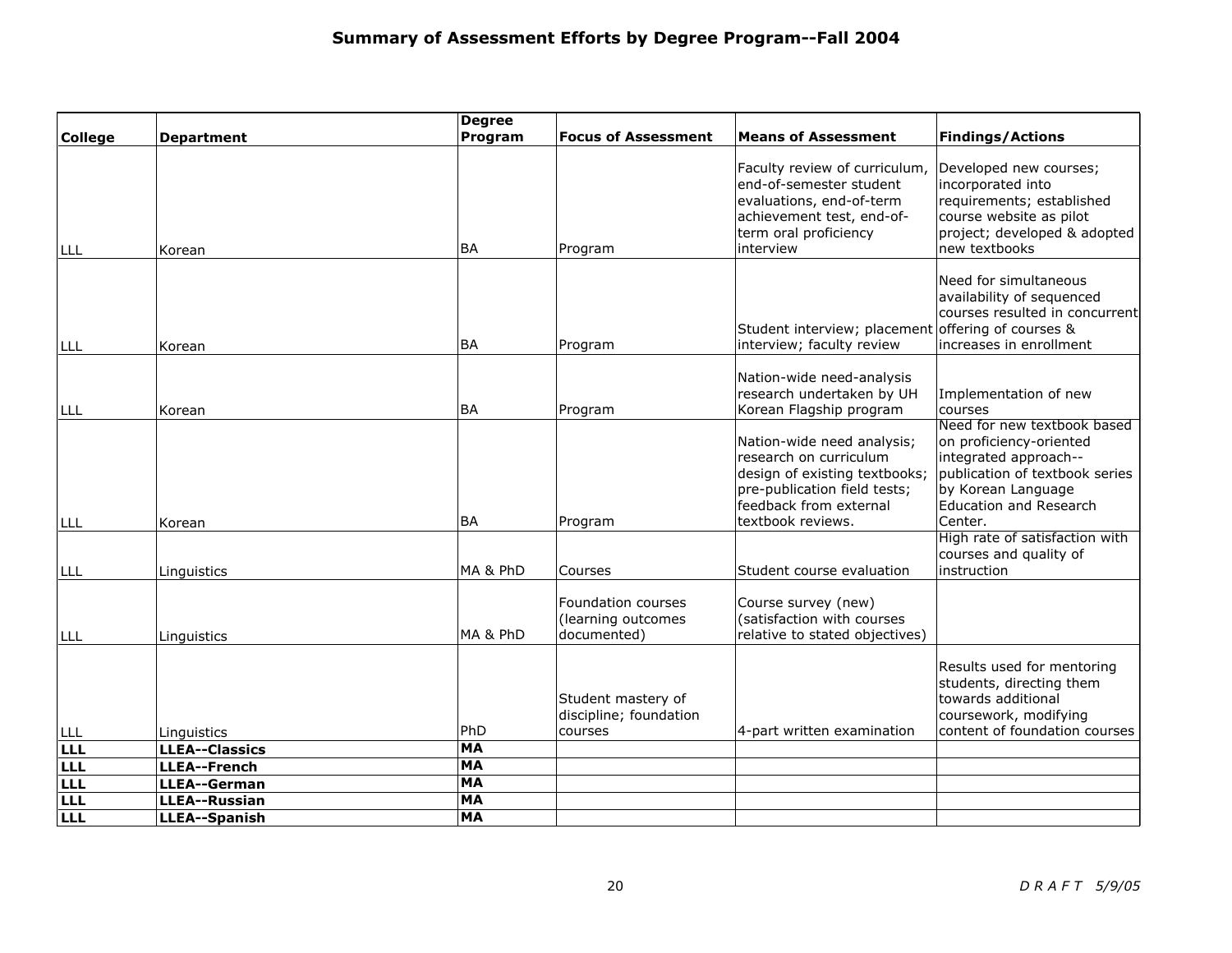|                                     | <b>Degree</b>                                                                                    |                                                                             |                                                                                                                                                                                                                      | <b>Findings/Actions</b>                                                                                                                                                                                                                                                               |
|-------------------------------------|--------------------------------------------------------------------------------------------------|-----------------------------------------------------------------------------|----------------------------------------------------------------------------------------------------------------------------------------------------------------------------------------------------------------------|---------------------------------------------------------------------------------------------------------------------------------------------------------------------------------------------------------------------------------------------------------------------------------------|
|                                     |                                                                                                  |                                                                             |                                                                                                                                                                                                                      |                                                                                                                                                                                                                                                                                       |
|                                     |                                                                                                  |                                                                             | Oral proficiency exams;                                                                                                                                                                                              |                                                                                                                                                                                                                                                                                       |
|                                     |                                                                                                  |                                                                             |                                                                                                                                                                                                                      | Graduates employed as                                                                                                                                                                                                                                                                 |
|                                     |                                                                                                  |                                                                             |                                                                                                                                                                                                                      | teachers or in related fields<br>Graduates employed as                                                                                                                                                                                                                                |
|                                     |                                                                                                  |                                                                             |                                                                                                                                                                                                                      | Ilokano teachers and                                                                                                                                                                                                                                                                  |
| Philippine Lang & Lit               | <b>BA</b>                                                                                        | outcomes (Ilokano)                                                          | evaluations                                                                                                                                                                                                          | interpreters                                                                                                                                                                                                                                                                          |
|                                     |                                                                                                  |                                                                             |                                                                                                                                                                                                                      |                                                                                                                                                                                                                                                                                       |
|                                     |                                                                                                  |                                                                             |                                                                                                                                                                                                                      |                                                                                                                                                                                                                                                                                       |
|                                     |                                                                                                  |                                                                             |                                                                                                                                                                                                                      |                                                                                                                                                                                                                                                                                       |
| Second Lang Stds--BA in Interd Stds | <b>BA</b>                                                                                        | Student learning<br>outcomes (documented);<br>perceptions; job<br>placement | Student course evaluation                                                                                                                                                                                            | Student satisfaction high; job<br>placement high. Curriculum<br>revised and expanded.<br>Bilingual BA program under<br>consideration.                                                                                                                                                 |
|                                     |                                                                                                  |                                                                             |                                                                                                                                                                                                                      |                                                                                                                                                                                                                                                                                       |
|                                     |                                                                                                  | Student learning                                                            |                                                                                                                                                                                                                      | Student satisfaction high; job<br>placement high; many<br>publications by graduates.<br>Curriculum revised and<br>expanded; feedback provided<br>to students; scholarly paper<br>evaluation process modified;                                                                         |
|                                     |                                                                                                  | outcomes; course                                                            | Student course evaluation:                                                                                                                                                                                           | capstone course created; core                                                                                                                                                                                                                                                         |
|                                     |                                                                                                  |                                                                             | capstone course; final                                                                                                                                                                                               | course requirements revised.                                                                                                                                                                                                                                                          |
|                                     |                                                                                                  |                                                                             |                                                                                                                                                                                                                      | Developing capstone course                                                                                                                                                                                                                                                            |
|                                     |                                                                                                  |                                                                             |                                                                                                                                                                                                                      | questionnaire; continuing<br>consideration of courses.                                                                                                                                                                                                                                |
|                                     | <b>Department</b><br>Philippine Lang & Lit<br>Russian<br>Second Lang Stds--Engl as a Second Lang | Program<br><b>BA</b><br><b>BA</b><br>MA                                     | <b>Focus of Assessment</b><br>Student learning<br>outcomes (Filipino)<br>Student learning<br>Student learning<br>outcomes<br>effectiveness; program<br>perceptions; employment<br>placement; student<br>satisfaction | <b>Means of Assessment</b><br>portfolios and exit exams;<br>student course evaluations<br>Mid-semester evaluation of<br>students; student course<br>On-line program to evaluate<br>quizes and compositions<br>research projects; student<br>publications; graduate<br>student survey. |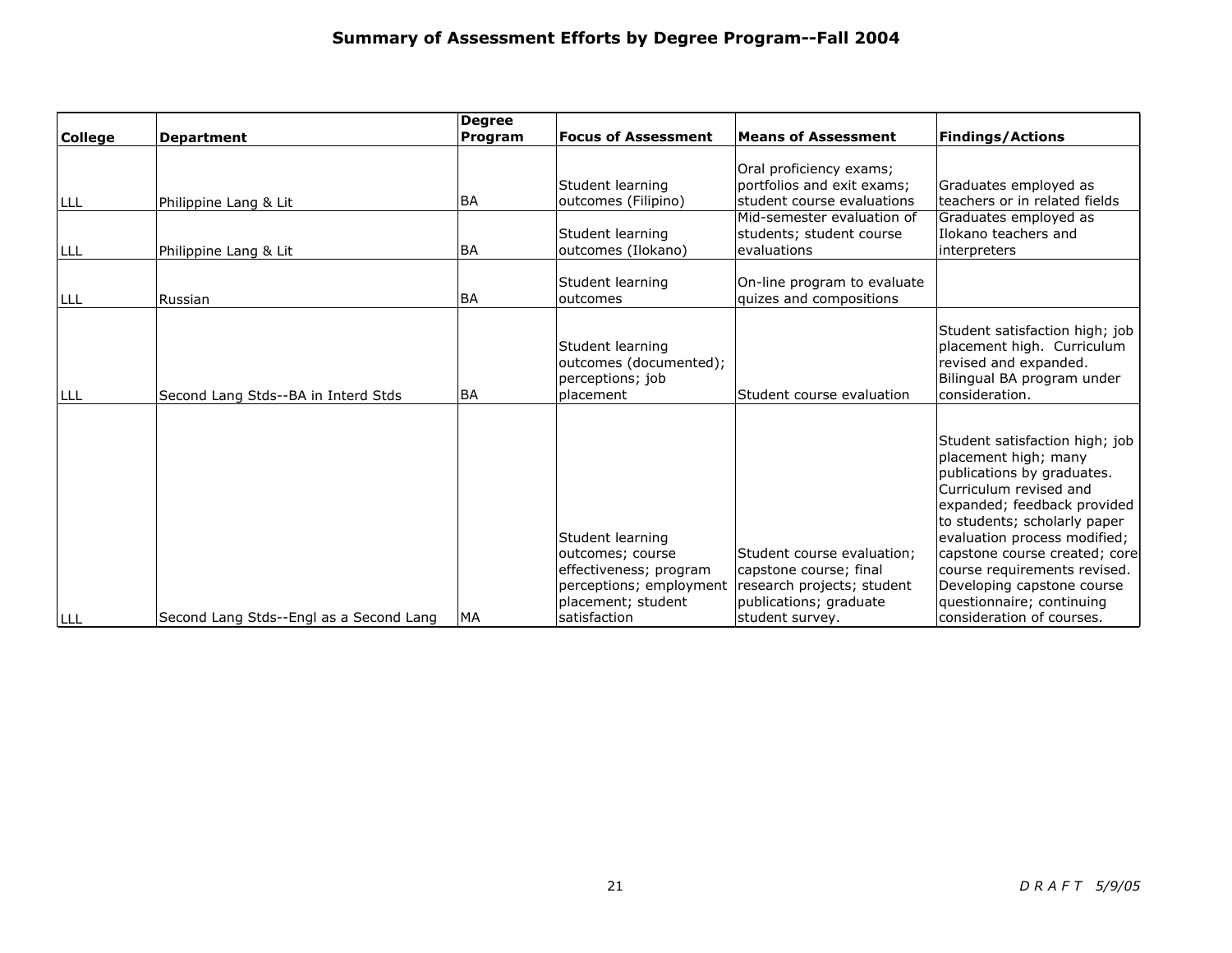|                |                                           | <b>Degree</b>      |                                                                                                                            |                                                                                                                                                                            |                                                                                                                                                                                                                                                                                                                                                                                                                                                                                                                                                                                                   |
|----------------|-------------------------------------------|--------------------|----------------------------------------------------------------------------------------------------------------------------|----------------------------------------------------------------------------------------------------------------------------------------------------------------------------|---------------------------------------------------------------------------------------------------------------------------------------------------------------------------------------------------------------------------------------------------------------------------------------------------------------------------------------------------------------------------------------------------------------------------------------------------------------------------------------------------------------------------------------------------------------------------------------------------|
| <b>College</b> | <b>Department</b>                         | Program            | <b>Focus of Assessment</b>                                                                                                 | <b>Means of Assessment</b>                                                                                                                                                 | <b>Findings/Actions</b>                                                                                                                                                                                                                                                                                                                                                                                                                                                                                                                                                                           |
| <b>LLL</b>     | Second Lang Stds--Second Lang Acquisition | PhD                | Student learning<br>outcomes; professonal<br>academic preparedness;<br>perceptions; employment<br>placement; satisfaction. | Student course evaluation;<br>qualifying exams;<br>comprehensive exams; final<br>research project<br>(dissertations); student<br>publications; graduate<br>student survey. | Student satisfaction high; job<br>placement high; high<br>succeess rate on qualifying<br>and comprehensive exams;<br>high completion rate of high<br>quality dissertations; many<br>publications by graduates.<br>Curriculum revised and<br>expanded; feedback provided<br>to students; quality<br>assurance; evaluation of<br>faculty and course area<br>needs; discontinued<br>qualifying exam; revised<br>major requirements, conduct<br>of examinations, and<br>dissertation supervision.<br>Considered expansion of<br>number of PhD stuents;<br>continuing consideration of<br>new courses. |
| I LLL          | Spanish                                   | BA                 |                                                                                                                            | joint LLL assessment project-<br>1st and 2nd year classes                                                                                                                  |                                                                                                                                                                                                                                                                                                                                                                                                                                                                                                                                                                                                   |
| <b>Nat Sci</b> | <b>Astronomy</b>                          | <b>MS</b>          |                                                                                                                            |                                                                                                                                                                            |                                                                                                                                                                                                                                                                                                                                                                                                                                                                                                                                                                                                   |
| <b>Nat Sci</b> | Astronomy                                 | <b>PhD</b>         |                                                                                                                            |                                                                                                                                                                            |                                                                                                                                                                                                                                                                                                                                                                                                                                                                                                                                                                                                   |
| Nat Sci        | Biology                                   | <b>BA &amp; BS</b> | Student learning<br>experience                                                                                             | Course evaluations assess<br>student perceptions of topic<br>comprehensiveness and<br>understanding as well as<br>teaching effectiveness.                                  | Improve delivery of courses<br>and sometimes modify course<br>content                                                                                                                                                                                                                                                                                                                                                                                                                                                                                                                             |
| Nat Sci        | Biology                                   | <b>BA &amp; BS</b> | Student learning<br>outcomes (documented)                                                                                  | Exit interview or completion<br>of exit questionnaire                                                                                                                      | Biology Club restarted; new<br>courses added to curriculum;<br>committees established to<br>guide program.                                                                                                                                                                                                                                                                                                                                                                                                                                                                                        |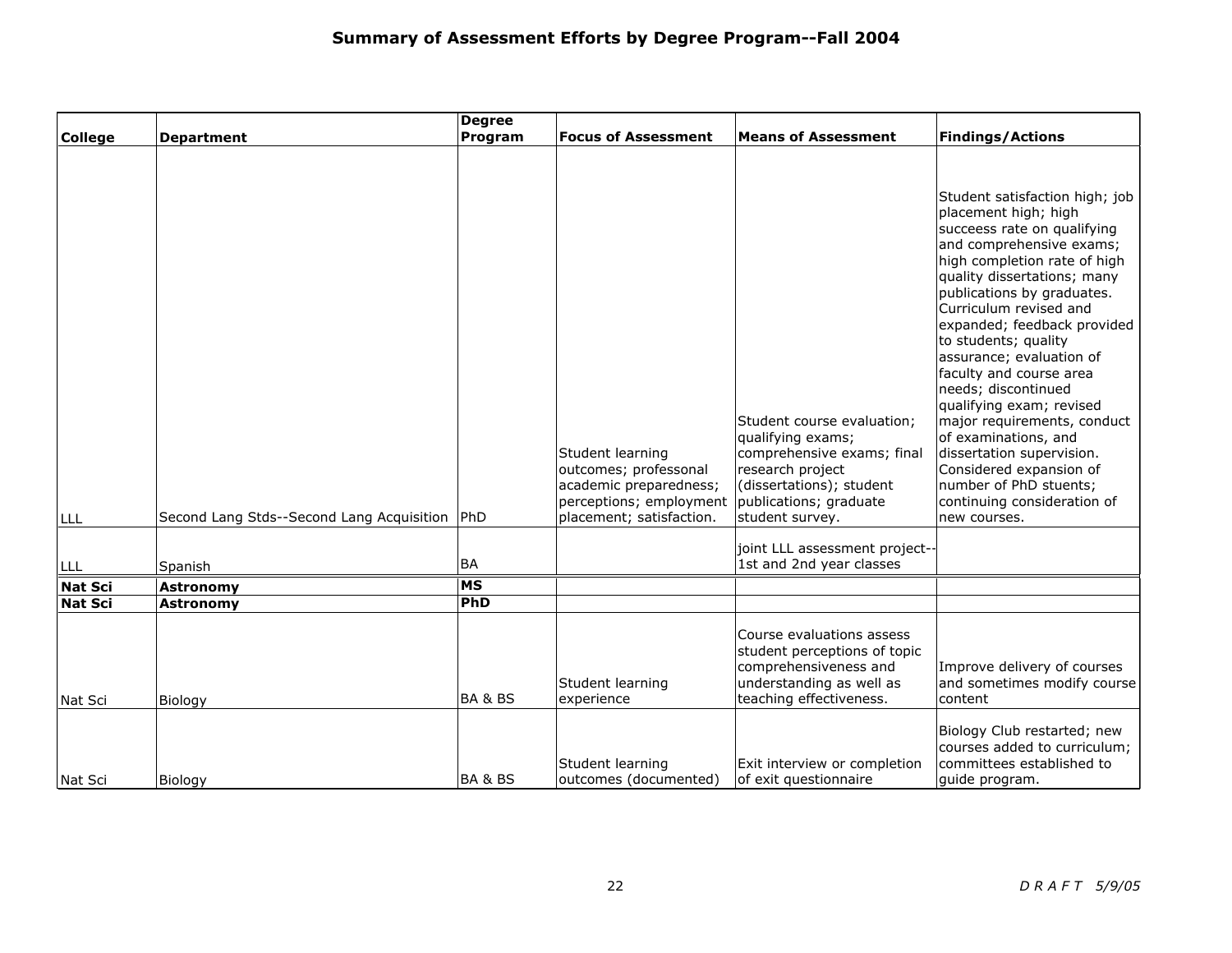|                |                   | <b>Degree</b>            |                            |                                                        |                                                      |
|----------------|-------------------|--------------------------|----------------------------|--------------------------------------------------------|------------------------------------------------------|
| <b>College</b> | <b>Department</b> | Program                  | <b>Focus of Assessment</b> | <b>Means of Assessment</b>                             | <b>Findings/Actions</b>                              |
|                |                   |                          |                            | Formed Assessment                                      |                                                      |
|                |                   |                          |                            | Committee to investigate                               |                                                      |
|                |                   |                          |                            | assessment options                                     |                                                      |
| Nat Sci        | Botany            | <b>BA &amp; BS</b>       |                            | appropriate to the discipline.                         | ongoing effort                                       |
|                |                   |                          | Student learning           | Course evaluations; student                            |                                                      |
| Nat Sci        | Botany            | <b>BA &amp; BS</b>       | experience                 | survey                                                 | Continue to monitor                                  |
| Nat Sci        | <b>Botany</b>     | MS                       |                            |                                                        |                                                      |
| Nat Sci        | <b>Botany</b>     | PhD                      |                            |                                                        |                                                      |
|                |                   |                          |                            |                                                        | Percentile scores range from                         |
|                |                   |                          |                            |                                                        | 38% in one year to 61% in                            |
|                |                   |                          | Student learning           |                                                        | another, reflecting annual                           |
|                |                   |                          | outcomes (inorganic        | National ACS exam percentile variation in student      |                                                      |
| Nat Sci        | Chemistry         | <b>BA &amp; BS</b>       | chemistry)                 | score                                                  | performance                                          |
|                |                   |                          |                            |                                                        |                                                      |
|                |                   |                          |                            |                                                        | Percentages ranged from a                            |
|                |                   |                          | Student learning           | Registration in Chem 399 as                            | low of 25% to a high of 54%;                         |
|                |                   |                          | outcomes (labororatory     | a percentage of Chem 352<br>enrollment                 | Chem 399 descriptive                                 |
| Nat Sci        | Chemistry         | <b>BA &amp; BS</b>       | research skills)           |                                                        | brochure revised in 2004.<br>Approximately 50% go to |
|                |                   |                          |                            |                                                        | graduate schools (include UC                         |
|                |                   |                          | Student learning           |                                                        | Berkeley, UCI, UCLA, UC                              |
|                |                   |                          |                            | outcomes (preparation for Percentage of students going | Davis, Colorado State, UH                            |
| Nat Sci        | Chemistry         | BA & BS                  | grad school)               | to graduate/medical school.                            | Manoa, Northwestern)                                 |
|                |                   |                          | Courses & instructional    |                                                        |                                                      |
|                |                   |                          | quality (gen chem &        |                                                        | Student perception correlates                        |
| Nat Sci        | Chemistry         | <b>BA &amp; BS</b>       | organic chem)              | Student survey                                         | with instructor rating.                              |
|                |                   |                          |                            |                                                        | Satisfaction high (low                               |
|                |                   |                          |                            |                                                        | response--14 of 116) except                          |
|                |                   |                          |                            |                                                        | in evaluation of lab                                 |
|                |                   |                          |                            |                                                        | equipment and facilities.                            |
|                |                   |                          |                            |                                                        | Multiyear equipment                                  |
|                |                   |                          |                            |                                                        | replacement planning                                 |
| Nat Sci        | Chemistry         | <b>BA &amp; BS</b>       | Program                    | Alumni survey                                          | underway.                                            |
|                |                   |                          |                            |                                                        | Recertified for additional 5                         |
|                |                   |                          |                            |                                                        | years; professional ethics                           |
|                |                   |                          |                            |                                                        | course created to meet ACS                           |
|                |                   |                          |                            |                                                        | recommendation and UHM                               |
|                |                   |                          |                            | Certification of program by                            | <b>General Education</b>                             |
| Nat Scil       | Chemistry         | <b>BS</b>                | Curriculum/program         | Am Chem Society                                        | requirements.                                        |
| Nat Sci        | <b>Chemistry</b>  | $\overline{\mathsf{MS}}$ |                            |                                                        |                                                      |
| Nat Sci        | Chemistry         | PhD                      |                            |                                                        |                                                      |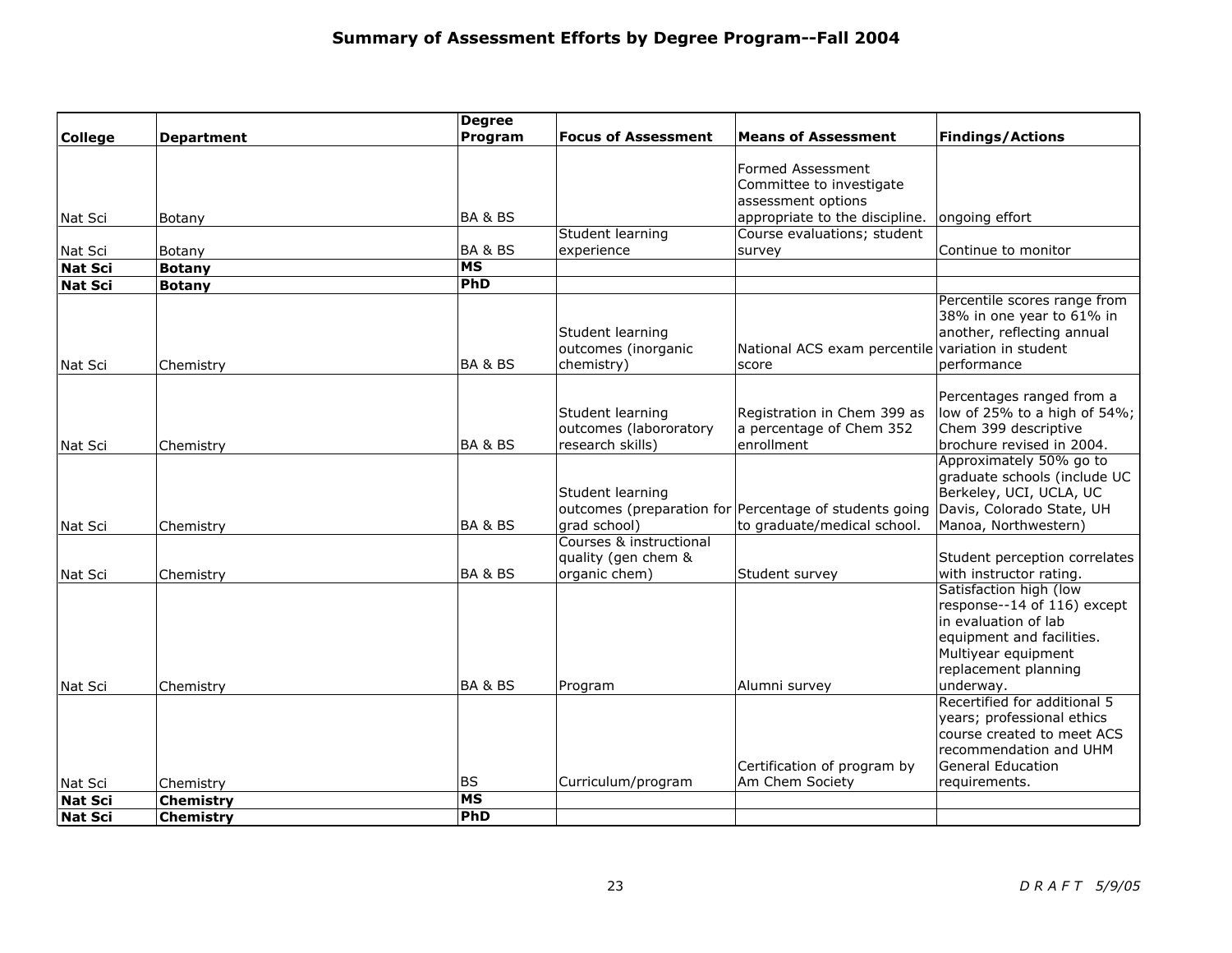|                |                                        | <b>Degree</b>      |                                                                  |                                                                                                                             |                                                                                                                                                                        |
|----------------|----------------------------------------|--------------------|------------------------------------------------------------------|-----------------------------------------------------------------------------------------------------------------------------|------------------------------------------------------------------------------------------------------------------------------------------------------------------------|
| <b>College</b> | <b>Department</b>                      | Program            | <b>Focus of Assessment</b>                                       | <b>Means of Assessment</b>                                                                                                  | <b>Findings/Actions</b>                                                                                                                                                |
| Nat Sci        | ICS--Computer Sci                      | BA & BS            | Curriculum                                                       | Syllabi and curriculum<br>analysis to determine how<br>well courses promote the<br>learning of specific<br>objectives.      | Matched role of each course<br>with particular student<br>outcomes objectives.<br>Continued revising syllabi to<br>reflect changes in guidelines<br>from ACM and IEEE. |
| Nat Sci        | ICS--Computer Sci                      | BA & BS            | Student proficiency                                              | Placement exam (under<br>development)                                                                                       | Use results to advise students<br>in course selection and pre-<br>requisite requirements.                                                                              |
| Nat Sci        | ICS--Computer Sci                      | <b>BA &amp; BS</b> | Student learning<br>outcomes                                     | Student work--capstone<br>course artifacts, senior<br>project & oral presentation                                           | Projects will form cornerstone<br>of student portfolios                                                                                                                |
| Nat Sci        | ICS--Computer Sci                      | <b>BA &amp; BS</b> | Student learning<br>outcomes                                     | Student perception of their<br>skills/proficiency via student<br>survey for students in 200-,<br>400- and 600-level courses | Identified areas of strengths<br>and weaknesses--refined<br>survey form and made<br>specific recommendations to<br>strengthen weak areas.                              |
| Nat Sci        | ICS--Computer Sci                      | <b>BA &amp; BS</b> | Program                                                          | Exit interview under<br>development                                                                                         | Results will be used to modify<br>curriculum and provide<br>feedback on overall success<br>of program                                                                  |
| <b>Nat Sci</b> | <b>ICS--Computer Sci</b>               | PhD                |                                                                  |                                                                                                                             |                                                                                                                                                                        |
| Nat Sci        | ICS--Info & Computer Science           | <b>MS</b>          | Student learning outcome<br>(understanding computer<br>programs) | Comprehensive examination                                                                                                   | Refined course syllabi of<br>affected courses                                                                                                                          |
| <b>Nat Sci</b> | <b>ICS--Library &amp; Info Science</b> | <b>MLISC</b>       |                                                                  |                                                                                                                             |                                                                                                                                                                        |
| <b>Nat Sci</b> | <b>Marine Biology</b>                  | <b>BS</b>          |                                                                  |                                                                                                                             | new program; no program<br>assessment undertaken to<br>date.                                                                                                           |
| Nat Sci        | Mathematics                            | <b>BA &amp; BS</b> | Student learning<br>outcomes                                     | Comprehensive exam of<br>major                                                                                              | Initial examination showed<br>students best work drawn<br>from most recent courses.<br>New 300-level course<br>established to reinforce<br>calculus learning.          |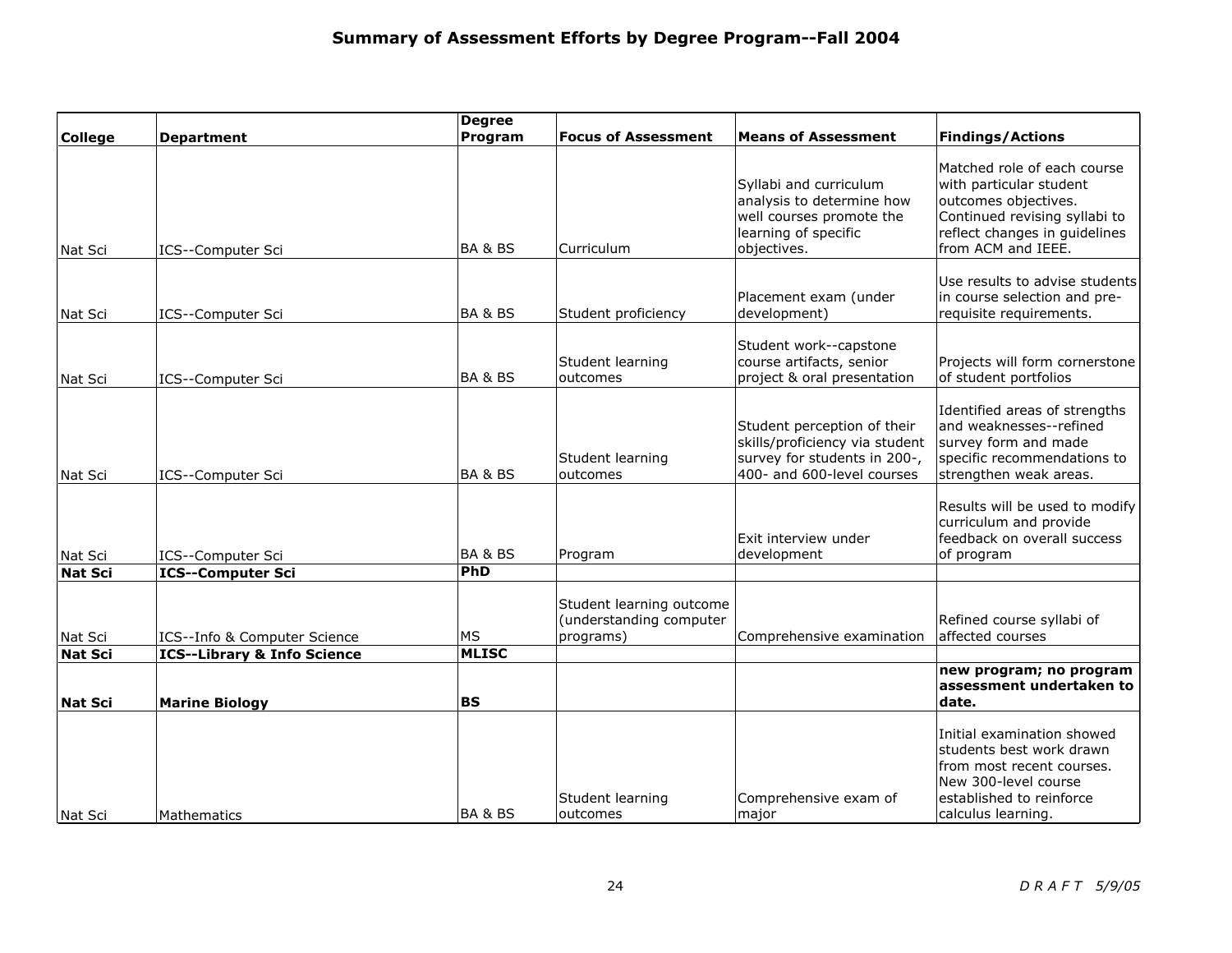|                           |                   | <b>Degree</b>            |                            |                              |                                                            |
|---------------------------|-------------------|--------------------------|----------------------------|------------------------------|------------------------------------------------------------|
| <b>College</b>            | <b>Department</b> | Program                  | <b>Focus of Assessment</b> | <b>Means of Assessment</b>   | <b>Findings/Actions</b>                                    |
|                           |                   |                          |                            |                              | Elective capstone course                                   |
|                           |                   |                          | Student learning           | Student work--oral reports & | made mandatory for future                                  |
| Nat Sci                   | Mathematics       | BA & BS                  | outcomes                   | capstone course              | majors.                                                    |
|                           |                   |                          |                            |                              |                                                            |
| Nat Sci                   | Mathematics       | <b>BA &amp; BS</b>       | Program                    | Alumni survey                | Mostly favorable responses                                 |
|                           |                   |                          |                            |                              |                                                            |
|                           |                   |                          |                            |                              | Initial exam used to<br>determine coursework               |
|                           |                   |                          |                            |                              | required for student. Plan B                               |
|                           |                   |                          | Student learning           |                              | Entry examination and Plan B project evaluated for student |
| Nat Sci                   | Mathematics       | MA                       | outcomes                   | project                      | learning at end of program.                                |
|                           |                   |                          |                            |                              | Initial exam determines                                    |
|                           |                   |                          |                            |                              | placement; comps determine                                 |
|                           |                   |                          | Student learning           | Entry exam, comprehensive    | readiness to start thesis                                  |
| Nat Sci                   | Mathematics       | PhD                      | outcomes                   | exams, thesis defense        | work.                                                      |
|                           |                   |                          |                            |                              | Professional ethics course                                 |
|                           |                   |                          |                            |                              | created to meet ASM                                        |
|                           |                   |                          |                            |                              | recommendations and UHM                                    |
|                           |                   |                          |                            | Align program with           | general education                                          |
| Nat Sci                   | Microbiology      | <b>BA &amp; BS</b>       | Curriculum                 | recommendations of ASM       | requirements.                                              |
|                           |                   |                          | Student learning (mastery  |                              | Will be used to evaluate                                   |
|                           |                   |                          | of concepts in             | Capstone course established, | students and for students to                               |
| Nat Scil                  | Microbiology      | BA & BS                  | microbiology)              | not yet offered              | evaluate the program                                       |
|                           |                   |                          |                            | Student evaluation of        | Evaluations are high; faculty                              |
|                           |                   |                          |                            | learning in upper division   | with lower ratings are asked                               |
|                           |                   |                          | Courses & instructional    | lecture and laboratory       | to try new teaching                                        |
| Nat Sci                   | Microbiology      | <b>BA &amp; BS</b>       | quality                    | courses                      | strategies.                                                |
|                           |                   |                          |                            | Student evaluation of        |                                                            |
|                           |                   |                          | Courses & instructional    | learning in lower division   |                                                            |
| lNat Sci                  | Microbiology      | BA&BS                    | quality                    | lecture and lab course.      | Ratings used to evaluate TAs.                              |
|                           |                   |                          |                            |                              |                                                            |
|                           |                   |                          |                            |                              | Dramatically increasing                                    |
|                           |                   |                          |                            | Examine number of            | enrollment suggests that a                                 |
| Nat Sci                   | Microbiology      | <b>BA &amp; BS</b>       | Program                    | undergraduate majors         | good program is provided                                   |
|                           |                   |                          |                            | Examine number of graduate   | Increasing enrollment<br>suggests that a good program      |
|                           |                   | MS & PhD                 |                            | students                     | is provided.                                               |
| Nat Sci<br><b>Nat Sci</b> | Microbiology      | $\overline{\mathsf{MS}}$ | Program                    |                              |                                                            |
|                           | Microbiology      | PhD                      |                            |                              |                                                            |
| <b>Nat Sci</b>            | Microbiology      |                          | Student learning           | Examination of GRE scores,   |                                                            |
|                           |                   |                          | outcomes (mastery of       | graduate school enrollment,  | Results will be used to assess                             |
| Nat Sci                   | Physics           | <b>BA &amp; BS</b>       | physics)                   | alumni survey                | course content and sequence.                               |
|                           |                   |                          |                            |                              |                                                            |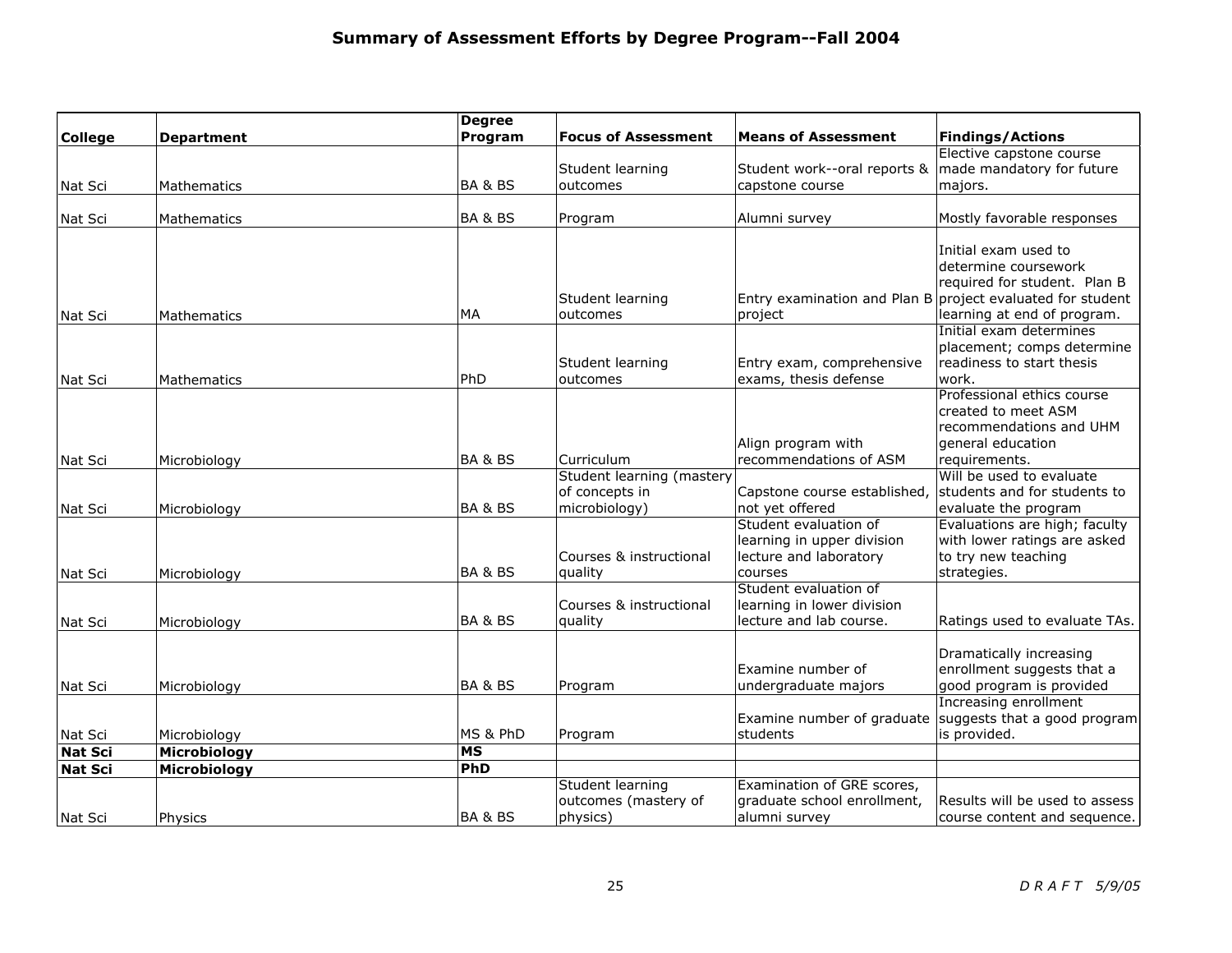|                |                               | <b>Degree</b> |                                             |                                                    |                                |
|----------------|-------------------------------|---------------|---------------------------------------------|----------------------------------------------------|--------------------------------|
| <b>College</b> | <b>Department</b>             | Program       | <b>Focus of Assessment</b>                  | <b>Means of Assessment</b>                         | <b>Findings/Actions</b>        |
|                |                               |               |                                             |                                                    |                                |
|                |                               |               |                                             | Course evaluations of lower                        |                                |
|                |                               |               |                                             | division courses and labs and Feedback provided to |                                |
| Nat Sci        | Physics                       | BA & BS       | Courses                                     | upper division courses                             | instructors                    |
|                |                               |               |                                             | Student survey of lower                            | Results will be used to assess |
| Nat Scil       | Physics                       | BA & BS       | Courses                                     | division course instructors                        | teaching methods               |
|                |                               |               |                                             | Review course drop/F rate in                       | Results will be used to assess |
| Nat Sci        | Physics                       | BA & BS       | Courses                                     | lower division courses                             | teaching methods               |
|                |                               |               | Career success & program Survey of MS & PhD |                                                    | Provide feedback to major      |
| Nat Sci        | Physics                       | MS & PhD      | satisfaction                                | graduates (underway)                               | professors                     |
| Nat Scil       | Zoology                       | <b>BA</b>     |                                             |                                                    |                                |
| Nat Sci        | Zoology                       | <b>BS</b>     |                                             |                                                    |                                |
| Nat Sci        | Zoology                       | <b>MS</b>     |                                             |                                                    |                                |
| Nat Sci        | Zoology                       | PhD           |                                             |                                                    |                                |
|                |                               |               |                                             |                                                    | Consultation between chair     |
| <b>SHAPS</b>   | Asian Studies                 | <b>BA</b>     | Program                                     | Student course evaluations                         | and instructor                 |
|                |                               |               | Student learning                            | Exit assessment tool being                         |                                |
| <b>SHAPS</b>   | <b>Asian Studies</b>          | <b>BA</b>     | outcomes                                    | drafted                                            |                                |
|                |                               |               |                                             |                                                    | Consultation between chair     |
| <b>SHAPS</b>   | <b>Asian Studies</b>          | <b>MA</b>     | Program                                     | Student course evaluations                         | and instructor                 |
|                |                               |               |                                             |                                                    | Consultation between chair     |
| <b>SHAPS</b>   | <b>Hawaiian Studies</b>       | <b>BA</b>     | Courses/program                             | Student course evaluations                         | and instructor                 |
|                |                               |               |                                             |                                                    | Consultation between chair     |
| <b>SHAPS</b>   | <b>Pacific Island Studies</b> | <b>MA</b>     | Courses                                     | Student course evaluations                         | and instructor                 |
|                |                               |               |                                             |                                                    | Articulation between core      |
|                |                               |               |                                             | Evaluation of core sequence                        | courses 601, 602, and 603      |
| <b>SHAPS</b>   | <b>Pacific Island Studies</b> | <b>MA</b>     | Program                                     | by 1st year students                               | improved                       |
|                |                               |               |                                             |                                                    |                                |
|                |                               |               | Student learning                            | Written critiques; final                           | Assess student's progress;     |
| <b>SHAPS</b>   | Pacific Island Studies        | MA            | outcomes                                    | seminar; exit interviews                           | ongoing review of program      |
| Soc Sci        | Anthropology                  | <b>BA</b>     |                                             |                                                    |                                |
| Soc Sci        | Anthropology                  | <b>MA</b>     |                                             |                                                    |                                |
| <b>Soc Sci</b> | Anthropology                  | PhD           |                                             |                                                    |                                |
| <b>Soc Sci</b> | <b>Comm &amp; Info Sci</b>    | PhD           |                                             |                                                    |                                |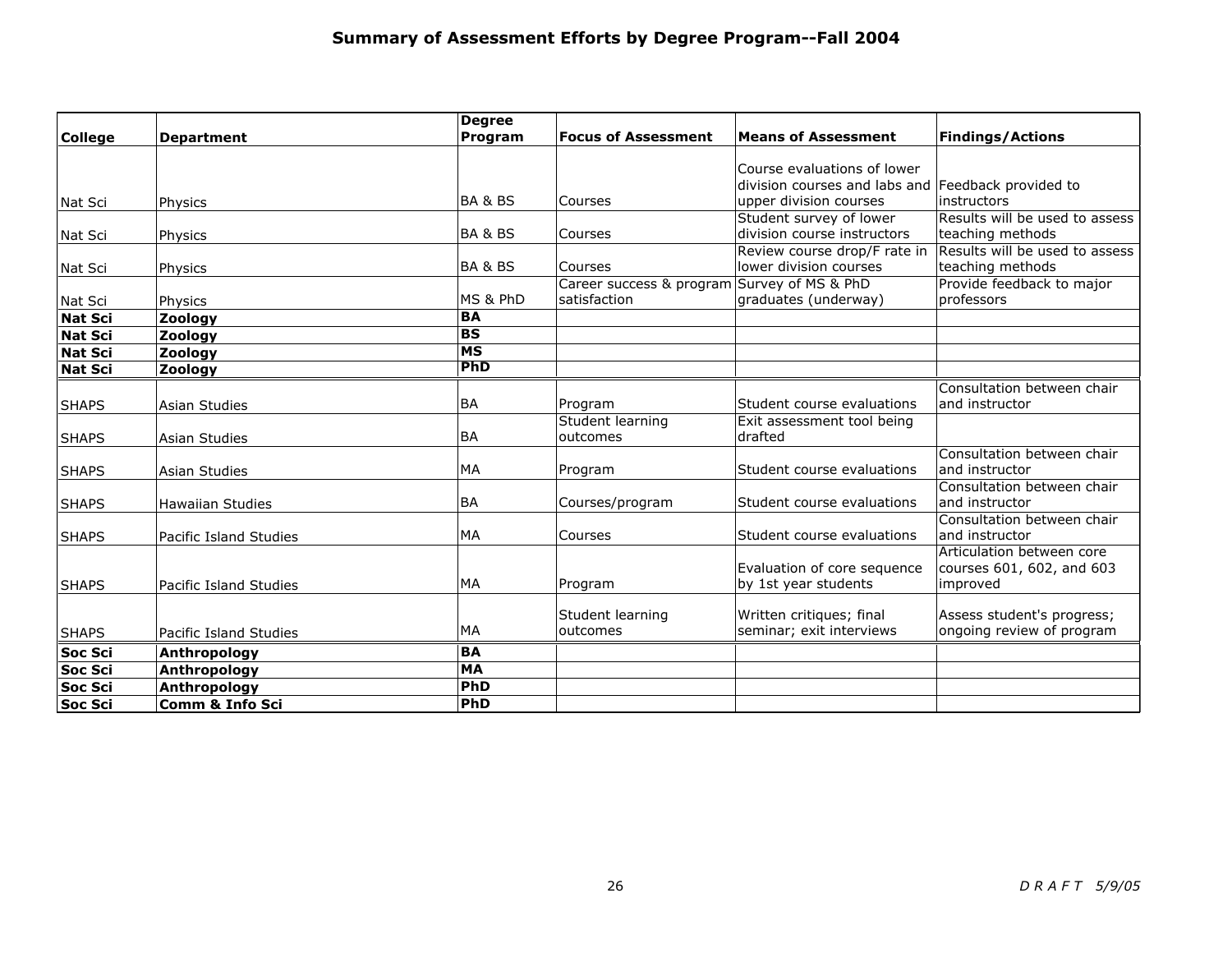|                |                   | Degree    | <b>Focus of Assessment</b>   | <b>Means of Assessment</b>                                                                                                                                                                                                                                                                                 |                                                                                                                                      |
|----------------|-------------------|-----------|------------------------------|------------------------------------------------------------------------------------------------------------------------------------------------------------------------------------------------------------------------------------------------------------------------------------------------------------|--------------------------------------------------------------------------------------------------------------------------------------|
| <b>College</b> | <b>Department</b> | Program   |                              |                                                                                                                                                                                                                                                                                                            | <b>Findings/Actions</b>                                                                                                              |
| lSoc Sci       | Communication     | <b>BA</b> | Student learning<br>outcomes | Senior thesis project via<br>capstone course--sample of<br>theses reviewed by panel<br>(faculty and community)<br>professionals) to judge<br>achievement of outcomes.<br>Student narratives regarding narratives used to fine-tune<br>original video and multimedia thesis course and courses<br>projects. | First panel review completed;<br>findings available in Jan<br>2005.<br>Review of theses and student<br>building toward the capstone. |
| Soc Sci        | Communication     | MA        | Student learning<br>outcomes | Completion of required<br>coursework; defense of<br>thesis/practicum proposal;<br>thesis or practicum project;<br>defense of thesis or project<br>(final oral exam).                                                                                                                                       | Close monitoring of student<br>progress in meeting expected<br>outcomes throughout the<br>program.                                   |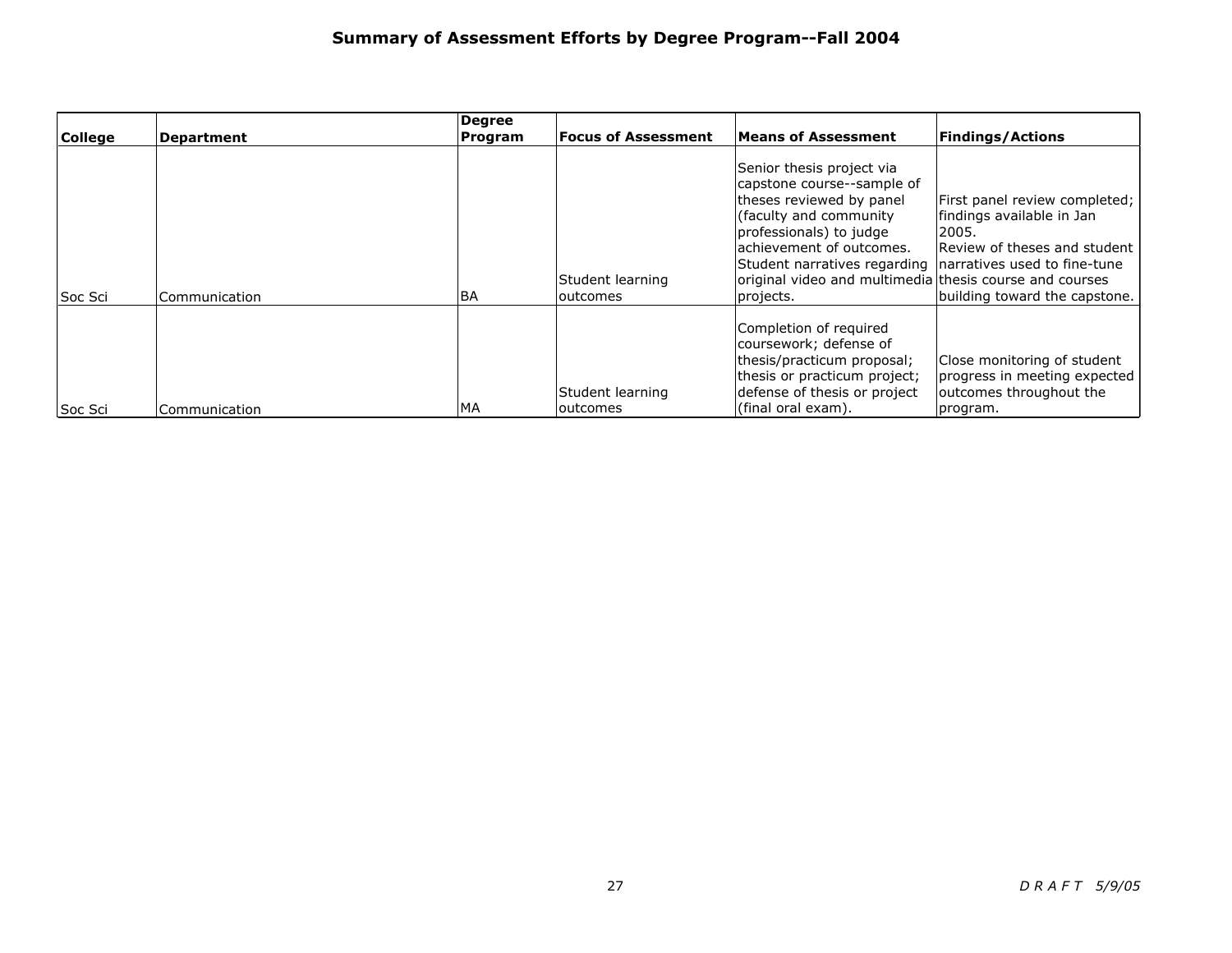|                |                       | <b>Degree</b>    |                            |                                                            |                                                             |
|----------------|-----------------------|------------------|----------------------------|------------------------------------------------------------|-------------------------------------------------------------|
| <b>College</b> | <b>Department</b>     | Program          | <b>Focus of Assessment</b> | <b>Means of Assessment</b>                                 | <b>Findings/Actions</b>                                     |
|                |                       |                  |                            |                                                            |                                                             |
|                |                       |                  |                            |                                                            |                                                             |
|                |                       |                  |                            |                                                            |                                                             |
|                |                       |                  |                            |                                                            |                                                             |
|                |                       |                  |                            |                                                            | Completion rate of<br>commercial exams low and              |
|                |                       |                  |                            |                                                            | included students who                                       |
|                |                       |                  |                            |                                                            | needed "extra credit". Use of                               |
|                |                       |                  |                            |                                                            | exam not repeated.                                          |
|                |                       |                  |                            |                                                            | Development of capstone                                     |
|                |                       |                  |                            |                                                            | course under consideration.                                 |
|                |                       |                  |                            |                                                            | Mini-exams discontinued:<br>faculty not evaluating results. |
|                |                       |                  |                            |                                                            | Review of student work                                      |
|                |                       |                  |                            |                                                            | products to be expanded to O-                               |
|                |                       |                  |                            |                                                            | designated courses.                                         |
|                |                       |                  |                            |                                                            | Revised prerequisites for                                   |
|                |                       |                  |                            |                                                            | undergrad courses;<br>developed four new courses            |
|                |                       |                  |                            |                                                            | to better meet student needs.                               |
|                |                       |                  |                            |                                                            | Established formal internship                               |
|                |                       |                  |                            | Commercial exam to assess                                  | program with Cooperative                                    |
|                |                       |                  |                            | knowledge (Spring 2002).                                   | Education & added two new                                   |
|                |                       |                  |                            | Mini-exams: targeted                                       | courses for internships.                                    |
|                |                       |                  |                            | question on midterms and<br>finals in two courses.         | Every econ major assigned a<br>faculty mentor.              |
|                |                       |                  |                            | Review of student work                                     | Worked with Economics Club                                  |
|                |                       |                  | Student learning           | products (essays from writing to establish a peer tutoring |                                                             |
| Soc Sci        | Economics             | BA               | outcomes (documented)      | intensive course).                                         | program.                                                    |
|                |                       |                  |                            |                                                            | Developed stronger ties with                                |
|                |                       |                  | Student satisfaction,      |                                                            | career services; more actively                              |
|                |                       | <b>BA</b>        |                            | assessment of curriculum, Survey of incoming majors        | advising students about                                     |
| Soc Sci        | Economics             |                  | career placement           | and graduating seniors                                     | looking for a job.                                          |
|                |                       |                  |                            | Student surveys regarding                                  | Helpful in understanding                                    |
|                |                       |                  |                            | new programs:                                              | student needs and concerns.                                 |
|                |                       |                  |                            | Internship/Co-op; Mentoring;                               | Updated info on undergrad                                   |
| Soc Sci        | Economics             | BA               | New programs               | Foreign Exchange                                           | webpage.                                                    |
| <b>Soc Sci</b> | <b>Economics</b>      | <b>MA</b><br>PhD |                            |                                                            |                                                             |
| <b>Soc Sci</b> | <b>Economics</b>      |                  |                            |                                                            |                                                             |
|                |                       |                  |                            | Common course-embedded                                     | Implemented in Fall                                         |
|                |                       |                  |                            | assessment (common items                                   | 2003/Spring 2004. Data                                      |
| Soc Sci        | <b>Ethnic Studies</b> | BA               | Courses/program            | for eval of courses)                                       | being analyzed.                                             |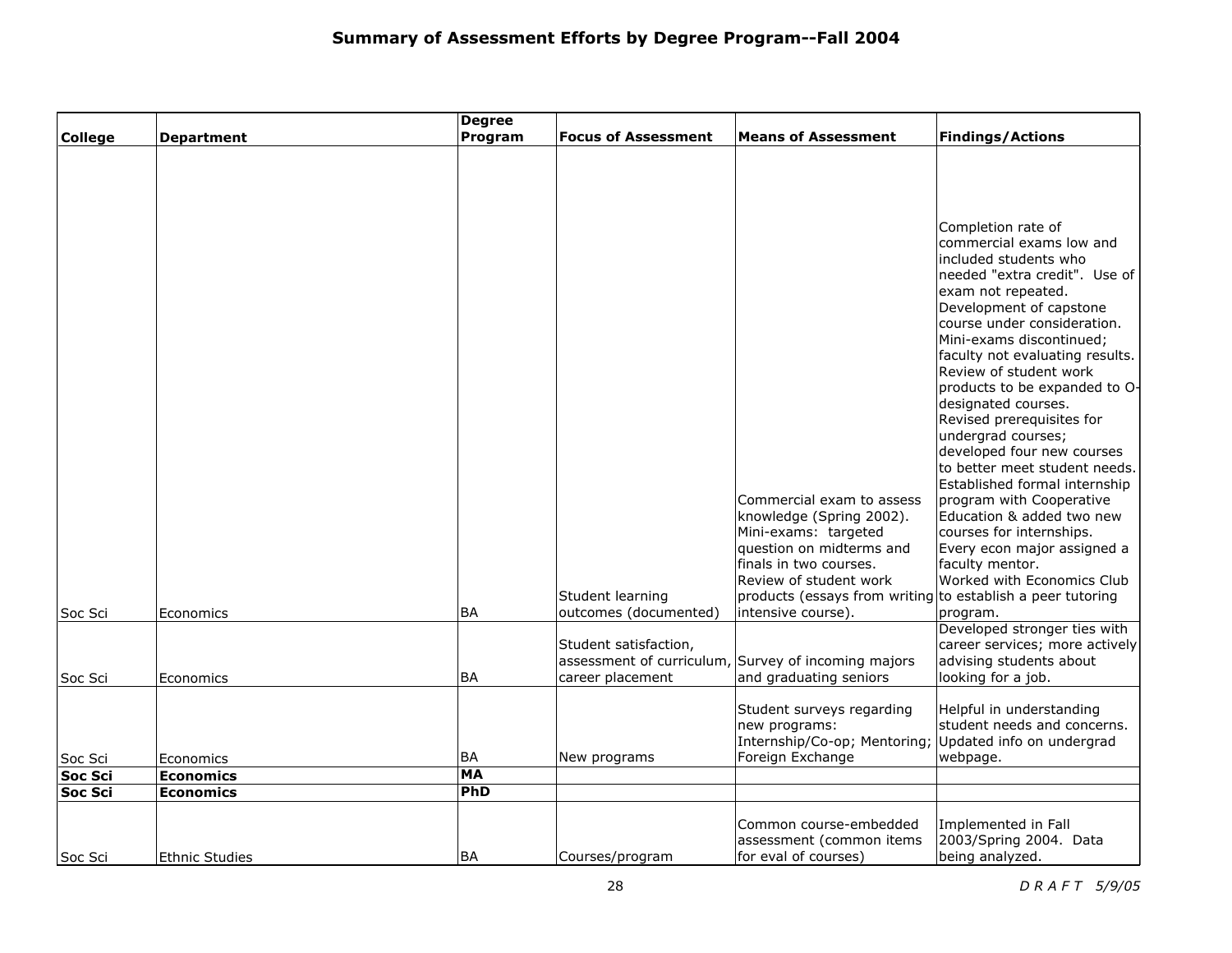|                     |                          | <b>Degree</b> |                                                  |                                                                                                                                                                                                                                                                                                                                                                                                                                                                     |                                                                                                                                                                                                                       |
|---------------------|--------------------------|---------------|--------------------------------------------------|---------------------------------------------------------------------------------------------------------------------------------------------------------------------------------------------------------------------------------------------------------------------------------------------------------------------------------------------------------------------------------------------------------------------------------------------------------------------|-----------------------------------------------------------------------------------------------------------------------------------------------------------------------------------------------------------------------|
| <b>College</b>      | <b>Department</b>        | Program       | <b>Focus of Assessment</b>                       | <b>Means of Assessment</b>                                                                                                                                                                                                                                                                                                                                                                                                                                          | <b>Findings/Actions</b>                                                                                                                                                                                               |
|                     |                          |               | Student learning                                 | Successful completion of                                                                                                                                                                                                                                                                                                                                                                                                                                            |                                                                                                                                                                                                                       |
| Soc Sci             | Geography                | <b>BA</b>     | outcomes (documented)                            | courses; student portfolios                                                                                                                                                                                                                                                                                                                                                                                                                                         |                                                                                                                                                                                                                       |
|                     |                          |               |                                                  |                                                                                                                                                                                                                                                                                                                                                                                                                                                                     |                                                                                                                                                                                                                       |
| Soc Sci             | Geography                | <b>BA</b>     | Student learning<br>outcomes (documented)        | Embedded questions<br>regarding geography<br>concepts in final exams.                                                                                                                                                                                                                                                                                                                                                                                               | Unfair treatment of majors<br>versus other students in<br>class; students may face<br>same questions in several<br>classes. Exploring a<br>standardized exam or survey<br>to be incorporated into<br>capstone course. |
|                     |                          |               | Student learning                                 |                                                                                                                                                                                                                                                                                                                                                                                                                                                                     |                                                                                                                                                                                                                       |
|                     |                          |               | outcomes and program                             | Capstone course & reflective                                                                                                                                                                                                                                                                                                                                                                                                                                        |                                                                                                                                                                                                                       |
| Soc Sci             | Geography                | <b>BA</b>     | goals                                            | essay                                                                                                                                                                                                                                                                                                                                                                                                                                                               |                                                                                                                                                                                                                       |
| Soc Sci             | Geography                | <b>BA</b>     | Program                                          | Exit interviews                                                                                                                                                                                                                                                                                                                                                                                                                                                     |                                                                                                                                                                                                                       |
| Soc Sci             | Geography                | <b>MA</b>     |                                                  |                                                                                                                                                                                                                                                                                                                                                                                                                                                                     |                                                                                                                                                                                                                       |
| $ {\tt Soc\, Sci} $ | Geography                | PhD           |                                                  |                                                                                                                                                                                                                                                                                                                                                                                                                                                                     |                                                                                                                                                                                                                       |
| Soc Sci             | Journalism               | <b>BA</b>     | Student learning<br>outcomes<br>student learning | Pre-test to measure student<br>knowledge of core concepts<br>and writing skills, mid-<br>semester and end-of-<br>semester surveys; testing of<br>core knowledge and skills<br>enhancement through mid-<br>semester and end-of-<br>semester exams.<br>Survey to assess student<br>learning after lst year under<br>development.<br>student publications.<br>Longitudinal measurement of<br>student performance also<br>under development.<br>Capstone experience and | Data from first year collected<br>and being analyzed.<br>Difficulties with student<br>writing skills--sponsored<br>more writing intensive                                                                             |
| Soc Sci             | <b>Political Science</b> | <b>BA</b>     | outcomes (documented)                            | required methods course                                                                                                                                                                                                                                                                                                                                                                                                                                             | courses in major.                                                                                                                                                                                                     |
| Soc Sci             | <b>Political Science</b> | <b>BA</b>     | Student progress and<br>quality of advising      | On-line post-advising session 2005                                                                                                                                                                                                                                                                                                                                                                                                                                  | Should be in place in Spring                                                                                                                                                                                          |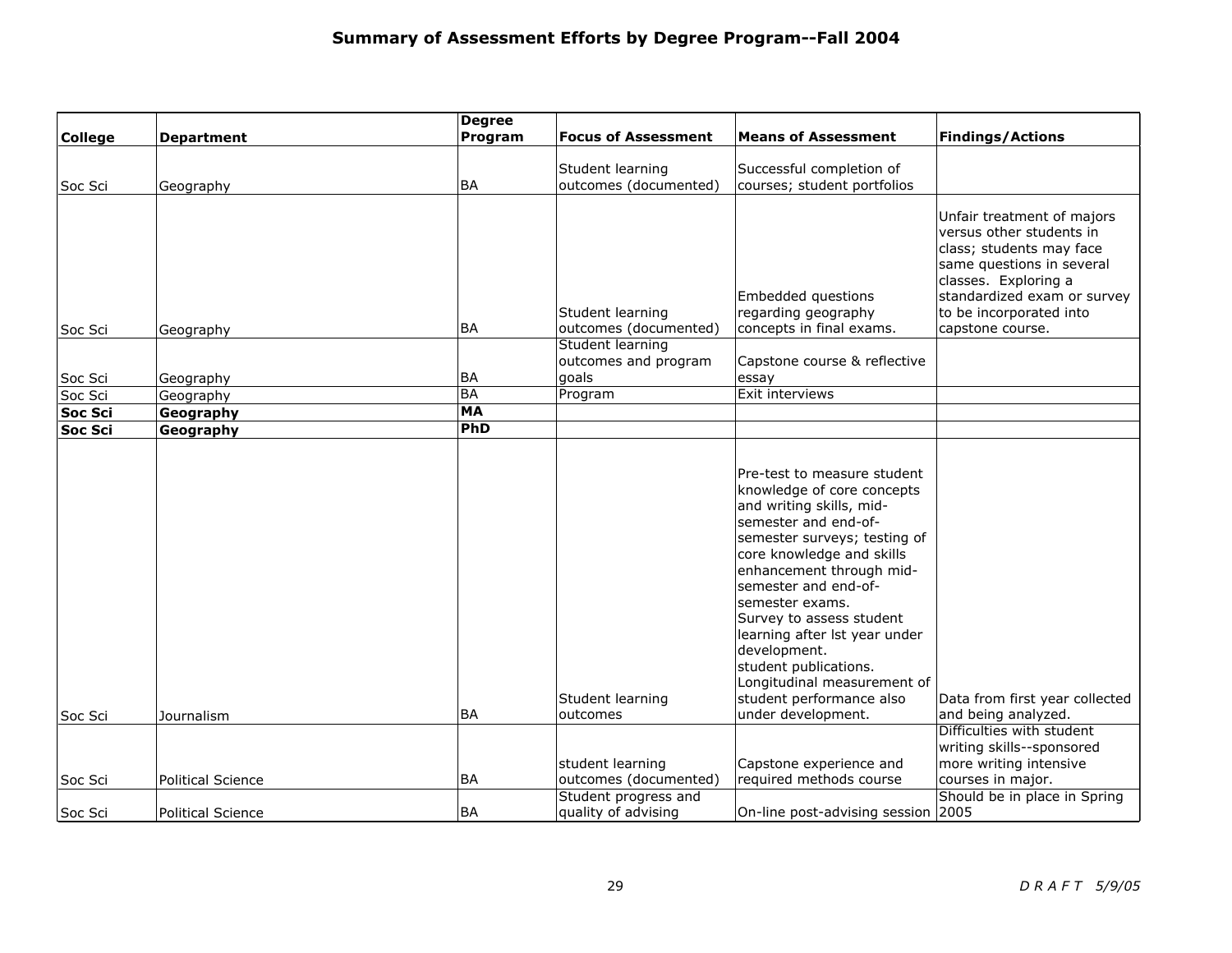| <b>College</b> | <b>Department</b>            | <b>Degree</b><br>Program | <b>Focus of Assessment</b>                | <b>Means of Assessment</b>                                                                                                                                                         | <b>Findings/Actions</b>                                                                                                                                                                                                                                                                      |
|----------------|------------------------------|--------------------------|-------------------------------------------|------------------------------------------------------------------------------------------------------------------------------------------------------------------------------------|----------------------------------------------------------------------------------------------------------------------------------------------------------------------------------------------------------------------------------------------------------------------------------------------|
| Soc Sci        | <b>Political Science</b>     | MA & PhD                 | Student learning<br>outcomes              | Annual departmental faculty<br>evaluation of each graduate<br>student's progress, special<br>needs, academic strengths.                                                            | Provided info regarding<br>strengths & weaknesses of<br>grad program and general<br>issues facing grad students.<br>Led to discussions regarding<br>grad curriculum, reforming<br>curriculum to teach better<br>writing skills, segregating PhD<br>from MA students in some<br>key seminars. |
| Soc Sci        | Psychology                   | <b>BA</b>                | Student learning<br>outcomes (documented) | Course syllabi collected with<br>statement from faculty<br>specifying outcomes<br>expected from each course.<br>Entry and exit survey.                                             | Data evaluated by Undergrad<br>Studies Committee. Report<br>made to faculty annually on<br>degree to which outcomes are<br>being met. Curriculum<br>deficiencies referred to Dept<br>Undergrad Committee for<br>action.                                                                      |
| Soc Sci        | <b>Psychology</b>            | <b>MA</b>                |                                           |                                                                                                                                                                                    |                                                                                                                                                                                                                                                                                              |
| Soc Sci        | <b>Psychology</b>            | PhD                      |                                           |                                                                                                                                                                                    |                                                                                                                                                                                                                                                                                              |
| Soc Sci        | <b>Public Administration</b> | <b>MPA</b>               | Curriculum                                | Student self-evaluation: (1)<br>module evaluation; (2) open<br>class discussion of previous<br>module. Student survey at<br>end of core year--perception<br>of learning successes. | Data used to refine and/or<br>change module for the<br>following year.<br>Data used to modify core<br>year curriculum.                                                                                                                                                                       |
| Soc Sci        | <b>Public Administration</b> | <b>MPA</b>               | Student learning<br>outcomes              | Capstone course (year long                                                                                                                                                         | Review of capstone work<br>documents achievement of<br>student learning outcomes.<br>Two additional assessment<br>tools under consideration:<br><b>Employer and Professional</b><br>Peer Evaluation of Graduates'<br>Performance and Five-Year<br>Self-Evaluation                            |
|                |                              |                          | Student learning                          | Collection and review of<br>student work from selected<br>courses, representing<br>different points in the                                                                         | Criteria developed for<br>evaluating student work in<br>spring 2004. Trial<br>assessments of sample of                                                                                                                                                                                       |
| Soc Sci        | Sociology                    | <b>BA</b>                | outcomes (documented)                     | program.                                                                                                                                                                           | papers underway.                                                                                                                                                                                                                                                                             |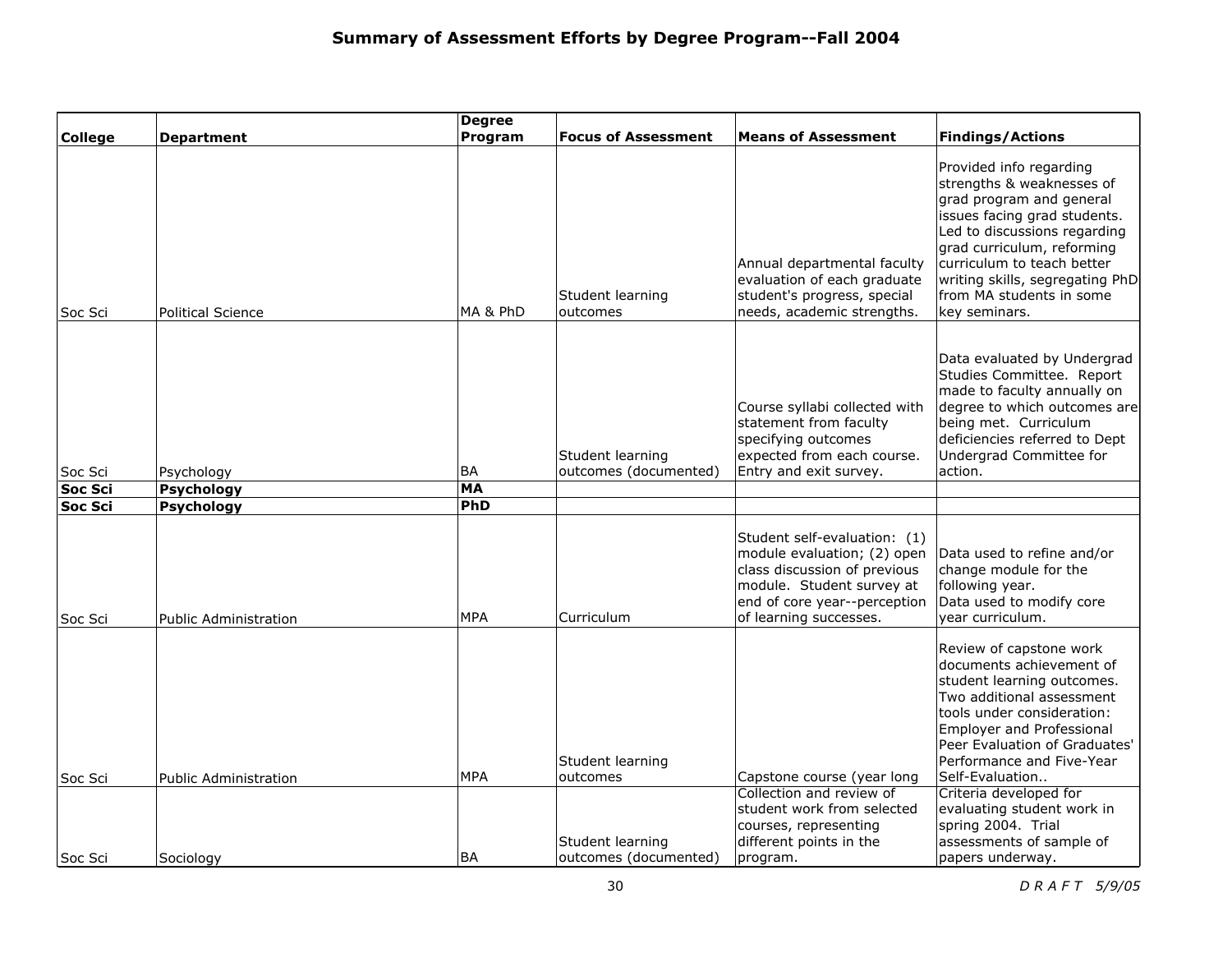|                |                           | <b>Degree</b>         |                              |                                                                                                                                                                                                      |                                                                                                                                                                               |
|----------------|---------------------------|-----------------------|------------------------------|------------------------------------------------------------------------------------------------------------------------------------------------------------------------------------------------------|-------------------------------------------------------------------------------------------------------------------------------------------------------------------------------|
| <b>College</b> | <b>Department</b>         | Program               | <b>Focus of Assessment</b>   | <b>Means of Assessment</b>                                                                                                                                                                           | <b>Findings/Actions</b>                                                                                                                                                       |
| lSoc Sci       | Sociology                 | MA                    | Student learning<br>outcomes | Thesis proposal, preparation,<br>and defense.                                                                                                                                                        | Process and products reflect<br>the effectiveness of the<br>overall program.                                                                                                  |
| Soc Sci        | Sociology                 | PhD                   | Student learning<br>outcomes | Qualifying review (two<br>papers between 4th and 6th<br>semesters). Papers<br>evaluated with criteria used<br>to assess learning outcomes.                                                           |                                                                                                                                                                               |
| Soc Sci        | Sociology                 | PhD                   | Student learning<br>outcomes | Original research paper<br>presented publicly; written<br>and oral comprehensive<br>exams; dissertation proposal;<br>completion and defense of<br>dissertation.                                      | Graduate student papers<br>have been accepted for<br>presentation at professional<br>meetings or for publication in<br>peer reviewed journals.                                |
| Soc Sci        | Sociology                 | MA & PhD              | Student learning<br>outcomes | Annual review of all graduate<br>students by department to<br>assess progress towards<br>academic performance<br>requirements                                                                        | Students are provided a<br>written notice based on the<br>annual evaluation. Students<br>not making satisfactory<br>progress are warned and/or<br>dismissed from the program. |
| Soc Sci        | Urban & Regional Planning | MURP & PhD            | Student learning<br>outcomes | Semi-annual review of all<br>grad students by dept faculty<br>to discuss student progress.                                                                                                           |                                                                                                                                                                               |
| Soc Sci        | Urban & Regional Planning | MURP & PhD            | Student learning<br>outcomes | Prepare and present a thesis<br>or plan B project.                                                                                                                                                   | Revised curriculum                                                                                                                                                            |
| Soc Sci        | Urban & Regional Planning | <b>MURP &amp; PhD</b> | Student learning outputs     | Student essays indicating<br>how they have met outputs.                                                                                                                                              |                                                                                                                                                                               |
| Soc Sci        | Urban & Regional Planning | MURP & PhD            | Curriculum                   | Semi-annual student review;<br>accreditation review;<br>feedback from student<br>association (USURP);<br>interviews with planning<br>professionals; survey of<br>former students; program<br>reviews | Significant curriculum<br>changes: reduced number of<br>common required courses to<br>allow more courses in area of<br>concentration; added site<br>design course to program. |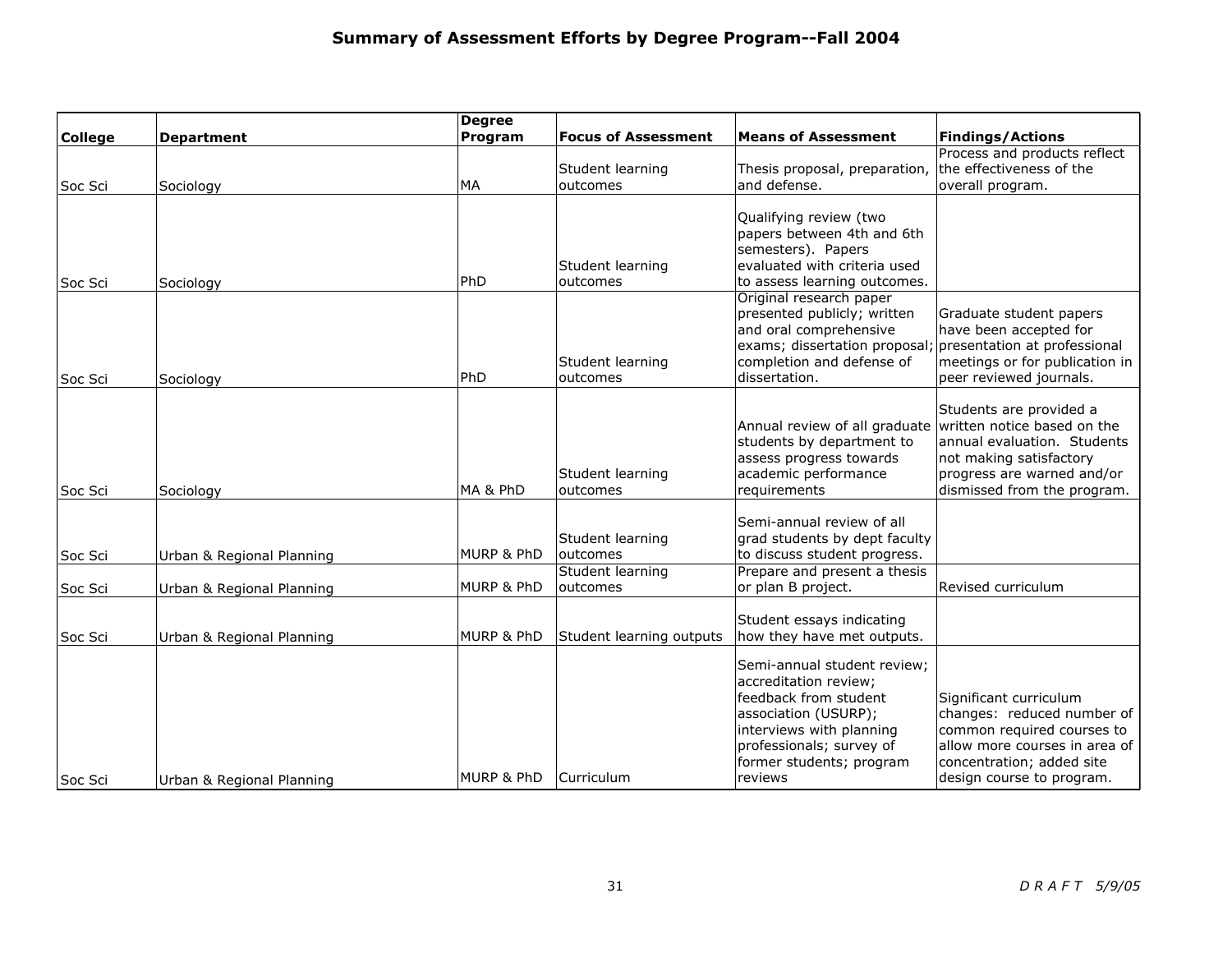| <b>College</b>  | <b>Department</b>     | <b>Degree</b><br>Program | <b>Focus of Assessment</b> | <b>Means of Assessment</b> | <b>Findings/Actions</b>         |
|-----------------|-----------------------|--------------------------|----------------------------|----------------------------|---------------------------------|
| <b>Soc Work</b> | <b>Social Welfare</b> | PhD                      |                            |                            |                                 |
|                 |                       |                          |                            |                            |                                 |
|                 |                       |                          |                            |                            | Low scores in several areas     |
|                 |                       |                          |                            |                            | indicate need for additional    |
|                 |                       |                          |                            | BEAP survey (student       | emphasis. Results shared        |
| Soc Work        | Social Work           | <b>BSW</b>               | Program                    | survey)                    | with Curr Committee             |
|                 |                       |                          |                            |                            | Provides comparative info       |
|                 |                       |                          |                            |                            | with other BSW programs; in-    |
|                 |                       |                          |                            |                            | house exit survey tied to       |
|                 |                       |                          |                            |                            | program objectives developed    |
|                 |                       |                          |                            |                            | to be used for first time in    |
| Soc Work        | Social Work           | <b>BSW</b>               | Program                    | BEAP exit survey           | 2005.                           |
|                 |                       |                          |                            |                            | 3-4 focus groups with           |
|                 |                       |                          |                            |                            | randomly selected students.     |
|                 |                       |                          |                            | Focus groups (graduating   | Will be piloted in April/May    |
| Soc Work        | Social Work           | <b>BSW</b>               | Program                    | seniors)                   | 2005.                           |
|                 |                       |                          |                            |                            | Database of alumni under        |
| Soc Work        | Social Work           | <b>BSW</b>               | Program                    | BEAP alumni survey         | development                     |
|                 |                       |                          |                            |                            | New state licensing             |
|                 |                       |                          |                            |                            | requirement (2004); will        |
|                 |                       |                          |                            |                            | collect data on pass rates of   |
| Soc Work        | Social Work           | <b>BSW</b>               | Program                    | <b>BSW</b> state licensing | graduates                       |
|                 |                       |                          |                            |                            | Plans in development to         |
|                 |                       |                          |                            |                            | change selection of questions   |
|                 |                       |                          |                            |                            | to more closely match           |
| Soc Work        | Social Work           | <b>BSW</b>               | Courses                    | Student course evaluation  | program objectives              |
|                 |                       |                          |                            |                            | Practicum evaluation form       |
|                 |                       |                          |                            |                            | being revised to provide more   |
|                 |                       |                          |                            |                            | info on student performance;    |
|                 |                       |                          |                            |                            | changing from letter grades     |
|                 |                       |                          |                            |                            | to pass/fail under              |
| Soc Work        | Social Work           | <b>BSW</b>               | Student performance        | Practicum evaluation       | consideration                   |
|                 |                       |                          |                            | Portfolios and skills      | Under development and/or        |
| Soc Work        | Social Work           | <b>BSW</b>               | Student performance        | lab/videotaping            | consideration                   |
|                 |                       |                          |                            |                            |                                 |
|                 |                       |                          |                            |                            | Grades indicate good levels of  |
|                 |                       |                          |                            |                            | student achievement however     |
|                 |                       |                          |                            |                            | practicum evaluations           |
|                 |                       |                          |                            |                            | contradict this conclusion.     |
|                 |                       |                          |                            |                            | Will revise role grades play in |
| <b>Soc Work</b> | Social Work           | <b>BSW &amp; MSW</b>     | Student achievement        | Course grades              | assessment plans.               |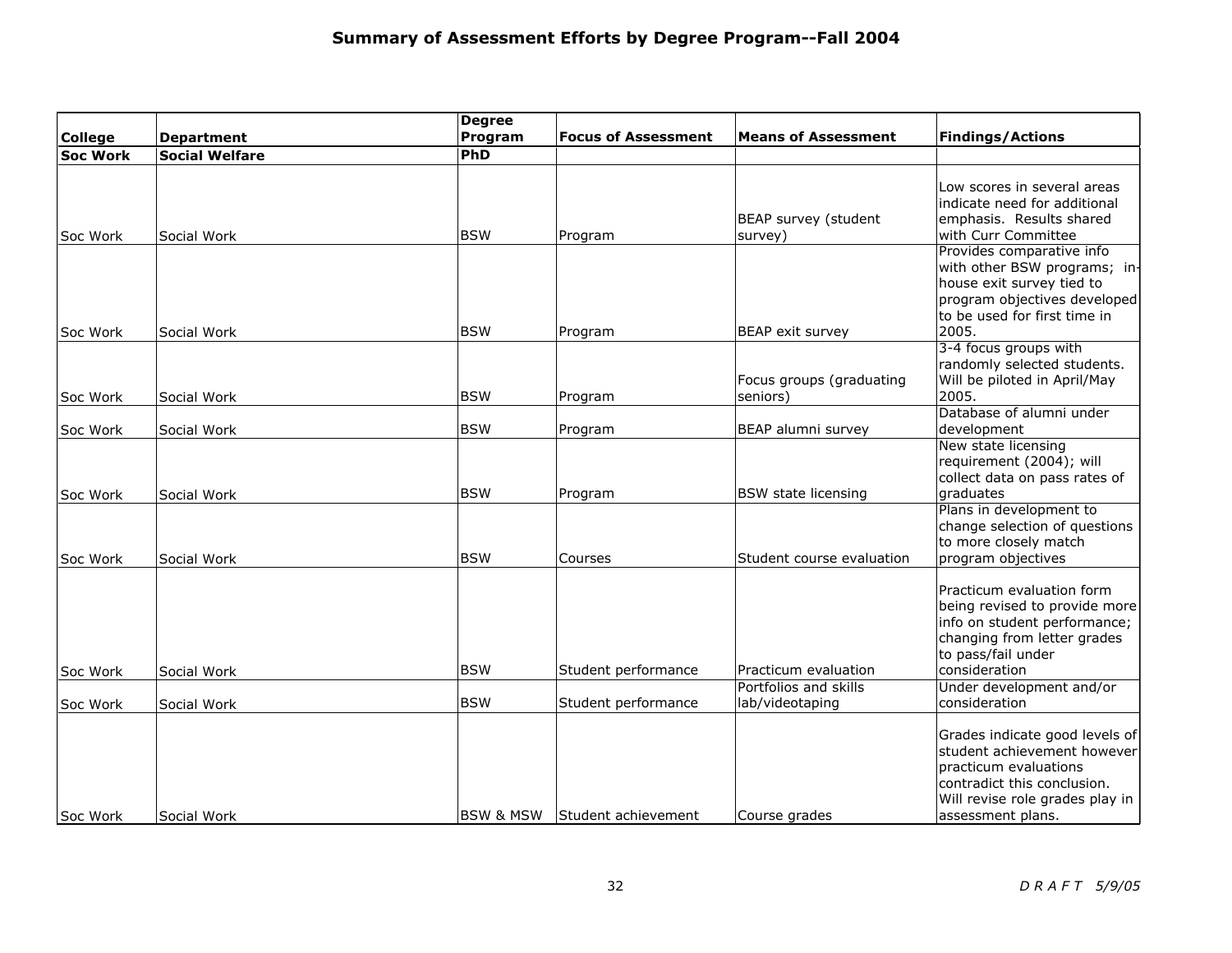|                |                      | <b>Degree</b>      |                              |                            |                                                          |
|----------------|----------------------|--------------------|------------------------------|----------------------------|----------------------------------------------------------|
| <b>College</b> | <b>Department</b>    | Program            | <b>Focus of Assessment</b>   | <b>Means of Assessment</b> | <b>Findings/Actions</b>                                  |
|                |                      |                    |                              |                            | Plans in development to<br>change selection of questions |
|                |                      |                    |                              |                            | to more closely match                                    |
| Soc Work       | Social Work          | <b>MSW</b>         | Courses                      | Student course evaluations | program objectives                                       |
|                |                      |                    |                              |                            |                                                          |
|                |                      |                    |                              |                            | Results discussed with Curr                              |
|                |                      |                    |                              |                            | Committee. Exit survey                                   |
| Soc Work       | Social Work          | <b>MSW</b>         | Program                      | MSW exit survey            | under revision; new survey to<br>be used in 2005.        |
|                |                      |                    |                              |                            | Value of data in assessment                              |
|                |                      |                    |                              |                            | of students is under                                     |
| Soc Work       | Social Work          | <b>MSW</b>         | Program                      | MSW state licensing        | discussion                                               |
|                |                      |                    |                              |                            | new survey being developed;                              |
| Soc Work       | Social Work          | <b>MSW</b>         | Program                      | Alumni survey              | alumni database being<br>updated                         |
|                |                      |                    |                              |                            | 3-4 focus groups with                                    |
|                |                      |                    |                              |                            | randomly selected students.                              |
|                |                      |                    |                              | Focus groups (graduating   | Will be piloted in April/May                             |
| Soc Work       | Social Work          | <b>MSW</b>         | Program                      | students)                  | 2005.                                                    |
|                |                      |                    |                              |                            | Practicum evaluation form                                |
|                |                      |                    |                              |                            | being revised to provide more                            |
|                |                      |                    |                              |                            | info on student performance;                             |
|                |                      |                    |                              |                            | changing from letter grades                              |
|                |                      |                    |                              |                            | to pass/fail under                                       |
|                |                      |                    |                              |                            | consideration; practicum<br>results presented to Curr    |
| Soc Work       | Social Work          | <b>MSW</b>         | Student performance          | Practicum evaluation       | Committee for discussion.                                |
|                |                      |                    |                              |                            |                                                          |
|                |                      |                    |                              |                            | Last survey conducted in                                 |
|                |                      |                    |                              |                            | 2002; updating database of<br>agencies employing         |
|                |                      |                    | Student                      |                            | graduates. Revised survey                                |
| Soc Work       | Social Work          | <b>MSW</b>         | performance/program          | Agency/employer survey     | under development.                                       |
|                |                      |                    |                              |                            |                                                          |
|                |                      |                    |                              |                            | Required by 1 of 4                                       |
| Soc Work       | Social Work          | <b>MSW</b>         | Student learning<br>outcomes | Portfolios                 | concentrations; under<br>consideration for wider use.    |
|                |                      |                    | <b>Student learning</b>      |                            |                                                          |
| Soc Work       | Social Work          | <b>MSW</b>         | outcomes                     | Comprehensive exams        | under consideration                                      |
|                |                      |                    |                              |                            | Assess intent and                                        |
|                |                      |                    |                              |                            | expectations of incoming                                 |
| <b>SOEST</b>   | Geology & Geophysics | BA & BS            | Entering majors              | Student Questionnaire      | majors                                                   |
| <b>SOEST</b>   | Geology & Geophysics | <b>BA &amp; BS</b> | Courses                      | Course evaluations         |                                                          |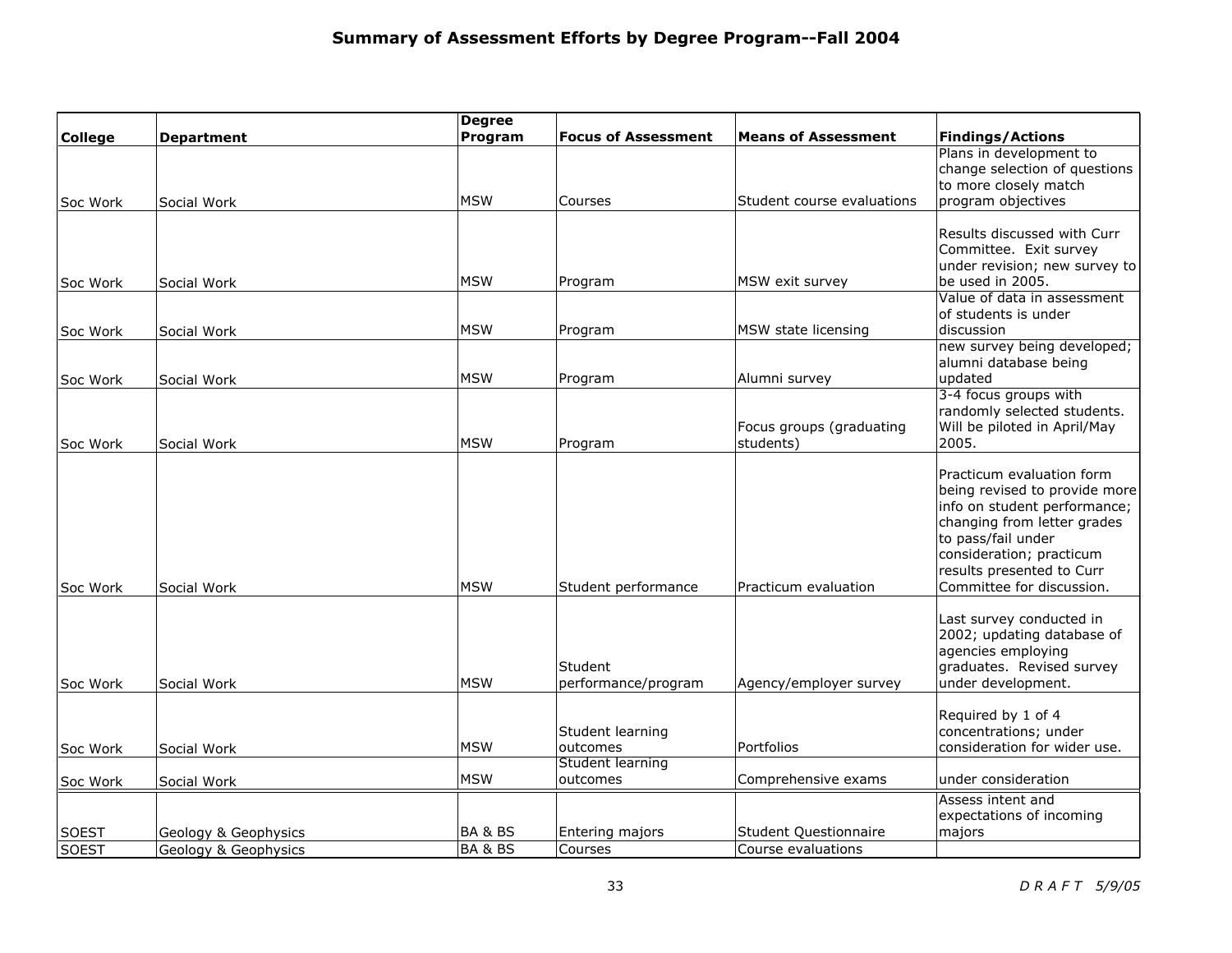|                |                      | <b>Degree</b>      |                                           |                                                                                                                                                                                 |                                                                                                                                                                                                                                                                                                                                                                                                                                                                                 |
|----------------|----------------------|--------------------|-------------------------------------------|---------------------------------------------------------------------------------------------------------------------------------------------------------------------------------|---------------------------------------------------------------------------------------------------------------------------------------------------------------------------------------------------------------------------------------------------------------------------------------------------------------------------------------------------------------------------------------------------------------------------------------------------------------------------------|
| <b>College</b> | <b>Department</b>    | Program            | <b>Focus of Assessment</b>                | <b>Means of Assessment</b>                                                                                                                                                      | <b>Findings/Actions</b>                                                                                                                                                                                                                                                                                                                                                                                                                                                         |
| <b>SOEST</b>   | Geology & Geophysics | <b>BA &amp; BS</b> | Student learning<br>outcomes (documented) | Capstone courses; alumni<br>survey; employer survey                                                                                                                             | Proposed internship course;<br>introduced lower division<br>course on matlab<br>programming; instituted<br>lunch talks with alumni,<br>employers, and undergrad<br>students; implemented<br>weekly seminar for<br>undergrads where faculty<br>describe current research and<br>opportunities for undergrad<br>involvement; established two<br>undergrad advisors who meet<br>with every major each<br>semester; prepared<br>"Undergraduate Survival<br>Manual" for student use. |
| <b>SOEST</b>   | Geology & Geophysics | MS & PhD           | Student learning<br>outcomes              | Evaluation of student<br>performance via milestones<br>set by Grad Division<br>(preliminary conference,<br>candidacy, committee,<br>comps, topic, oral defense,<br>disseration) |                                                                                                                                                                                                                                                                                                                                                                                                                                                                                 |
| lsoest         | Geology & Geophysics | MS & PhD           | Student learning<br>outcomes              | Annual evaluation of each<br>student by members of Grad<br>Studies Committee; students<br>required to meet with<br>committee each semester.                                     |                                                                                                                                                                                                                                                                                                                                                                                                                                                                                 |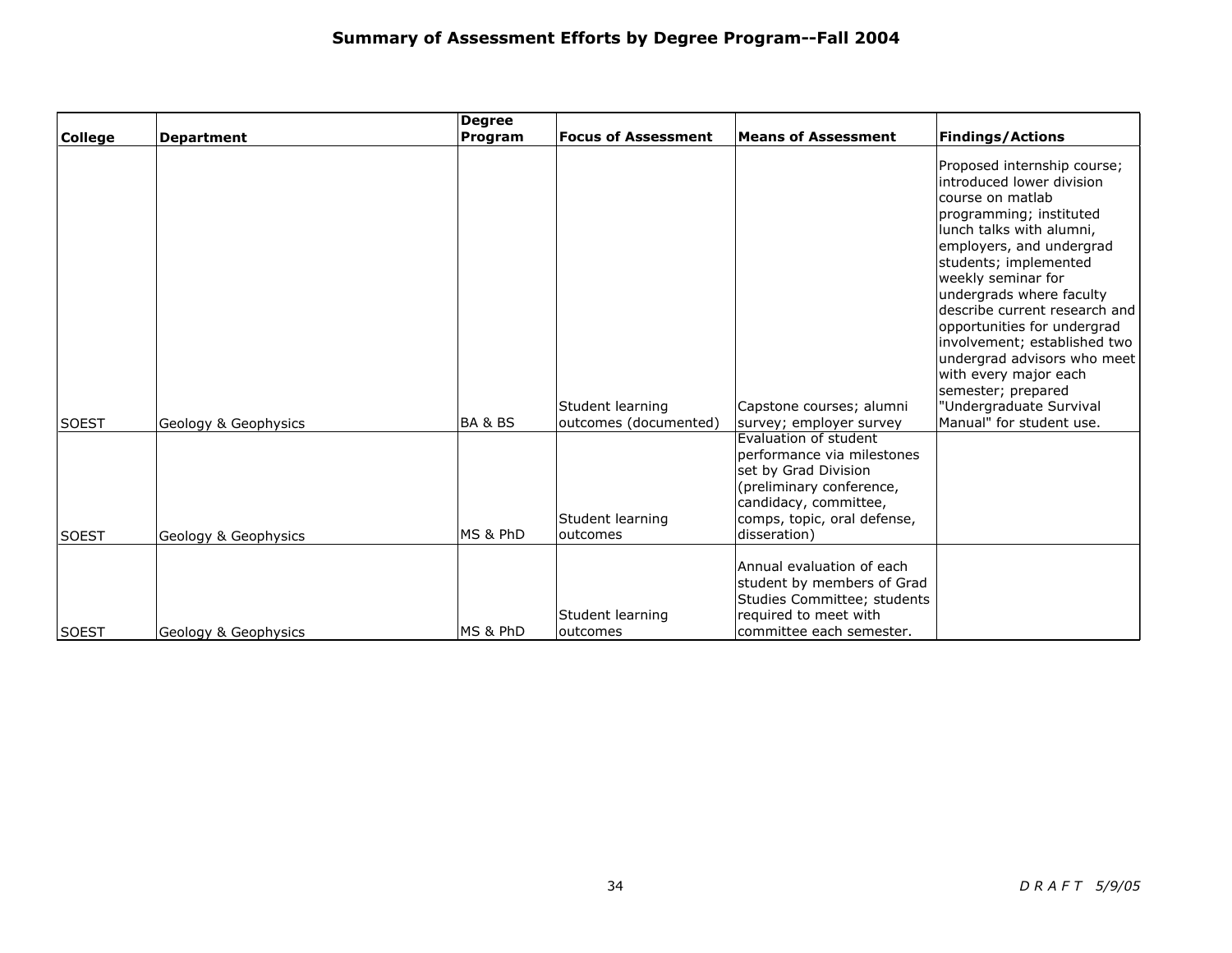|                |                                     | <b>Degree</b>  |                                           |                                                                                                                                                                                 |                                                                                                                                                                                                                                                                                                                                                              |
|----------------|-------------------------------------|----------------|-------------------------------------------|---------------------------------------------------------------------------------------------------------------------------------------------------------------------------------|--------------------------------------------------------------------------------------------------------------------------------------------------------------------------------------------------------------------------------------------------------------------------------------------------------------------------------------------------------------|
| <b>College</b> | <b>Department</b>                   | <b>Program</b> | <b>Focus of Assessment</b>                | <b>Means of Assessment</b>                                                                                                                                                      | <b>Findings/Actions</b>                                                                                                                                                                                                                                                                                                                                      |
| <b>SOEST</b>   | <b>Global Environmental Science</b> | <b>BS</b>      | Student learning<br>outcomes (documented) | Capstone experience (senior<br>research thesis and oral<br>presentation); exit surveys;<br>email contacts with<br>graduates; course<br>evaluations                              | New intro level course<br>requirement added; new<br>capstone course created;<br>changes made to existing<br>courses and<br>curriculum/requirements;<br>new courses created.<br>Working to increase<br>internship options for senior<br>thesis research (and<br>subsequent employment of<br>graduates). Minimum GPA<br>requirement raised from 2.0<br>to 2.5. |
| <b>SOEST</b>   | <b>Global Environmental Science</b> | l BS           | Program/curriculum                        | Course evaluations                                                                                                                                                              | GES course instructors meet<br>annually to review course<br>evaluations and discuss<br>curricular problems and<br>needs                                                                                                                                                                                                                                      |
| <b>SOEST</b>   | Meteorology                         | <b>BS</b>      | Student learning<br>outcomes              | Exit interview (under<br>development); capstone<br>thesis course (4 students<br>enrolled in Fall 2004 for 1st<br>time) which includes oral<br>defense.                          | Faculty will review results and<br>consider implications of<br>student performance for the<br>program. Implementation of<br>exit interview to be acted<br>upon.                                                                                                                                                                                              |
| lsoest         | Meteorology                         | MS & PhD       | Student learning<br>outcomes              | Vigorous continuing<br>assessment of students<br>through faculty discussions<br>during deliberations for<br>comprehensive exams, thesis students are doing and how<br>defenses. | Faculty discuss how well<br>proposal defenses, and thesis to improve program to better<br>serve students.                                                                                                                                                                                                                                                    |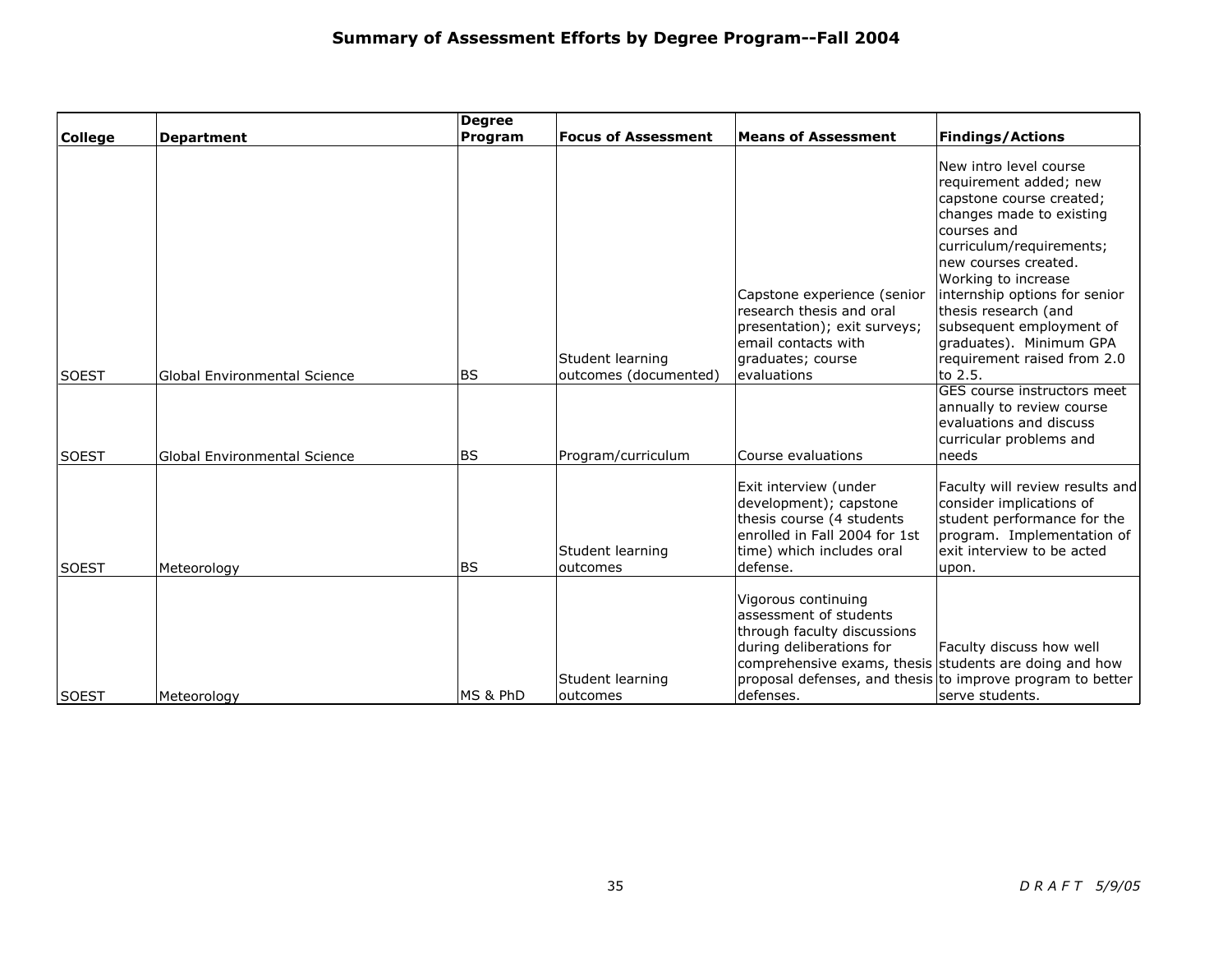|                              |                                               | <b>Degree</b>        |                            |                                                                                                                                                                                                                                                                                                                                 |                                                                                                                                                                                                                                                                                                                            |
|------------------------------|-----------------------------------------------|----------------------|----------------------------|---------------------------------------------------------------------------------------------------------------------------------------------------------------------------------------------------------------------------------------------------------------------------------------------------------------------------------|----------------------------------------------------------------------------------------------------------------------------------------------------------------------------------------------------------------------------------------------------------------------------------------------------------------------------|
| <b>College</b>               | <b>Department</b>                             | Program              | <b>Focus of Assessment</b> | <b>Means of Assessment</b>                                                                                                                                                                                                                                                                                                      | <b>Findings/Actions</b>                                                                                                                                                                                                                                                                                                    |
|                              |                                               |                      |                            | Learning Outcome                                                                                                                                                                                                                                                                                                                | Survey results provide<br>metrics on the effectiveness<br>of the program in delivering<br>the learning outcomes as well<br>as the relevance of the<br>outcomes to market and<br>professional needs. Faculty<br>use the metrics to revise the                                                                               |
|                              |                                               |                      | Student learning           | Questionnaire (student); exit<br>survey; alumni survey;                                                                                                                                                                                                                                                                         | learning outcomes and modify<br>the program to better deliver                                                                                                                                                                                                                                                              |
| <b>SOEST</b>                 | Ocean & Resources Engineering                 | MS & PhD             | outcomes (documented)      | employer survey                                                                                                                                                                                                                                                                                                                 | the learning outcomes.                                                                                                                                                                                                                                                                                                     |
| <b>SOEST</b><br><b>SOEST</b> | Ocean & Resources Engineering<br>Oceanography | MS & PhD<br>MS & PhD | Curriculum<br>Students     | Review every three years by<br>Student Advisory Panel,<br>Hawaii Professional Advisory<br>Panel, and International<br>Professional Panel.<br>Records maintained on<br>employment status of<br>graduates, time to<br>completion of degree, gender<br>equity, graduate student<br>support, GPA and GRE<br>scores, attrition rates | Review has supported results<br>of annual surveys and<br>learning outcomes revisions.                                                                                                                                                                                                                                      |
| SOEST                        | Oceanography                                  | MS & PhD             | Courses                    | Course evaluations                                                                                                                                                                                                                                                                                                              | Courses are evaluated and<br>reviewed each semester by a<br>teaching evaluation<br>committee, which reports any<br>concerns to the chair.<br>Changes have been made in<br>teaching assignments and<br>mode of instruction in several<br>courses. Introduced new<br>course to deal with problem<br>of calculus proficiency. |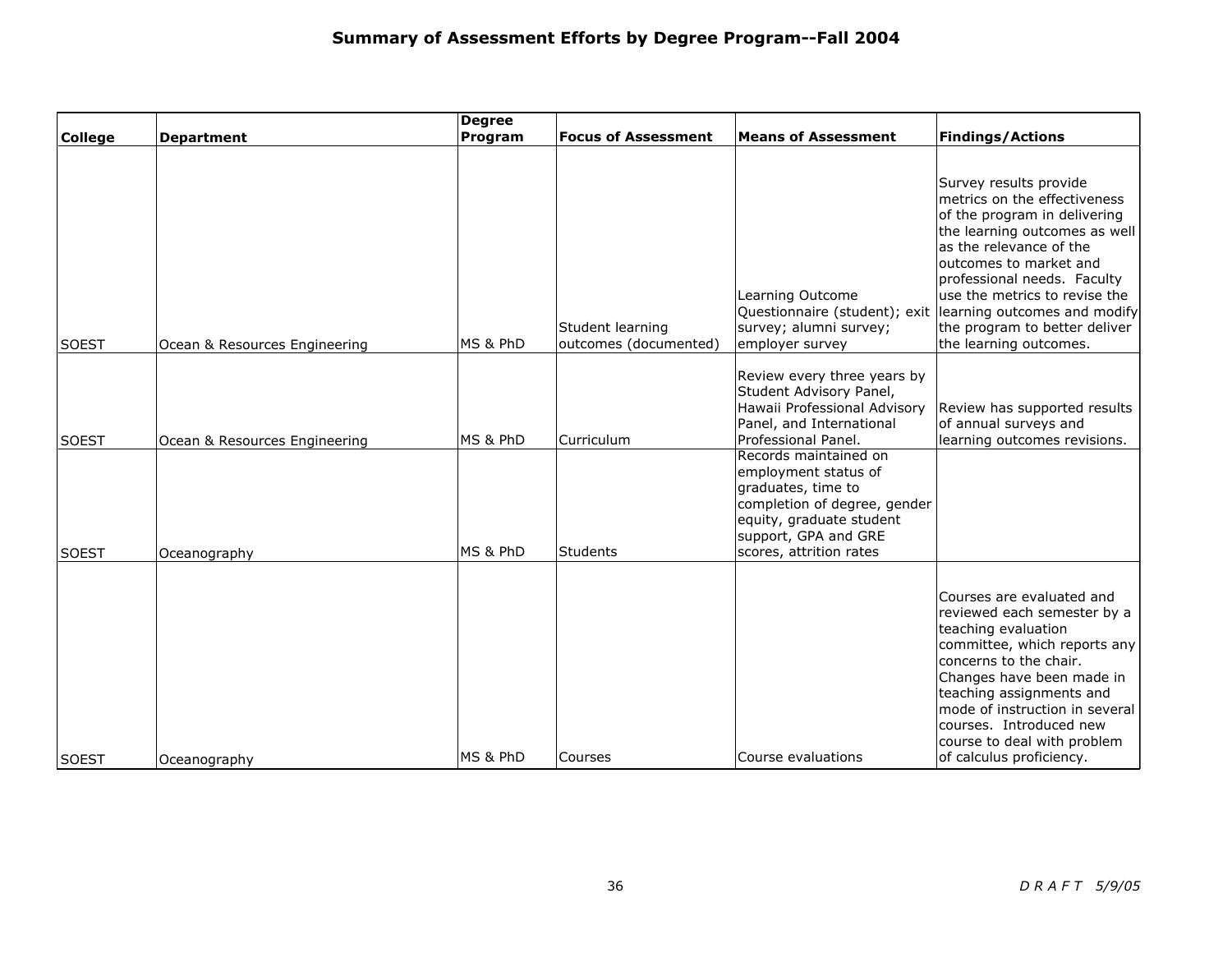|                       |                                  | <b>Degree</b><br>Program | <b>Focus of Assessment</b>                                    | <b>Means of Assessment</b>                                                                                                                                   | <b>Findings/Actions</b>                                                                                                                                                                     |
|-----------------------|----------------------------------|--------------------------|---------------------------------------------------------------|--------------------------------------------------------------------------------------------------------------------------------------------------------------|---------------------------------------------------------------------------------------------------------------------------------------------------------------------------------------------|
| <b>College</b>        | <b>Department</b>                |                          |                                                               |                                                                                                                                                              |                                                                                                                                                                                             |
| SONDH                 | Dental Hygiene                   | <b>BS</b>                | Student learning<br>outcomes                                  | Course examinations; Hawaii<br>State Board Dental Hygiene<br>Exam; National Board Dental<br>Hygiene Exam; employer<br>survey; patient satisfaction<br>survey | Student performance<br>reviewed by faculty for<br>possible curriculum revision.<br>92.45% pass rate on HSBDHE<br>exam on first try; 100% with<br>first retake. 99.4% pass rate<br>on NBDHE. |
| SONDH                 | Dental Hygiene                   | <b>BS</b>                | (clinical competence)                                         | Evaluation of student<br>Student learning outcome performance at clinical sites<br>(evaluation form)                                                         | Reviewed by course<br>coordinator and discussed<br>with student. Assistance to<br>remedy issues of concern<br>provided at UHM Dental<br>Hygiene Clinic.                                     |
|                       |                                  |                          |                                                               | Review of completion and                                                                                                                                     | Reviewed by faculty.                                                                                                                                                                        |
| SONDH                 | Dental Hygiene                   | <b>BS</b>                | Program                                                       | attrition rates                                                                                                                                              | Completion rate is 97.3%.<br>Reviewed and brought to                                                                                                                                        |
| SONDH<br><b>SONDH</b> | Dental Hygiene<br>Dental Hygiene | <b>BS</b><br><b>BS</b>   | Program<br>Program                                            | Alumni/graduate survey<br>Employment survey                                                                                                                  | faculty. 96% of graduates<br>agreed that they were<br>adequately prepared.<br>All graduates employed within<br>one month of obtaining<br>license                                            |
| SONDH                 | Dental Hygiene                   | <b>BS</b>                | Curriculum/courses                                            | Curriculum/course review:<br>to address themes<br>(professionalism, oral health<br>care, health promotion and<br>disease prevention)                         | Reviewed by faculty;<br>modifications, as<br>appropropriate, are proposed.                                                                                                                  |
| SONDH                 | Nursing                          | <b>BS</b>                | Courses                                                       | Student course evaluations                                                                                                                                   | Reviewed by Curr Committee<br>and Dept Chair; courses<br>modified as appropriate                                                                                                            |
| SONDH                 | Nursing                          | <b>BS</b>                | Student learning/program survey; NCLEX (licensure<br>outcomes | End-of-program survey;<br>alumni survey; employer<br>exam) pass rates                                                                                        | Reviewed by Curr Committee,<br>Dean, Dept Chair;<br>courses/program modified as<br>appropriate. 92% pass rate<br>on NCLEX on first try.                                                     |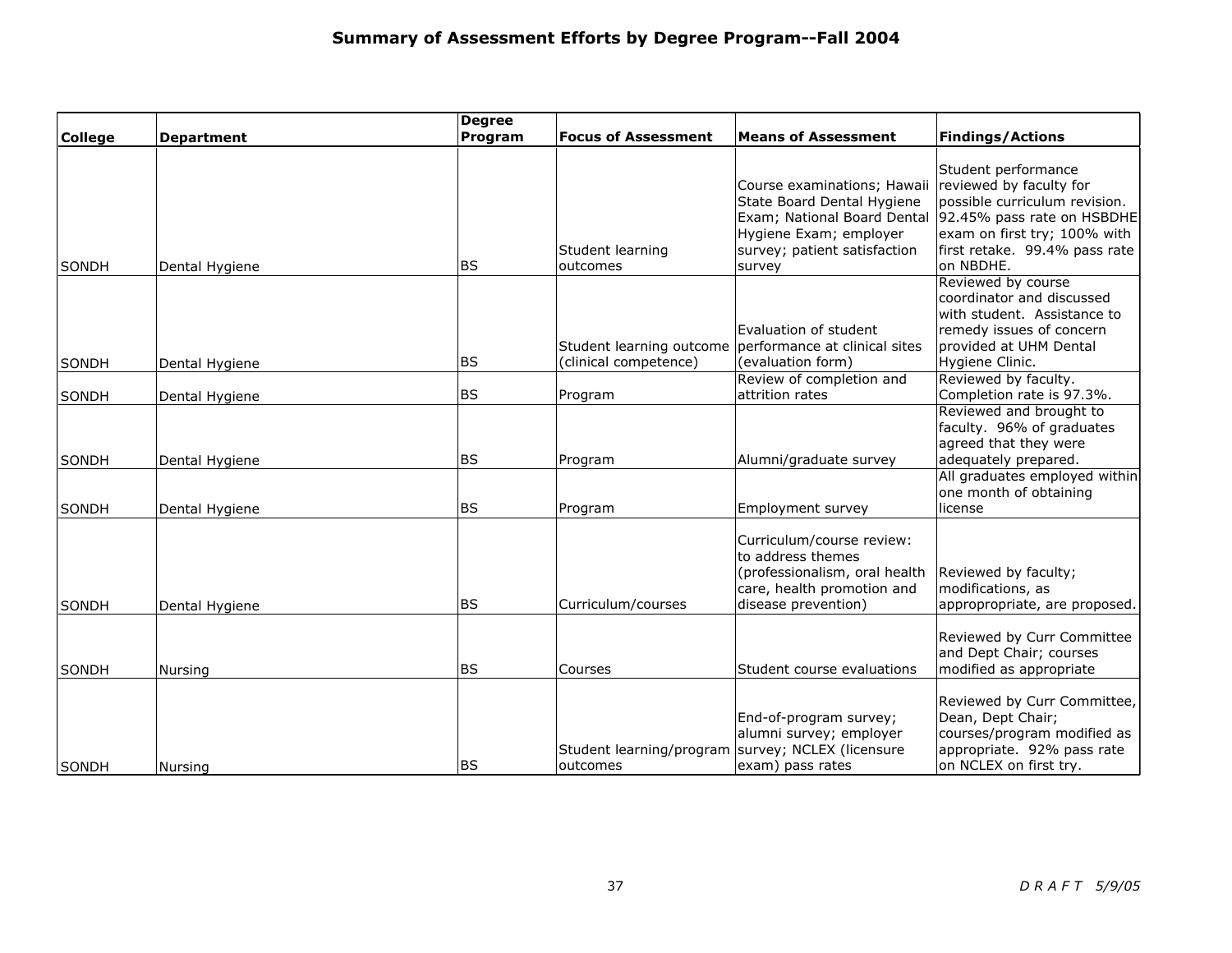|                |                                   | <b>Degree</b>      |                            |                                                                                              |                                                                                                                                                                |
|----------------|-----------------------------------|--------------------|----------------------------|----------------------------------------------------------------------------------------------|----------------------------------------------------------------------------------------------------------------------------------------------------------------|
| <b>College</b> | <b>Department</b>                 | Program            | <b>Focus of Assessment</b> | <b>Means of Assessment</b>                                                                   | <b>Findings/Actions</b>                                                                                                                                        |
| SONDH          | Nursing                           | <b>BS</b>          | Program effectiveness      | <b>Graduation Rates</b>                                                                      | Reviewed by Student Affairs<br>Committee, Director of<br>Student Services, Dept Chair.<br>88% completion rate within 1<br>year of expected graduation<br>date. |
| <b>SONDH</b>   | Nursing                           | <b>BS</b>          | Employment                 | Employment survey                                                                            | <b>Reviewed by Curr Committee</b><br>& Dept Chair. 94.7%<br>employed 3 months after<br>graduation                                                              |
| <b>SONDH</b>   | Nursing                           | MS & PhD           | Courses                    | Student course evaluations                                                                   | Reviewed by Curr Committee<br>and Dept Chair; courses<br>modified as appropriate                                                                               |
| <b>SONDH</b>   | Nursing                           | MS & PhD           | outcomes                   | End-of-program survey;<br>Student learning/program alumni surveys; employer<br>survey;       | Reviewed by Curr Committee<br>& Dept Chair; modify courses<br>& curriculum as appropriate.                                                                     |
| TIM            | Travel Industry Management        | <b>BS &amp; MS</b> | Program                    | Professional accreditation by<br><b>ACPHA and World Tourism</b><br>Org TedQual Certification | Accredited by ACPHA through<br>2007. Helped school to align<br>curr & operations.                                                                              |
| <b>TIM</b>     | Travel Industry Management        | <b>BS &amp; MS</b> | Program                    | Advisory Council meetings to<br>review course offerings,<br>content, & delivery.             | Identified new areas of focus;<br>creating new certificate<br>programs.                                                                                        |
| TIM            | Travel Industry Management        | <b>BS &amp; MS</b> | Courses                    | Student course evaluations<br>Student mid-semester                                           | Used to improve course<br>material, modes of delivery, &<br>course content<br>Help determine continued                                                         |
| TIM            | Travel Industry Management        | <b>BS &amp; MS</b> | Lecturers                  | evaluations                                                                                  | employment of lecturers                                                                                                                                        |
| TIM            | Travel Industry Management        | <b>BS</b>          | Internship experience      | Student evaluations                                                                          | Created more internship<br>opportunities                                                                                                                       |
| TIM            | <b>Travel Industry Management</b> | <b>BS</b>          | Advising                   | sStudent focus groups                                                                        | Increased student advising<br>hours                                                                                                                            |
| TIM            | Travel Industry Management        | <b>MS</b>          | Advising                   | Student focus groups and<br>town meeting                                                     | Better alignment of advising<br>and mentoring activities                                                                                                       |
| <b>TIM</b>     | Travel Industry Management        | <b>BS &amp; MS</b> | Courses/curriculum         | Ongoing review of course<br>syllabi and curriculum                                           | Changes made to MS<br>program--consolidation of<br>required courses; new<br>elective course; regular<br>scheduling of elective<br>courses.                     |